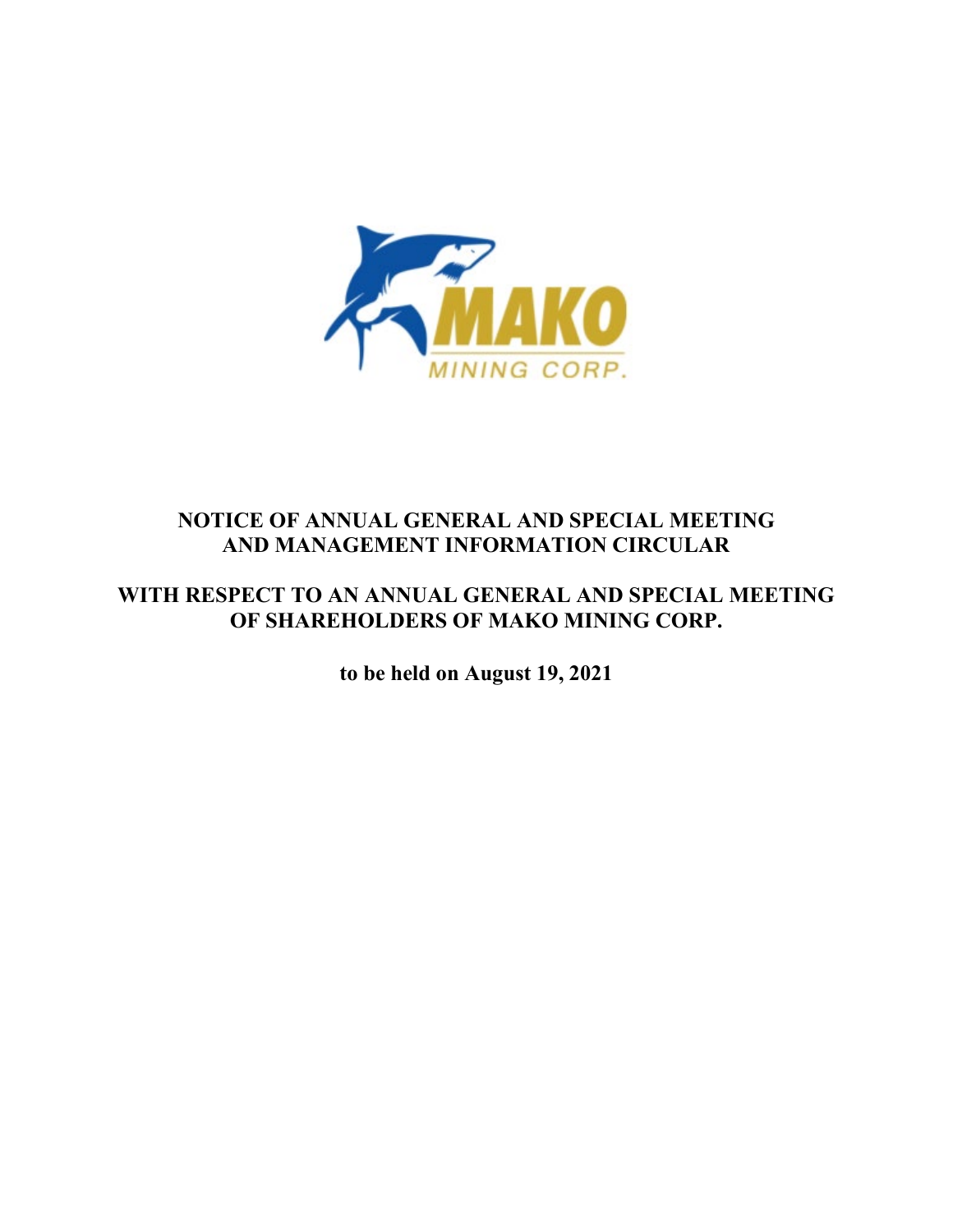#### **MAKO MINING CORP.**

#### **NOTICE OF ANNUAL GENERAL AND SPECIAL MEETING OF SHAREHOLDERS**

**NOTICE IS HEREBY GIVEN** that an annual general and special meeting (the "**Meeting**") of holders of common shares ("**Shareholders**") of Mako Mining Corp. ("**Mako**" or the "**Company**") will be held in a **virtual-only format conducted via Zoom** live webcast and teleconference, on August 19, 2021 at 10:00 a.m. (Vancouver time) for the following purposes:

- 1. to receive and consider the financial statements of the Company, together with the auditor's report thereon, for the year ended December 31, 2020;
- 2. to fix the number of directors of the Company at seven (7);
- 3. to elect directors for the ensuing year;
- 4. to appoint PricewaterhouseCoopers LLP, Chartered Professional Accountants, as auditors of the Company for the ensuing year and to authorize the directors to fix their remuneration;
- 5. to consider, and, if thought advisable, to pass an ordinary resolution (the "**Equity Incentive Plan Resolution**"), the full text of which is set forth in the "*Equity Incentive Plan Resolution*" section of the Information Circular (as defined below), to approve the proposed new omnibus equity incentive plan (the "**Equity Incentive Plan**") of the Company, which includes authorizing all unallocated options, rights and other entitlements issuable thereunder; and
- 6. to transact such further and other business as may properly be brought before the Meeting or any postponement or adjournment thereof.

Specific details of the matters proposed to be put before the Meeting are set forth in the management information circular dated June 29, 2021 (the "**Information Circular**"). Shareholders are reminded to review the Information Circular before voting.

**In light of the continued advice from governmental and medical authorities against large public gatherings, and as part of our ongoing efforts to protect the health and safety of the public and our team members against the spread of COVID-19 and its variants, we are conducting the Meeting in a virtual-only format via live Zoom webcast and teleconference. We are requesting that Shareholders vote their shares by proxy prior to the Meeting, as per the voting and proxy instructions that are set out in the Information Circular, and participate in the Meeting via the access details set forth below. Any Shareholder attending the Meeting via the live webcast or teleconference will not be able to vote during the Meeting. Accordingly, in order that as many common shares of the Company as possible are represented at the Meeting, Shareholders are encouraged to vote their common shares via proxy vote prior to the proxy cut-off time of 10:00 a.m. (Vancouver time) on August 17, 2021.**

*Join from a PC, Mac, iPad, iPhone or Android device:*

Please click this URL in advance of the Meeting start time in order to first register and join:

[https://us02web.zoom.us/webinar/register/WN\\_WDEREJQmSv6AH-CKNe\\_C2g](https://us02web.zoom.us/webinar/register/WN_WDEREJQmSv6AH-CKNe_C2g)

Password: 987250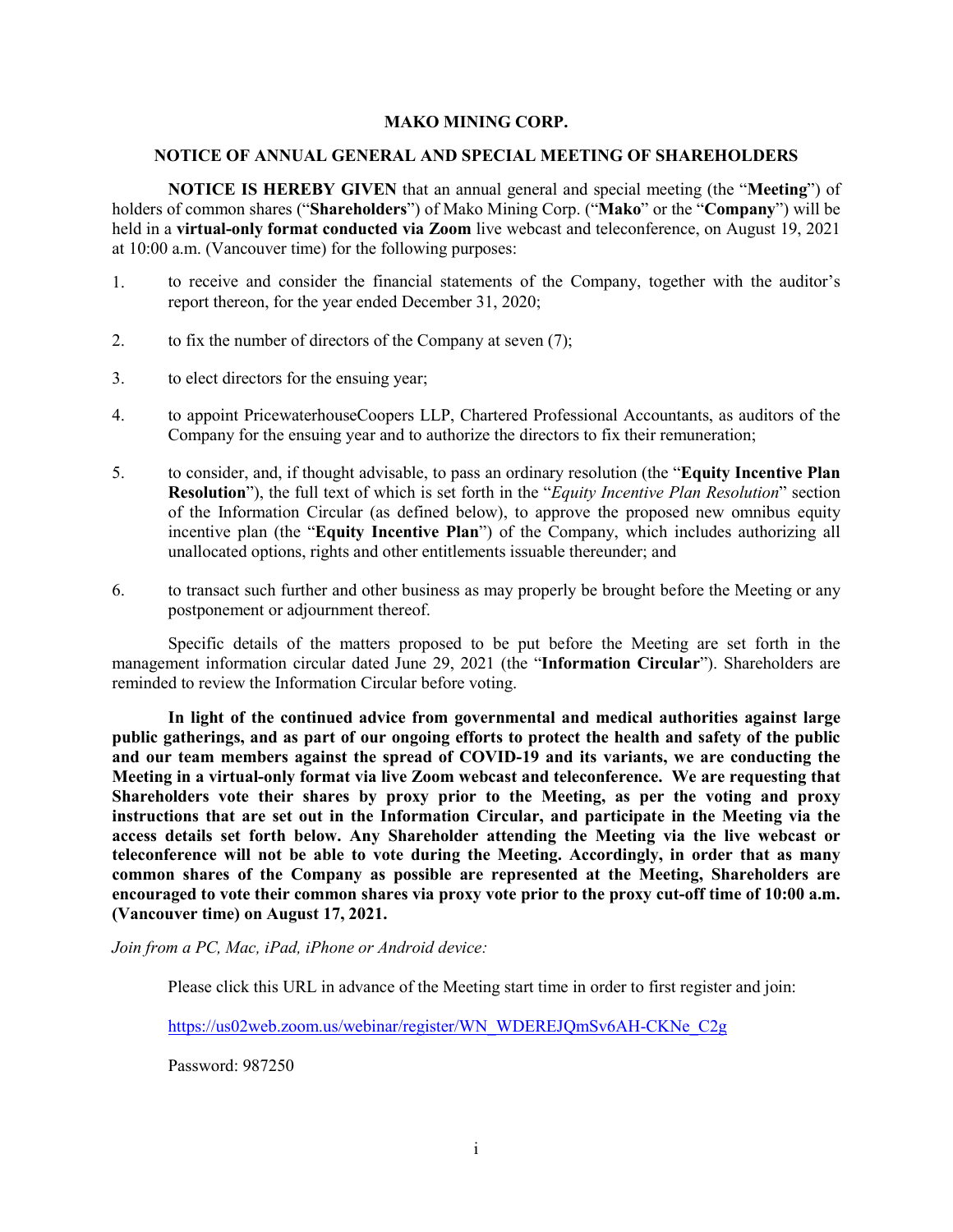*Join by phone:*

Dial (for higher quality, dial a number based on your current location):

Canada: +1 647 558 0588 or +1 778 907 2071 or +1 204 272 7920 or +1 438 809 7799 or +1 587 328 1099 or +1 647 374 4685

US: +1 646 558 8656 or +1 669 900 9128 or +1 253 215 8782 or +1 301 715 8592 or +1 312 626 6799 or +1 346 248 7799

 Webinar ID: 846 8439 1616 Password: 987250

International numbers available: [https://us02web.zoom.us/u/kebcNs8oVC](https://protect-eu.mimecast.com/s/Z8-PC9m6ImkK3NiEKeki?domain=us02web.zoom.us)

The Company is using the notice-and-access system ("**Notice-and-Access**") under National Instrument 54-101 *Communications with Beneficial Owners of Securities of a Reporting Issuer* and National Instrument 51-102 *Continuous Disclosure Obligations* to distribute the Notice of Meeting and Information Circular to Shareholders. Notice-and-Access allows the Company to post electronic versions of its proxy-related materials on SEDAR and on the Company's website, rather than mailing paper copies to Shareholders. This alternative means of distribution of the Company's proxy-related materials is more environmentally friendly by reducing paper use, and also reduces printing and mailing costs of the Company. Note that Shareholders still have the right to request paper copies of the proxy-related materials posted online by the Company under Notice-and-Access if they so choose.

The proxy-related materials are available under the Company's profile on SEDAR at [www.sedar.com](http://www.sedar.com/) and on the Company's website at [https://www.makominingcorp.com/investors/agm/.](https://makominingcorp.com/investors/agm/) As noted above, the Company will provide to any Shareholder, free of charge, a paper copy of the Information Circular upon request to the Company at 1-800-319-7310 or by email at [info@makominingcorp.com](mailto:info@makominingcorp.com) up to one year from the date the Information Circular is filed on SEDAR. Shareholders who wish to receive a paper copy of the Information Circular in advance of the Meeting should make such request to the Company by no later than August 6, 2021, in order to allow reasonable time to receive and review the Information Circular prior to the proxy deadline of 10:00 a.m. (Vancouver time) on August 17, 2021. The Information Circular will be sent to Shareholders within three (3) business days of their request if such request is made prior to the date of the Meeting. Following the Meeting, the Information Circular will be sent to such shareholders within 10 days of their request.

Shareholders will receive a paper copy of a notice package (the "**Notice Package**") under Noticeand-Access via pre-paid mail containing: (i) a notification regarding the Company's use of Notice-and-Access and how the proxy-related materials may be obtained, (ii) a form of proxy (if you are a registered Shareholder) or a voting instruction form (if you are a beneficial Shareholder), and (iii) a supplemental mailing list return card to elect to receive paper copies of the Company's financial statements and management's discussion and analysis.

The consolidated annual financial statements (the "**Annual Financial Statements**") and related management's discussion and analysis ("**MD&A**") of the Company for the year ended December 31, 2020, have previously been mailed to those Shareholders who had requested to receive them by indicating (where marked) on the form of proxy or voting instruction form, as applicable, or through completing the supplemental mailing list return card distributed to Shareholders in connection with the Company's 2020 Annual and Special Meeting of Shareholders. The Annual Financial Statements and MD&A are available under the Company's profile on SEDAR at [www.sedar.com](http://www.sedar.com/) and on the Company's website at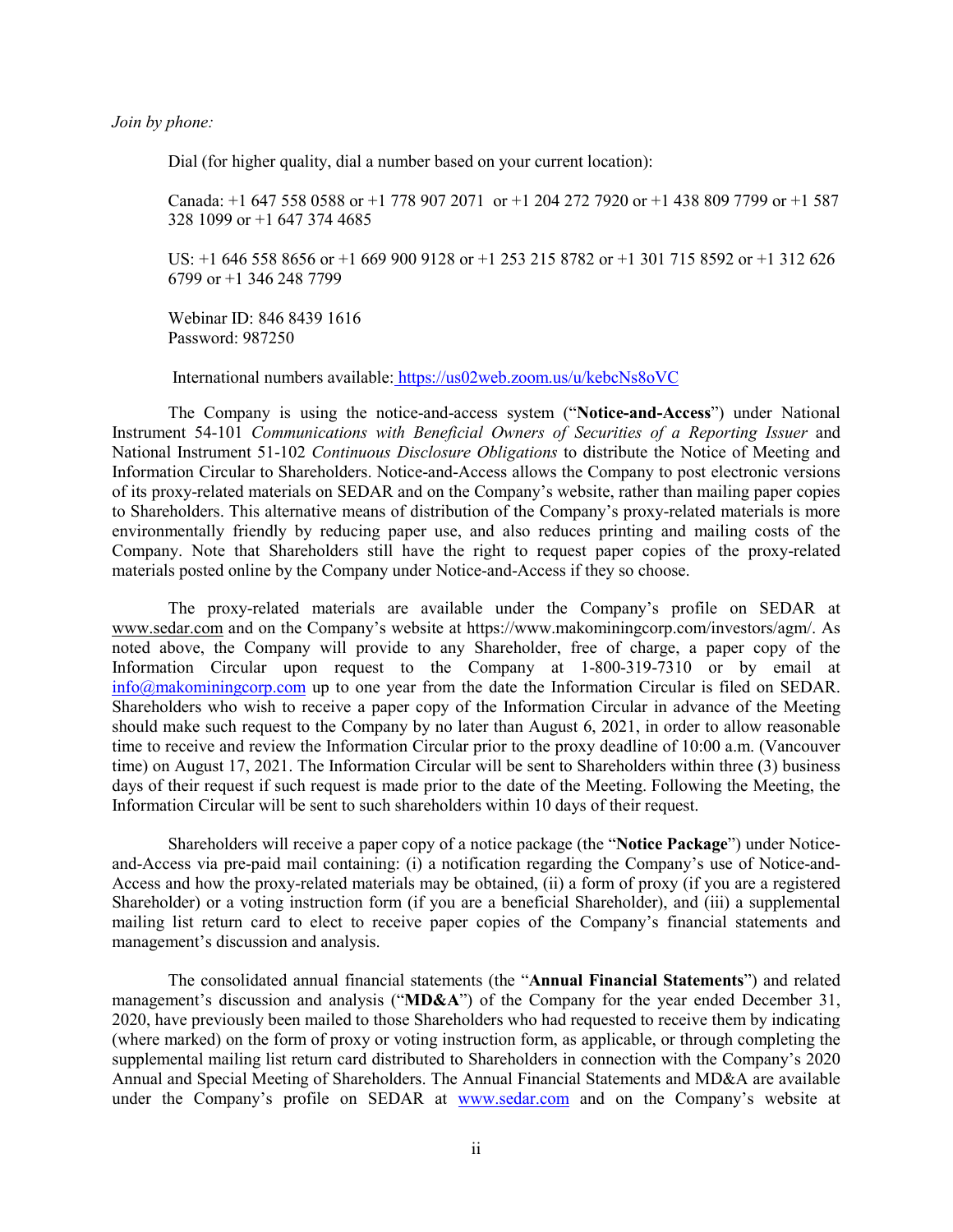[www.makominingcorp.com/investors/financial-reports.](http://www.makominingcorp.com/investors/financial-reports) Shareholders may also request paper copies of the Annual Financial Statements and MD&A, free of charge, by calling 1-800-319-7310 or via email at [info@makominingcorp.com.](mailto:info@makominingcorp.com)

The record date for determining the Shareholders entitled to receive notice of and vote at the Meeting is the close of business on June 28, 2021 (the "**Record Date**"). Only Shareholders whose names have been entered in the register of Shareholders as of the close of business on the Record Date are entitled to receive notice of and to vote at the Meeting.

Shareholders are requested to complete, date and sign the form of proxy contained in the Notice Package (in the return envelope provided for that purpose), or, alternatively, to vote by telephone, or over the internet, in each case in accordance with the instructions set out in the Notice Package. The completed proxy form must be deposited at the office of Computershare Trust Company of Canada, 100 University Avenue 8th Floor, Toronto, Ontario, M5J 2Y1 by mail, or the proxy vote must otherwise be registered in accordance with the instructions set forth in the Notice Package. Non-registered Shareholders who receive the proxy-related materials through their broker or other intermediary should complete and send the form of proxy or voting instruction form delivered in the Notice Package in accordance with the instructions provided by their broker or intermediary.

To be effective, a proxy must be received by Computershare not later than 10:00 a.m. (Vancouver time) on August 17, 2021, or in the case of any postponement or adjournment of the Meeting, not less than 48 hours, excluding Saturdays, Sundays and holidays, prior to the time of the postponed or adjourned meeting. **Late proxies may be accepted or rejected by the Chairperson of the Meeting in his or her discretion. The Chairperson is under no obligation to accept or reject any particular late proxy.**

DATED this 29<sup>th</sup> day of June, 2021.

## **BY ORDER OF THE BOARD OF DIRECTORS OF MAKO MINING CORP.**

*"Akiba Leisman"*

Akiba Leisman Chief Executive Officer and Director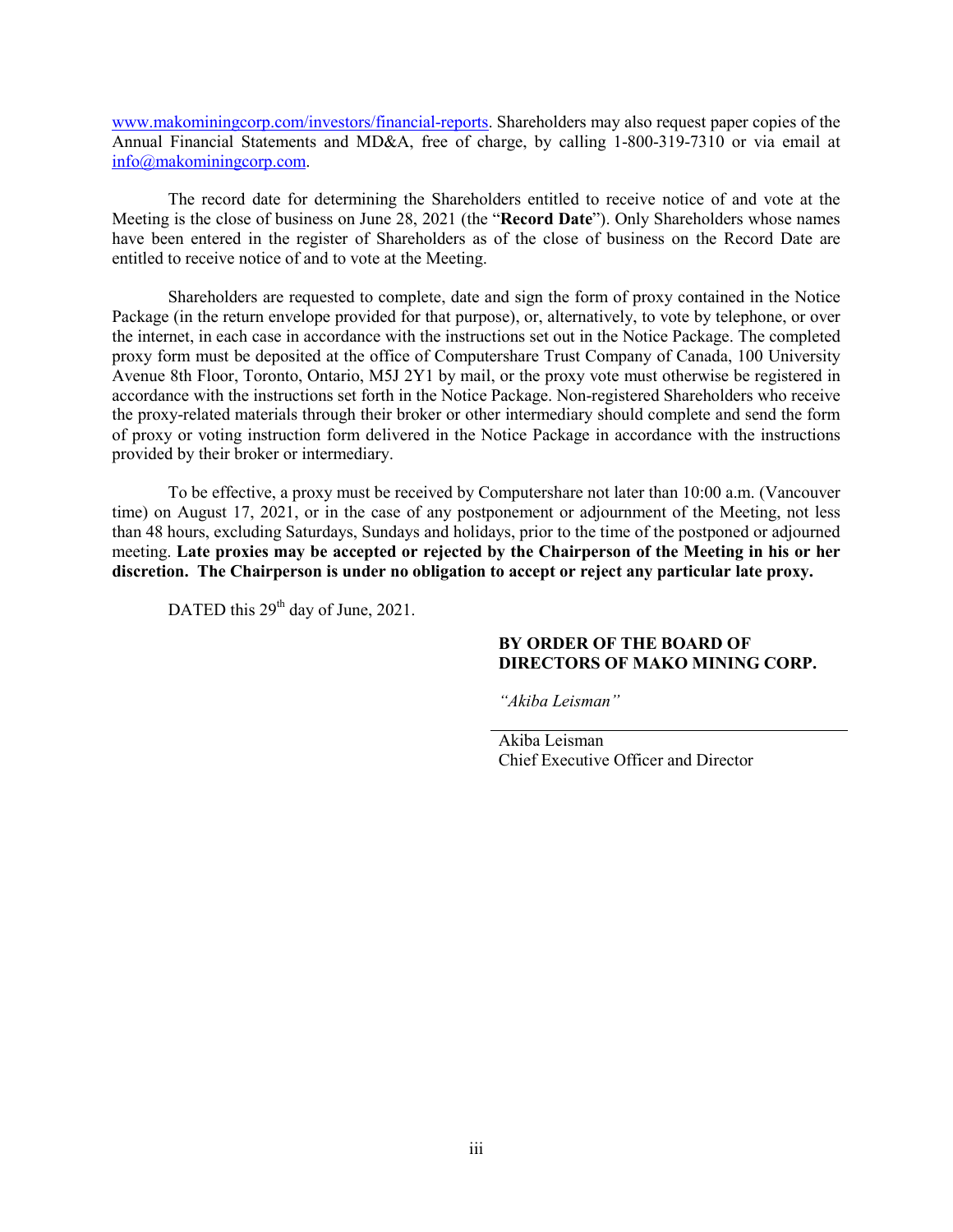#### **MAKO MINING CORP.**

#### **MANAGEMENT INFORMATION CIRCULAR**

#### **GENERAL PROXY INFORMATION**

#### **Time, Date and Place**

The Meeting will be held in a **virtual-only format conducted via Zoom** live webcast and teleconference on August 19, 2021 at 10:00 a.m. (Vancouver time).

**In light of the continued advice from governmental and medical authorities against large public gatherings, and as part of our ongoing efforts to protect the health and safety of the public and our team members against the spread of COVID-19 and its variants, we are conducting the Meeting in a virtual-only format via live Zoom webcast and teleconference. We are requesting that Shareholders vote their common shares by proxy prior to the Meeting, as per the voting and proxy instructions that are set out in the Circular, and participate in the Meeting by way of the live webcast or teleconference, via the access details set forth below. Any Shareholder attending the Meeting via the live webcast or teleconference will not be able to vote during the Meeting. Accordingly, in order that as many common shares of the Company as possible are represented at the Meeting, shareholders are encouraged to vote their shares via proxy vote prior to the proxy cutoff time of 10:00 a.m. (Vancouver time) on August 17, 2021.**

*Join from a PC, Mac, iPad, iPhone or Android device:*

Please click this URL in advance of the Meeting start time in order to first register and join:

[https://us02web.zoom.us/webinar/register/WN\\_WDEREJQmSv6AH-CKNe\\_C2g](https://us02web.zoom.us/webinar/register/WN_WDEREJQmSv6AH-CKNe_C2g)

Password: 987250

*Join by phone:*

Dial (for higher quality, dial a number based on your current location):

Canada: +1 647 558 0588 or +1 778 907 2071 or +1 204 272 7920 or +1 438 809 7799 or +1 587 328 1099 or +1 647 374 4685

US: +1 646 558 8656 or +1 669 900 9128 or +1 253 215 8782 or +1 301 715 8592 or +1 312 626 6799 or +1 346 248 7799

 Webinar ID: 846 8439 1616 Password: 987250

International numbers available: [https://us02web.zoom.us/u/kebcNs8oVC](https://protect-eu.mimecast.com/s/Z8-PC9m6ImkK3NiEKeki?domain=us02web.zoom.us)

#### **Notice-and-Access**

The Company is using the Notice-and-Access system under National Instrument 54-101 *Communications with Beneficial Owners of Securities of a Reporting Issuer* and National Instrument 51- 102 *Continuous Disclosure Obligations* to distribute its proxy-related materials to Shareholders.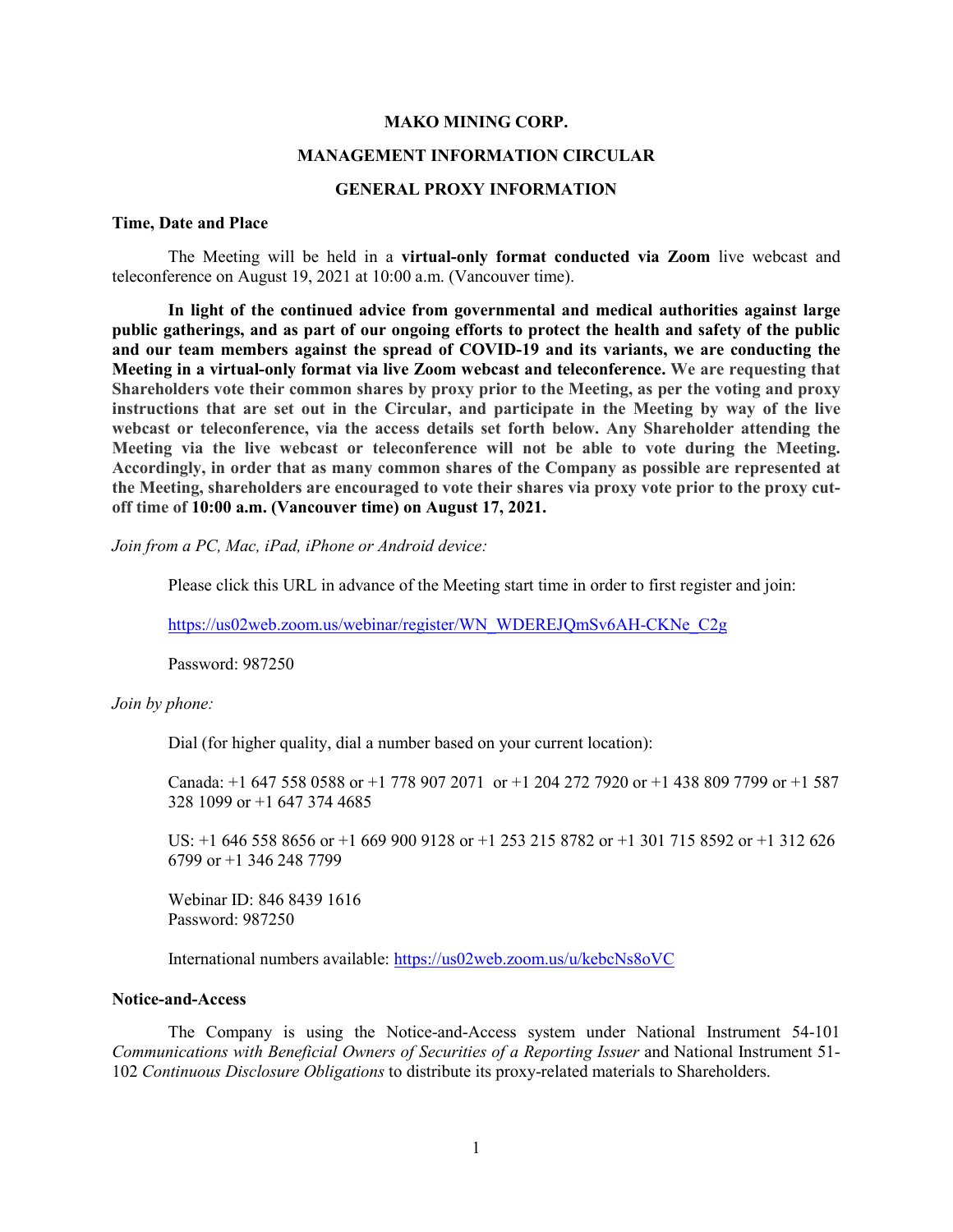Under Notice-and-Access, rather than the Company mailing paper copies of the proxy-related materials to Shareholders, the materials can be accessed online under the Company's profile on SEDAR at [www.sedar.com](http://www.sedar.com/) or on the Company's website at [https://www.makominingcorp.com/investors/agm/.](https://makominingcorp.com/investors/agm/) The Company has adopted this alternative means of delivery for its proxy-related materials in order to reduce paper use and printing and mailing costs.

Shareholders will receive a Notice Package by prepaid mail, which will contain, among other things, information on Notice-and-Access and how Shareholders may access an electronic copy of the proxy-related materials, and how they may request a paper copy of the Information Circular, if they so choose, in advance of the Meeting and for a full year following the Meeting.

Shareholders will not receive a paper copy of the Information Circular unless they contact the Company, toll free, at 1-800-319-7310 or by email at info@makominingcorp.com. For Shareholders who wish to receive a paper copy of the Information Circular in advance of the voting deadline for the Meeting, requests must be received no later than August 6, 2021.

Shareholders with questions about Notice-and-Access may contact Computershare at 1-800-564- 6253.

## **Record Date**

The record date for determining the Shareholders entitled to receive notice of and to vote at the Meeting is June 28, 2021. Only Shareholders of record as of the close of business (Vancouver time) on the Record Date are entitled to receive notice of and to vote at the Meeting.

#### **Solicitation of Proxies**

**This Information Circular is furnished in connection with the solicitation of proxies by the management of Mako for use at the Meeting and any postponement or adjournment thereof for the purposes set forth in the Notice of Meeting.** It is expected that the solicitation of proxies will be made primarily by mail, but proxies may also be solicited personally, by advertisement or by telephone by directors, officers or employees of Mako to whom no additional compensation will be paid.

#### **Appointment of Proxyholder**

The purpose of a proxy is to designate persons who will vote the proxy on a Shareholder's behalf in accordance with the instructions given by the Shareholder in the proxy. The persons whose names are printed in the enclosed form of proxy are officers or directors of Mako (the "**Management Proxyholders**").

**A Shareholder has the right to appoint a person other than a Management Proxyholder, to represent the Shareholder at the Meeting by striking out the names of the Management Proxyholders and by inserting the desired person's name in the blank space provided or by executing a proxy in a form similar to the proxy form provided. A proxyholder need not be a Shareholder.**

#### **Voting By Proxy**

**Only registered Shareholders or duly appointed proxyholders are permitted to vote at the Meeting**. Shares represented by a properly executed proxy will be voted in favour of or be withheld from voting on or be vote against each matter referred to in the Notice of Meeting, as applicable, in accordance with the instructions of the Shareholder, on any ballot that may be called for, and, if the Shareholder specifies a choice with respect to any matter to be acted upon, the shares will be voted accordingly.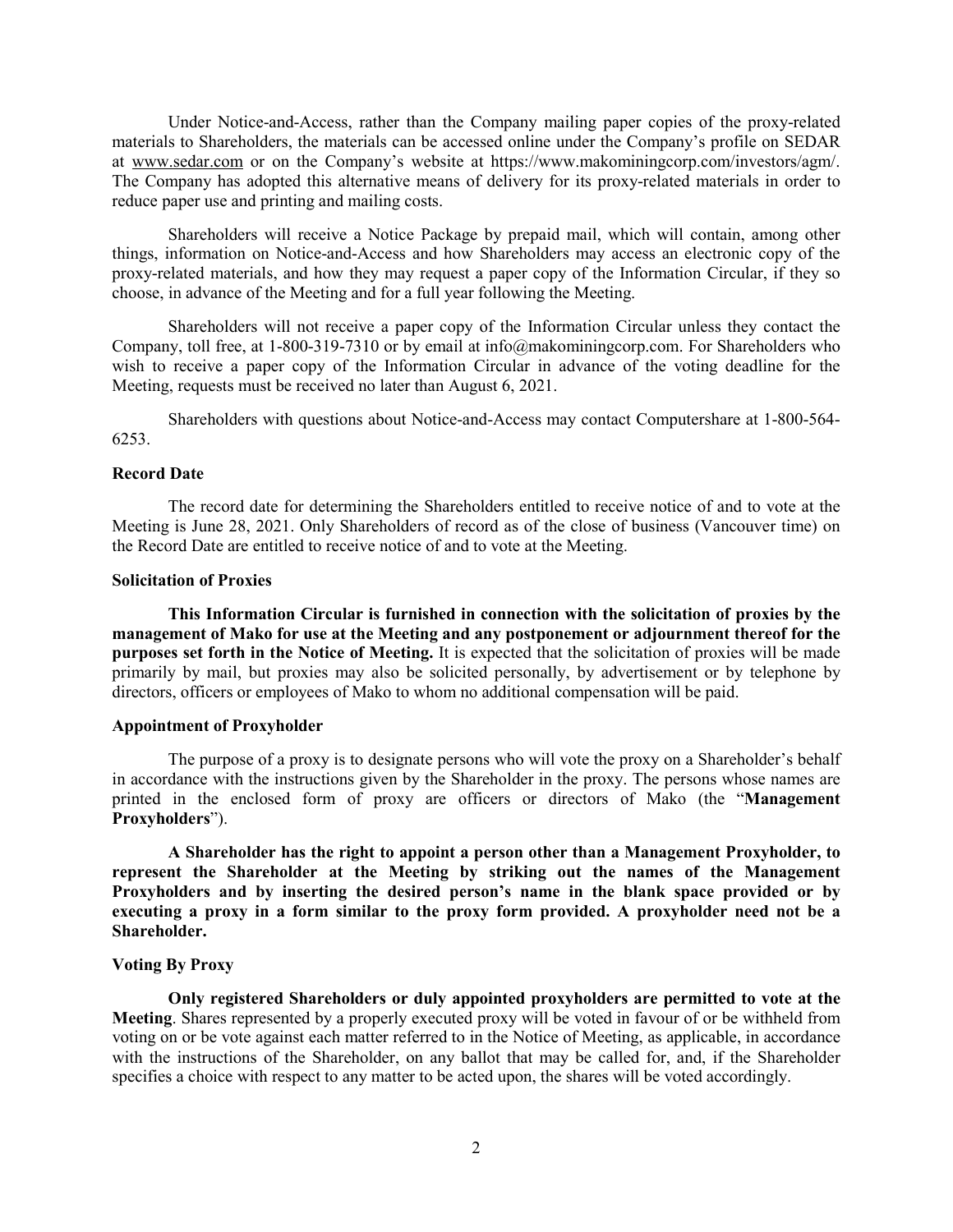**If a Shareholder does not specify a choice and the Shareholder has appointed one of the Management Proxyholders as proxyholder, the Management Proxyholder will vote FOR the matters specified in the Notice of Meeting and in favour of all other matters proposed by management at the Meeting.**

**The enclosed form of proxy also gives discretionary authority to the person named therein as proxyholder with respect to amendments or variations to matters identified in the Notice of the Meeting and with respect to other matters which may properly come before the Meeting**. At the date of this Information Circular, management of the Company knows of no such amendments, variations or other matters to come before the Meeting.

#### **Completion and Return of Proxy**

Completed forms of proxy must be deposited at the office of the Company's registrar and transfer agent, Computershare Trust Company of Canada, 100 University Avenue 8th Floor, Toronto, Ontario, M5J 2Y1, not later than 10:00 a.m. (Vancouver time) on August 17, 2021 or, in the case of any postponement or adjournment of the Meeting, forty-eight (48) hours, excluding Saturdays, Sundays and holidays, prior to the time of the postponed or adjourned Meeting. Late proxies may be accepted or rejected by the Chairperson of the Meeting, in his or her discretion. The Chairperson is under no obligation to accept or reject any late proxies.

### **Non-Registered Holders**

**Only Shareholders whose names appear on the records of Mako as the registered holders of shares or duly appointed proxyholders are permitted to vote at the Meeting.** Most shareholders of Mako are "non-registered" shareholders because the shares they own are not registered in their names but instead registered in the name of a nominee such as a brokerage firm through which they purchased the shares; bank, trust company, trustee or administrator of self-administered RRSP's, RRIF's, RESP's and similar plans; or clearing agency such as The Canadian Depository for Securities Limited (a "**Nominee**"). If you purchased your shares through a broker, you are likely an unregistered holder.

The Company has distributed copies of the Notice Package to the Nominees for distribution to non-registered holders.

Nominees are required to forward the Notice Package to non-registered holders to seek their voting instructions in advance of the Meeting. Shares held by Nominees can only be voted in accordance with the instructions of the non-registered holder. The Nominees often have their own form of proxy, mailing procedures and provide their own return instructions. If you wish to vote by proxy, you should carefully follow the instructions from the Nominee in order that your shares are voted at the Meeting.

If you, as a non-registered holder, wish to vote at the Meeting in person, you should appoint yourself as proxyholder by writing your name in the space provided on the request for voting instructions or proxy provided by the Nominee and return the form to the Nominee in the envelope provided. Do not complete the voting section of the form as your vote will be taken at the Meeting.

Non-registered holders who have not objected to their Nominee disclosing certain ownership information about themselves to Mako are referred to as "non-objecting beneficial owners ("**NOBOs**"). Those non-registered holders who have objected to their Nominee disclosing ownership information about themselves to Mako are referred to as "objecting beneficial owners" ("**OBOs**").

Mako is not sending the proxy-related materials directly to NOBOs in connection with the Meeting, but rather has distributed copies of Notice Package using Notice-and-Access to the Nominees for distribution to NOBOs.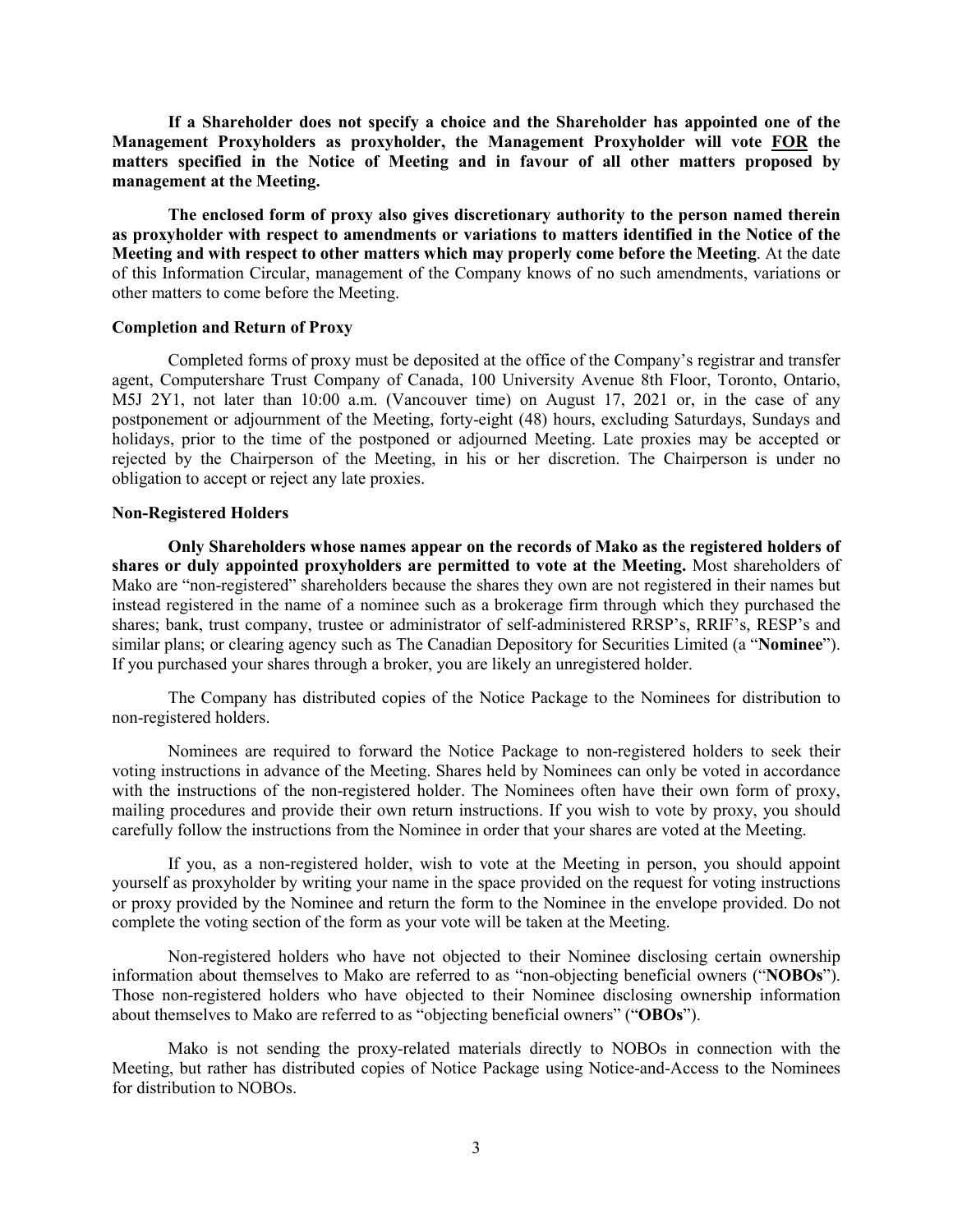Mako does not intend to pay for Nominees to deliver the Notice Package and Form 54-101F7 – *Request for Voting Instructions Made by Intermediary* to OBOs. As a result, OBOs will not receive such materials unless the OBO's intermediary assumes the cost of delivery.

#### **Revocability of Proxy**

Any registered Shareholder who has returned a proxy may revoke it at any time before it has been exercised. In addition to revocation in any other manner permitted by law, a registered Shareholder, his or her attorney authorized in writing or, if the registered Shareholder is a corporation, a corporation under its corporate seal or by an officer or attorney thereof duly authorized, may revoke a proxy by instrument in writing, including a proxy bearing a later date. The instrument revoking the proxy must be deposited at the registered office of Mako at 595 Burrard Street, Suite 2833, Vancouver, British Columbia, V7X 1J1, at any time up to and including the last business day preceding the date of the Meeting, or any adjournment thereof, or with the Chairperson of the Meeting on the day of the Meeting.

#### **Quorum**

Under the Company's current Articles the quorum for the transaction of business at the Meeting consists of at least two shareholders who, in the aggregate, hold at least 25% of the issued shares entitled to be voted at the meeting are present in person or represented by proxy, irrespective of the number of persons actually present at the meeting.

## **VOTING SHARES AND PRINCIPAL HOLDERS THEREOF**

The Company is authorized to issue an unlimited number of common shares without par value (the "**shares**"), of which 658,696,484 are issued and outstanding as of June 29, 2021. Holders of shares are entitled to cast one vote per share.

Any holder of shares of record at the close of business on June 28, 2021 who has completed and delivered a proxy in the manner specified, subject to the provisions described above, will be entitled to vote or to have such Shareholder's shares voted at the Meeting.

To the knowledge of the directors and executive officers of the Company, the only persons or companies who beneficially own, control or direct, directly or indirectly, shares carrying 10% or more of the voting rights attached to all shares of the Company is as follows:

| Name                       | No. of Shares Beneficially Owned, Controlled or<br>Directed, Directly or Indirectly <sup>(1)(3)</sup> | Percentage of<br>Outstanding Shares <sup>(3)</sup> |
|----------------------------|-------------------------------------------------------------------------------------------------------|----------------------------------------------------|
| Wexford Capital $LP^{(2)}$ | 363,603,234                                                                                           | 55.2%                                              |

Notes:

<sup>(1)</sup> Information as to ownership of shares has been provided by Wexford Capital LP ("**Wexford**") on behalf of private funds managed by Wexford, namely Wexford Catalyst Trading Limited, Wexford Spectrum Trading Limited and Wexford Focused Investors LLC (collectively, the "**Wexford Funds**"). See also "*Interests of Informed Persons in Material Transactions*".

<sup>(2)</sup> Messrs. Akiba Leisman, Chief Executive Officer and a director of the Company, Cesar Gonzalez, Vice President of Corporate Development of the Company and John Pontius, a director of the Company**,** are consultants of Wexford and Mr. Paul Jacobi is a partner at Wexford.

<sup>(3)</sup> Wexford also owns 20,500,000 share purchase warrants (the "**Warrants**"), acquired as part of Wexford's participation in the July 16, 2020 private placement offering of units. Each Warrant entitles the holder to purchase one share at an exercise price of \$0.60 until January 16, 2022, please see "*Interests of Informed Persons in Material Transactions*" below for further information with respect to the private placement of units and the Warrants. If the Warrants were included in the calculation above, Wexford's ownership percentage would be 58.3% of the outstanding shares on a partially diluted basis.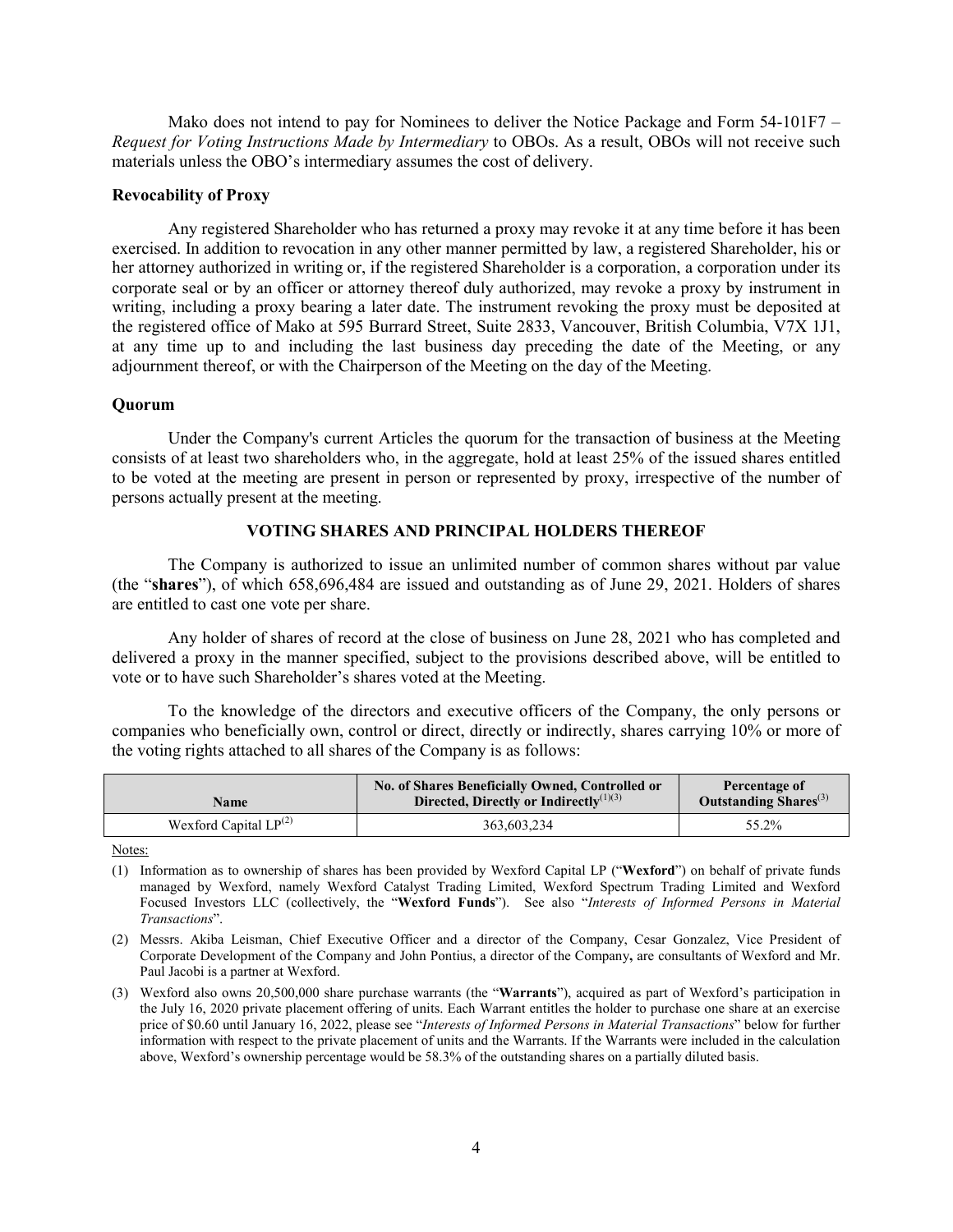#### **STATEMENT OF EXECUTIVE COMPENSATION**

#### **Compensation Discussion and Analysis**

#### *Elements of Executive Compensation*

The current executive compensation program of the Company consists of an annual base salary, cash bonuses granted from time to time, and long-term incentives in the form of stock options granted under the 2017 stock option plan of the Company (the "**Stock Option Plan**").

The base salaries paid to officers of the Company are intended to provide fixed levels of pay that reflect each officer's primary duties and responsibilities and the level of skill and experience required to successfully perform their role. The Company's goal is to pay base salaries to its officers that are competitive when compared to those holding similar positions in companies of comparable stage of development within the mining industry, in order to attract and retain executive talent in the market in which the Company competes for talent. Base salaries are reviewed annually by the Compensation Committee of the Board (the "**Compensation Committee**").

Any cash bonuses are paid, from time to time, at the discretion of the Compensation Committee and Board, including for extraordinary performance for any given year and/or the attainment of goals and objectives set for the executives, in order to motivate executives to achieve short-term corporate goals.

The incentive component of the Company's compensation program is the potential longer-term reward provided through the grant of stock options. The Stock Option Plan is intended to attract, retain and motivate the executive officers and directors, among other eligible participants, of the Company, and to align the interests of those individuals with those of the Company's shareholders with a view to driving growth and enhancing shareholder value. The Stock Option Plan provides such individuals with an opportunity to acquire a proprietary interest in the Company's value growth through the exercise of stock options. Options are granted at the discretion of the Company's board of directors (the "**Board**"), with the assistance of the Compensation Committee, which considers factors such as how other mineral exploration and junior mining companies grant options and the potential value that each optionee is contributing to the Company in determining the number of options granted to each individual. Stock options are granted at an exercise price of not less than the prevailing market price of the Company's common shares at the time of the grant, and for a term of exercise not exceeding ten years.

The Company has not currently identified specific performance goals or benchmarks related to executive compensation, but does, from time to time, review compensation practices of companies of similar size and stage of development to ensure the compensation paid is competitive within the Company's industry. The stage of the Company's development and the small size of its specialized management team allow frequent communication and constant management decisions in the interest of developing shareholder value as a primary goal. As the Company progresses into a revenue producing entity, and performance goals are more apt to be delegated, particular performance goals will become more relevant and measurable, and, accordingly, included in the executive compensation structure.

If the Equity Incentive Plan Resolution is approved by the Shareholders at the Meeting, the Equity Incentive Plan will supplement the Stock Option Plan in that options granted under the Stock Option Plan will remain outstanding and governed by the terms of the Stock Option Plan, but no new options will be granted under the Stock Option Plan, please see the "*Summary of Equity Incentive Plan"*  section below for a description of the Equity Incentive Plan.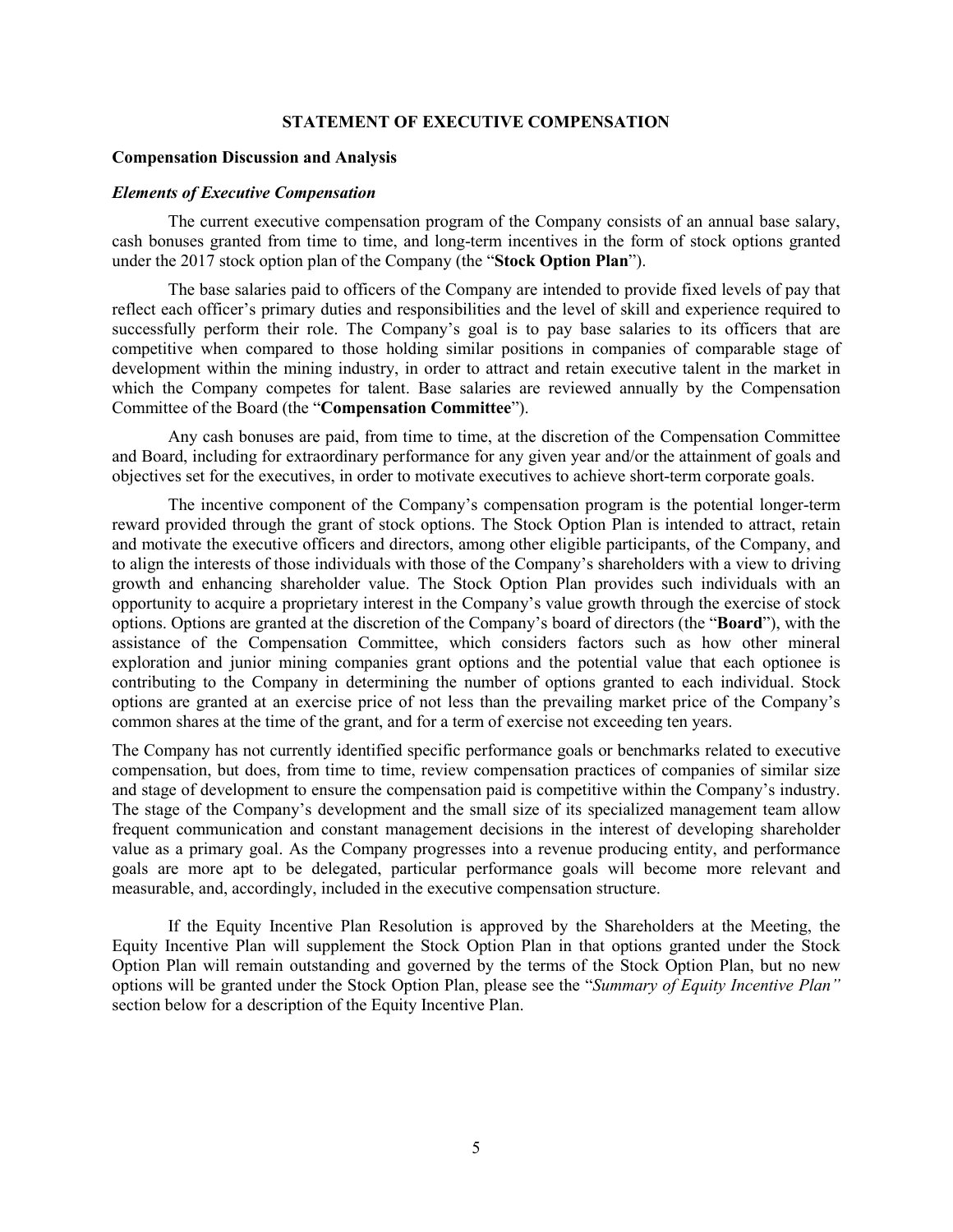#### *Compensation Policies and Risk Management*

The Board considers the implications of the risks associated with the Company's compensation program and practices when determining rewards for its officers. The Board reviews, at least once annually, the risks, if any, associated with the Company's compensation program and practices.

Executive compensation is currently comprised of short-term compensation, in the form of a base salary and cash bonuses from time to time, and long-term incentives through the grant of stock options under the Stock Option Plan. This structure ensures that a significant portion of executive compensation, being in the form of stock options, is both long-term and "at risk" and, accordingly, is directly linked to the achievement of business results and the creation of long-term shareholder value. As the benefits of such compensation, if any, are not realized by officers until a significant period of time has passed, the ability of officers to take inappropriate or excessive risks that are beneficial to their short-term compensation at the expense of the Company and the shareholders is mitigated.

Due to the small size of the Company and the current level of the Company's activity, the Board is able to closely monitor and consider any risks which may be associated with the Company's compensation program and practices. Risks, if any, may be identified and mitigated through Board meetings during which financial and other information of the Company are reviewed. No risks have been identified arising from the Company's compensation policies and practices that are reasonably likely to have a material adverse effect on the Company.

### *Hedging of Economic Risks in the Company's Securities*

The Company has not adopted a policy prohibiting directors or officers from purchasing financial instruments that are designed to hedge or offset a decrease in market value of the Company's securities granted as compensation or held, directly or indirectly, by directors or officers. However, the Company is not aware of any directors or officers having entered into this type of transaction.

#### **Option-based Awards**

The Stock Option Plan has been used to provide common share purchase options, which are granted in consideration of the level of responsibility of the executive as well as their impact or contribution to the longer-term operating performance of the Company. In determining the number of options to be granted to the executive officers, the Board takes into account the number of options, if any, previously granted to each executive officer, and the exercise price of any outstanding options to ensure that such grants are in accordance with the policies of the TSX Venture Exchange (the "**TSXV**"), and closely align the interests of the executive officers with the interests of shareholders.

The Board, together with the assistance of the Compensation Committee, has the responsibility to administer the compensation program related to the executive management of the Company, including option-based awards.

#### **Compensation Governance**

The Company's compensation philosophy for its Named Executive Officers (as hereinafter defined) is designed to attract well qualified individuals in what is essentially an international market by paying competitive base salaries plus long-term incentive compensation in the form of stock options. The Compensation Committee makes its recommendations, without reference to formal objectives, criteria or analysis, to the Board, which meets to discuss and determine executive compensation. In making its determinations regarding the various elements of executive compensation, the Board does not currently benchmark its executive compensation program, but from time to time does review compensation practices of companies of similar size and stage of development to ensure the compensation paid is competitive within the Company's industry and geographic location while taking into account the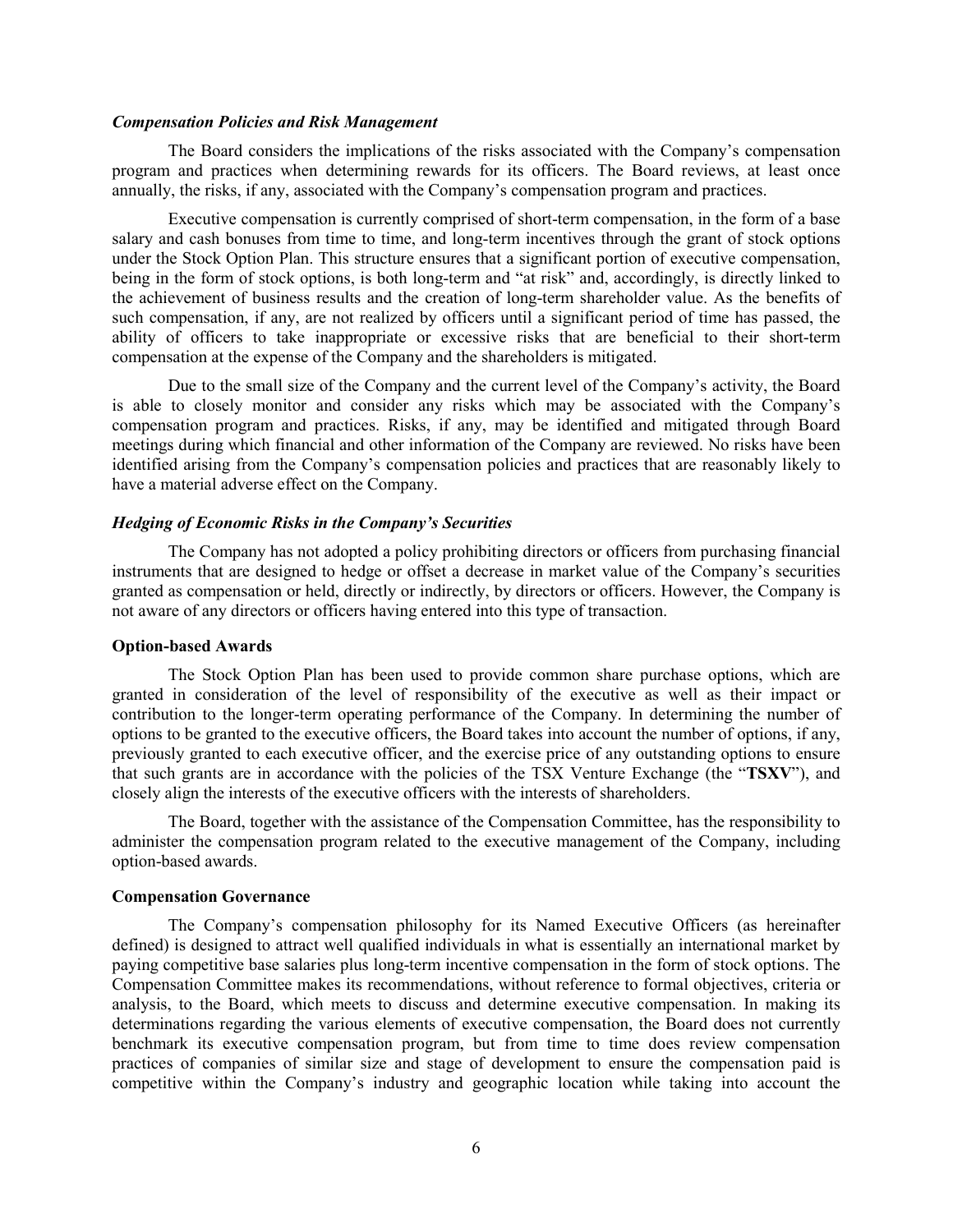financial and other resources of the Company. In respect of the 2020 executive compensation, the Company did not use a compensation consultant.

The Company's Compensation Committee is currently comprised of John Pontius (independent) who is the Chair, John Hick (independent) and John Stevens (independent). The role of the Compensation Committee is, in part, to assist the Board in approving and monitoring the Company's practices with respect to compensation. The Compensation Committee members have significant experience in the mining sector as senior executives and as members of the boards of directors and committees of other public corporations. Each member draws on his respective management and executive compensation experience to provide relevant compensation-related expertise. The Board is confident that the collective experience of the Compensation Committee members ensures that the Compensation Committee has the knowledge and experience to execute its mandate effectively and to make executive compensation decisions in the best interests of the Company.

In 2021, the Compensation Committee retained the Bedford Consulting Group, Inc. ("**Bedford**") to work on providing an independent executive compensation assessment and independent advice to the Compensation Committee on the Company's executive compensation program. As part of its engagement, Bedford's proposed mandate will be to develop a compensation peer group for the Company, and, based on the agreed upon peer group, benchmark (a) executive management cash compensation, including base salary, annual bonus/short-term incentive plan eligibility; (b) executive management long-term incentive plan awards, and total compensation; (c) executive management and director long-term incentive plan composition breakdown; and (d) director compensation. Bedford was retained following the most recently completed year end and the Company did not pay any fees to a compensation consultant in the past two financial years.

The duties and responsibilities of the Chief Executive Officer are typical of those of a business entity of the Company's size and stage of development within the mining industry. The primary role of the Chief Executive Officer of the Company is to manage the Company in an effective, efficient and forward-looking way and to fulfil the priorities, goals and objectives determined by the Board in the context of the Company's strategic plans, budgets and responsibilities set out below, with a view to increasing shareholder value.

#### **Summary Compensation Table**

The following table sets forth all annual and long-term compensation of the Named Executive Officers of the Company for each of the three most recently completed financial years of the Company. "**Named Executive Officer**" or "**NEO**" refers to (a) each individual who, during any part of the most recently completed financial year, served as chief executive officer ("**CEO**"), including an individual performing functions similar to a chief executive officer; (b) each individual who, during any part of the most recently completed financial year, served as chief financial officer ("**CFO**"), including an individual performing functions similar to a chief financial officer; (c) the most highly compensated executive officer, other than the individuals identified in (a) and (b) at the end of the most recently completed financial year whose total compensation was more than \$150,000, for that financial year; and (d) each individual who would be a named executive officer under (c) but for the fact that the individual was not an executive officer of the Company, and was not acting in a similar capacity, at the end of that financial year. The Named Executive Officers of the Company for the most recent year end, being the year ended December 31, 2020, were Akiba Leisman, the Company's CEO, Scott Kelly, the Company's Former CFO and Corporate Secretary, Jesse Munoz, the Company's Chief Operating Officer ("**COO**") and Cesar Gonzalez, the Company's Vice President of Corporate Development ("**VP of Corporate Development**").

*All dollar amounts referenced in this Information Circular are expressed in Canadian dollars, unless otherwise indicated.*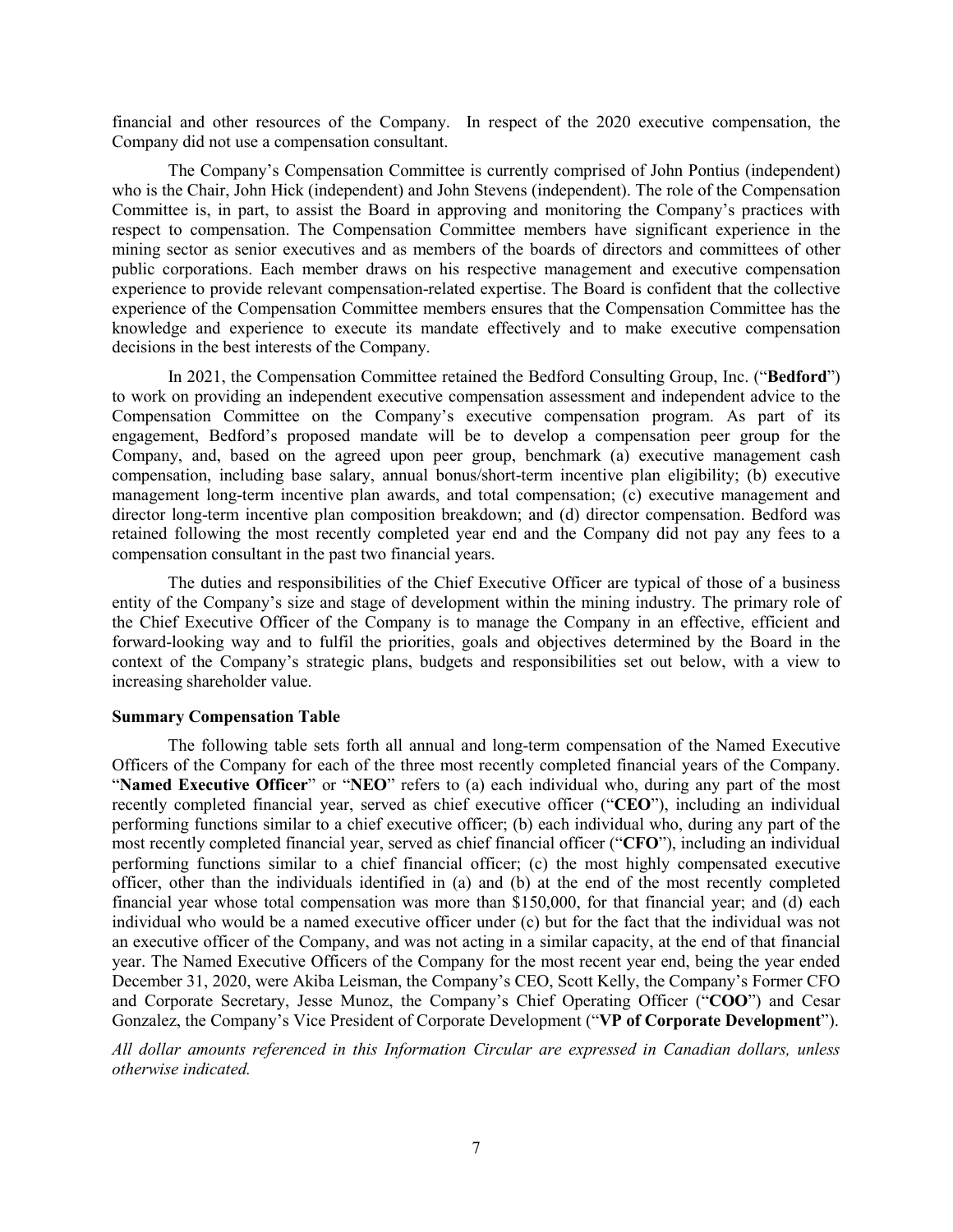|                                       |              |                            |                               |                                       |                                  | <b>Non-Equity Incentive</b><br><b>Plan Compensation</b> |                             |                                       |                              |
|---------------------------------------|--------------|----------------------------|-------------------------------|---------------------------------------|----------------------------------|---------------------------------------------------------|-----------------------------|---------------------------------------|------------------------------|
|                                       |              |                            | Share-                        | Option-                               | $\left( \mathcal{S}\right)$      |                                                         |                             |                                       |                              |
| <b>NEO</b> Name                       |              | <b>Salary</b>              | <b>Based</b><br><b>Awards</b> | <b>Based</b><br>Awards <sup>(7)</sup> | <b>Annual</b>                    | Long-<br>term                                           | <b>Pension</b><br>Value     | <b>All Other</b><br>$Compensation(8)$ | <b>Total</b><br>Compensation |
| and Principal<br><b>Position</b>      | Year         | $\left( \mathbf{S}\right)$ | (S)                           | (S)                                   | <b>Incentive</b><br><b>Plans</b> | <b>Incentive</b><br><b>Plans</b>                        | $\left( \mathcal{S}\right)$ | (S)                                   | (S)                          |
| Akiba                                 | 2020         | 232,960                    | Nil                           | Nil                                   | Nil                              | Nil                                                     | Nil                         | 349,530                               | 582,490                      |
| Leisman $^{(3)}$                      | $2019^{(1)}$ | 99,233                     | Nil                           | 483,292                               | Nil                              | Nil                                                     | Nil                         | 14,404                                | 596,929                      |
| <b>CEO</b>                            | $2019^{(2)}$ | Nil                        | Nil                           | Nil                                   | Nil                              | Nil                                                     | Nil                         | 12,003                                | 12,003                       |
| Scott $Kelly$ <sup>(4)</sup>          | 2020         | 195,000                    | Nil                           | Nil                                   | Nil                              | Nil                                                     | Nil                         | Nil                                   | 195,000                      |
| Former CFO                            | $2019^{(1)}$ | 131,250                    | Nil                           | 17,211                                | Nil                              | Nil                                                     | Nil                         | Nil                                   | 148,461                      |
| and Corporate<br>Secretary            | $2019^{(2)}$ | 75,000                     | Nil                           | Nil                                   | Nil                              | Nil                                                     | Nil                         | Nil                                   | 75,000                       |
| Jesse $\overline{\text{Munoz}}^{(5)}$ | 2020         | 316,426                    | Nil                           | Nil                                   | Nil                              | Nil                                                     | Nil                         | 319,530                               | 635,956                      |
| COO                                   | $2019^{(1)}$ | 78,207                     | Nil                           | 96,957                                | Nil                              | Nil                                                     | Nil                         | Nil                                   | 175,164                      |
|                                       | $2019^{(2)}$ | n/a                        | n/a                           | n/a                                   | n/a                              | n/a                                                     | n/a                         | n/a                                   | n/a                          |
| Cesar                                 | 2020         | 201,519                    | Nil                           | Nil                                   | Nil                              | Nil                                                     | Nil                         | 202,501                               | 404,020                      |
| Gonzalez $^{(6)}$                     | $2019^{(1)}$ | 82,149                     | Nil                           | 260,234                               | Nil                              | Nil                                                     | Nil                         | 16,644                                | 359,027                      |
| VP of                                 | $2019^{(2)}$ | Nil                        | Nil                           | Nil                                   | Nil                              | Nil                                                     | Nil                         | 12,003                                | 12,003                       |
| Corporate<br>Development              |              |                            |                               |                                       |                                  |                                                         |                             |                                       |                              |

Notes:

(1) Reflects compensation earned during the Company's eight month transition year ended December 31, 2019 (the "**Transition**  Year"), following its change of year end from April 30<sup>th</sup> to December 31<sup>st.</sup>

- (2) Reflects compensation earned during the Company's year ended April 30, 2019.
- (3) Mr. Leisman was appointed by the Board as the Interim CEO of the Company on March 13, 2019 and as the CEO on August 9, 2019. Mr. Leisman provided services through Xiphias Management Services, which is controlled by Mr. Leisman, and earned \$99,233 (US\$76,404 based on an average exchange rate of US\$1.00 = \$1.2988 during the eight month period ended December 31, 2019) for his role as CEO during the Transition Year. Mr. Leisman is also a director of the Company and earned \$12,003 for his role as a director for the year ended April 30, 2019, \$14,404 for his role as a director for the Transition Year and \$30,000 for his role as a director in 2020 (collectively, the "**Leisman Director Fees**"). During the year ended December 31, 2020, Mr. Leisman earned \$225,460 (US\$176,400 based on an average exchange rate of US\$1.00 = \$1.27812) for his role as CEO. Mr. Leisman also earned a performance bonus of \$319,530 ((US\$250,000 based on an average exchange rate of US\$1.00 = \$1.27812) in 2020, which remains unpaid and will be paid in the current financial year (the "**Leisman Performance Bonus**"). Effective January 1, 2021, Mr. Leisman's salary was increased from US\$176,400 to US\$275,000.
- (4) Mr. Kelly was appointed as Interim CFO and Corporate Secretary of the Company on November 9, 2018 and as CFO on March 13, 2019. Mr. Kelly provided services as CFO and Corporate Secretary of the Company through Tuareg Consulting Inc. a company controlled by Mr. Kelly. Subsequent to the fiscal year ended December 31, 2020, Mr. Kelly ceased as CFO and Corporate Secretary of the Company on February 1, 2021, and Ms. Milagros Paredes was appointed as the new CFO and Corporate Secretary of the Company effective February 1, 2021.
- (5) On November 9, 2018, Mr. Munoz was appointed COO of the Company, and earned \$78,207 (US\$60,215 based on an average exchange rate of US\$1.00 - \$1.2988 during the eight month period ended December 31, 2019) for his role as COO during the Transition Year. During the year ended December 31, 2020, Mr. Munoz earned \$308,926 (US\$241,703 based on an average exchange rate of US\$1.00 = \$1.27812) for his role as COO. Mr. Munoz earned a performance bonus in 2020 of \$319,530 ((US\$250,000 based on an average exchange rate of US\$1.00 = \$1.27812), which remains unpaid and will be paid in the current financial year (the "**Munoz Performance Bonus**"). Effective January 1, 2021, Mr. Munoz's salary was increased from US\$200,000 to US\$250,000.
- (6) Mr. Gonzalez served as a Director of the Company from November 9, 2018 to June 5, 2020, and earned \$12,003 for his role as a director for the year ended April 30, 2019, \$16,644 for his role as a director for the Transition Year and \$10,783 for his role as a director during 2020 (collectively, the "**Gonalez Director Fees**"). Mr. Gonzalez was appointed Vice President of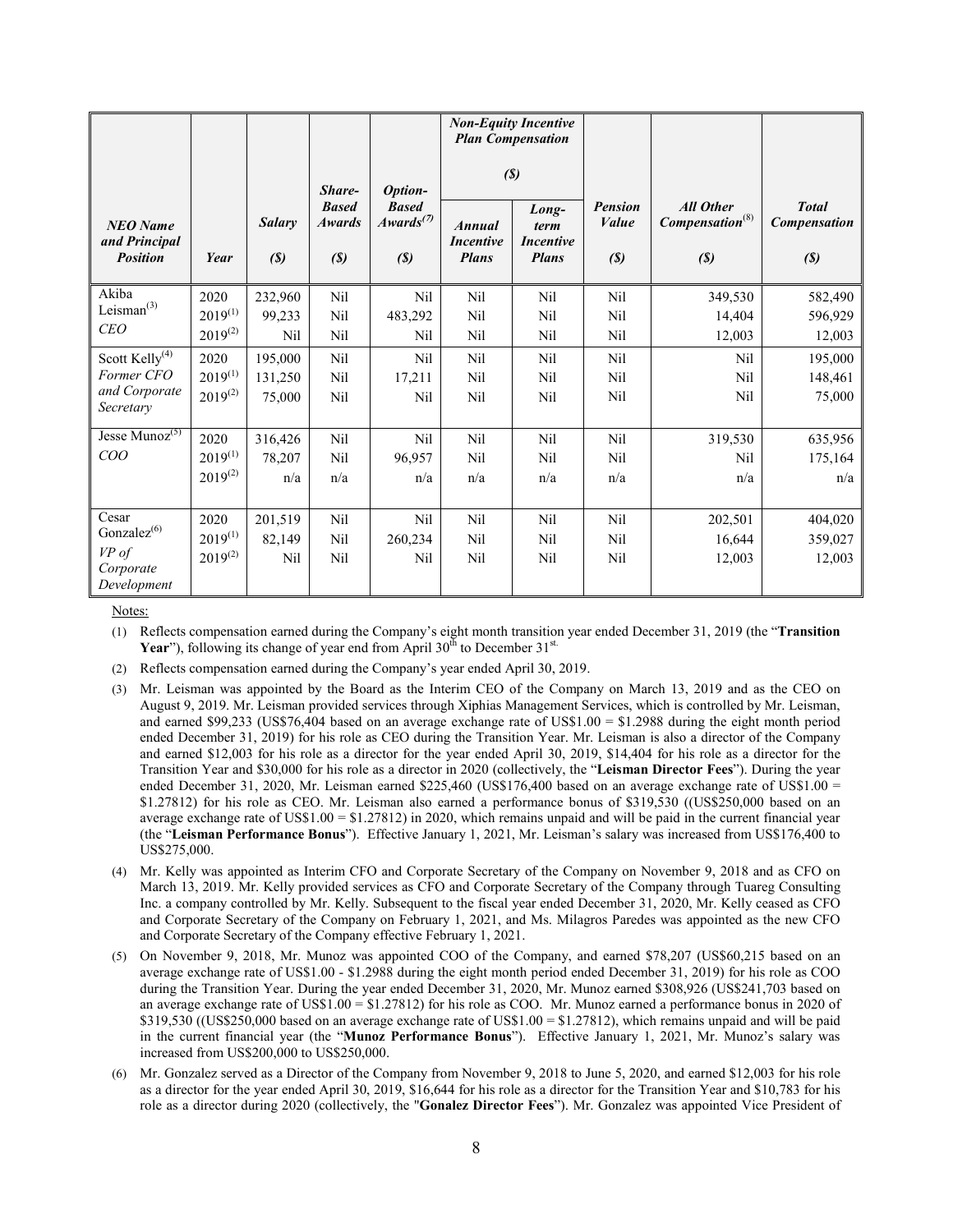Corporate Development effective July 29, 2019, and earned \$82,149 (US\$63,250 based on an average exchange rate of US\$1.00 = \$1.2988 during the eight month period ended December 31, 2019) for his role as Vice President of Corporate Development during the Transition Year. During the year ended December 31, 2020, Mr. Gonzalez earned \$194,019 (US\$151,800 based on an average exchange rate of US\$1.00 = \$1.27812) for his role as Vice President of Corporate Development. Mr. Gonzalez earned a performance bonus of \$191,718 ((US\$150,000 based on an average exchange rate of US\$1.00 = \$1.27812) in 2020, which remains unpaid and will be paid in the current financial year (the "**Gonzalez Performance Bonus**"). Effective January 1, 2021, Mr. Gonzalez's salary was increased from US\$151,800 to US\$200,000.

- (7) The Company used the Black-Scholes pricing model as the methodology to calculate the grant date fair value for options granted, and relied on the following the key assumptions and estimates for each calculation: (i) risk free interest rate of 1.51%; (ii) expected dividend yield of 0%; (iii) expected volatility of 66.02%; and (iv) an expected term of up to five years. The Black-Scholes pricing model was used to estimate the fair value as it is the most accepted methodology.
- (8) The amounts disclosed in this column for the applicable NEO reflect the Leisman Director Fees, the Leisman Performance Bonus, the Munoz Performance Bonus, the Gonzalez Director Fees and the Gonzalez Performance Bonus, respectively, as detailed in the footnotes above.

#### **Outstanding Share-Based Awards and Option-Based Awards**

The following table sets out all the option-based and share-based awards outstanding as at December 31, 2020, for each NEO:

|                                                         | <b>Option-Based Awards</b>                                                                  |                                                  |                                                                                                               |                                                                                | <b>Share-Based Awards</b>                                                                                         |                                                                                                                   |                                                                                                                         |
|---------------------------------------------------------|---------------------------------------------------------------------------------------------|--------------------------------------------------|---------------------------------------------------------------------------------------------------------------|--------------------------------------------------------------------------------|-------------------------------------------------------------------------------------------------------------------|-------------------------------------------------------------------------------------------------------------------|-------------------------------------------------------------------------------------------------------------------------|
|                                                         | Number of<br><b>Securities</b><br><b>Underlying</b><br><b>Unexercised</b><br><b>Options</b> | <i><b>Option</b></i><br><b>Exercise</b><br>Price | <b>Option</b><br><b>Expiration</b>                                                                            | <i>Value of</i><br><b>Unexercised</b><br>$In$ -The-<br>Money<br><b>Options</b> | <b>Number of</b><br><b>Shares Or</b><br><b>Units Of</b><br><b>Shares That</b><br><b>Have Not</b><br><b>Vested</b> | <b>Market or Payout</b><br><b>Value Of Share-</b><br><b>Based Awards</b><br><b>That Have Not</b><br><b>Vested</b> | <b>Market or Payout</b><br><b>Value Of Vested</b><br><b>Share-Based</b><br><b>Awards not paid</b><br>out or distributed |
| <b>Name</b>                                             | #)                                                                                          | (S)                                              | <b>Date</b>                                                                                                   | $(5)$ <sup>(1)</sup>                                                           | #)                                                                                                                | (S)                                                                                                               | (S)                                                                                                                     |
| Akiba Leisman<br><i>CEO</i>                             | 5,265,000<br>5,265,000<br>5,265,000<br>5,265,000                                            |                                                  | $\overline{0.1625}$ August 6, 2024<br>0.2250 August 6, 2024<br>0.2875 August 6, 2024<br>0.3500 August 6, 2024 | 1,250,438<br>921,375<br>592,313<br>263,250                                     | Nil                                                                                                               | Nil                                                                                                               | Nil                                                                                                                     |
| Scott Kelly<br>CFO and<br>Corporate<br>Secretary        | 187,500<br>187,500<br>$187,500^{(2)}$<br>$187,500^{(2)}$                                    |                                                  | $\overline{0.1625}$ August 6, 2024<br>0.2250 August 6, 2024<br>0.2875 August 6, 2024<br>0.3500 August 6, 2024 | 44,531<br>32,813<br>21,094<br>9,375                                            | Nil                                                                                                               | Nil                                                                                                               | Nil                                                                                                                     |
| Jesse Munoz<br>COO                                      | 1,056,250<br>1,056,250<br>1,056,250<br>1,056,250                                            |                                                  | $0.1625$ August 6, 2024<br>0.2250 August 6, 2024<br>$0.2875$ August 6, 2024<br>0.3500 August 6, 2024          | 250,859<br>184,844<br>118,828<br>52,813                                        | Nil                                                                                                               | Nil                                                                                                               | Nil                                                                                                                     |
| <b>Cesar Gonzalez</b><br>VP of Corporate<br>Development | 2,835,000<br>2,835,000<br>2,835,000<br>2,835,000                                            |                                                  | 0.1625 August 6, 2024<br>$0.2250$ August 6, 2024<br>0.2875 August 6, 2024<br>0.3500 August 6, 2024            | 673,313<br>496,125<br>318,938<br>141,750                                       | Nil                                                                                                               | Nil                                                                                                               | Nil                                                                                                                     |

Notes:

(2) Subsequent to December 31, 2020, Mr. Kelly ceased to be an Officer of the Company and as a result 375,000 stock options were not vested and cancelled.

<sup>(1)</sup> Value of unexercised in-the-money options is calculated based on the difference between the market value of the Company's common shares as at December 31, 2020 and the exercise price of the options. The closing price of the Company's shares on the TSXV on December 31, 2020 was \$0.40 per share.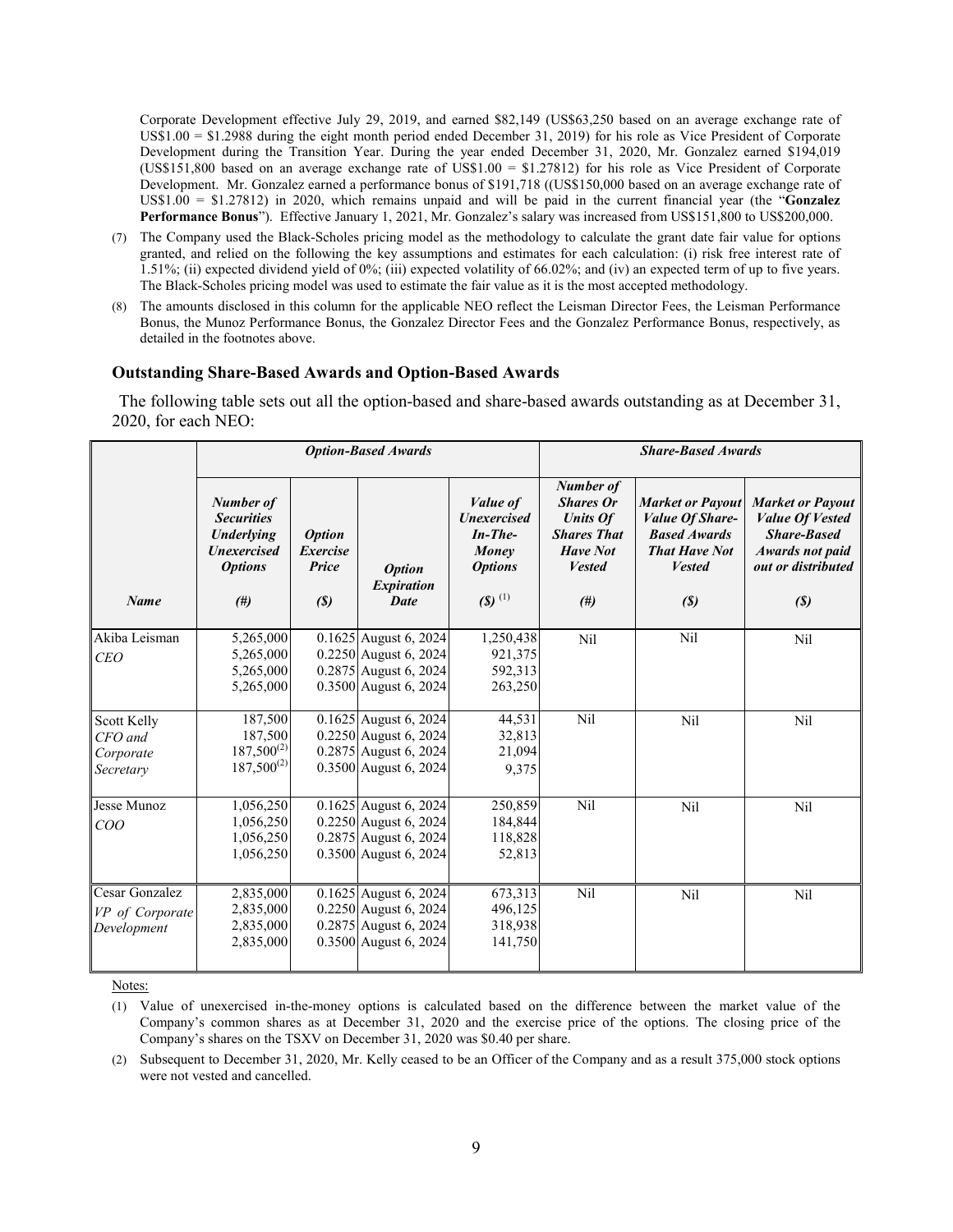| Name                                        | <b>Option-Based Awards</b><br>- Value Vested<br>During the Year<br>(S) | <b>Share-Based Awards</b><br>- Value Vested<br>During the Year<br>(\$) | <b>Non-Equity Incentive</b><br><b>Plan Compensation -</b><br><b>Value Earned</b><br><b>During the Year</b><br>(S) |
|---------------------------------------------|------------------------------------------------------------------------|------------------------------------------------------------------------|-------------------------------------------------------------------------------------------------------------------|
| Akiba Leisman, CEO                          | $1,447,875^{(1)}$                                                      | Nil                                                                    | Nil                                                                                                               |
| Scott Kelly, CFO and Corporate Secretary    | $51,563^{(2)}$                                                         | Nil                                                                    | Nil                                                                                                               |
| Jesse Munoz, COO                            | $290,469^{(3)}$                                                        | Nil                                                                    | Nil                                                                                                               |
| Cesar Gonzalez, VP of Corporate Development | 779,625 <sup>(4)</sup>                                                 | Nil                                                                    | Nil                                                                                                               |

**Incentive Plan Awards – Value Vested or Earned During the financial year ended December 31, 2020**

Notes:

(1) During the financial year ended December 31, 2020, Mr. Leisman had 5,265,000 options vested with a value of \$1,447,875 as the exercise price of the Options are \$0.225 and the market price on the date of vesting was \$0.50.

(2) During the financial year ended December 31, 2020, Mr. Kelly had 187,500 options vested with a value of \$51,563 as the exercise price of the Options are \$0.225 and the market price on the date of vesting was \$0.50.

(3) During the financial year ended December 31, 2020, Mr. Munoz had 1,056,250 options vested with a value of \$290,469 as the exercise price of the Options are \$0.225 and the market price on the date of vesting was \$0.50.

(4) During the financial year ended December 31, 2020, Mr. Gonzalez had 2,835,000 options vested with a value of \$290,469 as the exercise price of the Options are \$0.225 and the market price on the date of vesting was \$0.50.

The Company did not have any incentive plans, pursuant to which compensation that depends on achieving certain performance goals or similar conditions within a specified period was awarded, earned, paid or payable to the NEOs.

#### **Pension Plan Benefits**

The Company does not have a pension plan that provides for payments or benefits to the NEOs at, following, or in connection with retirement.

#### **Termination and Change of Control Benefits**

The Company has no compensatory plan, contract or agreement with any NEO, except as follows.

#### *Akiba Leisman*

Mr. Leisman serves as the CEO of the Company and currently receives a base salary from the Company in the amount of \$7,500 per year pursuant to the terms of an employment agreement with the Company, entered into effective October 1, 2019. Pursuant to the employment agreement, Mr. Leisman provides general management and oversight of all operational, administrative, financial and legal matters affecting the Company and such other additional services as may be agreed to from time to time. The employment agreement with the Company provides that Mr. Leisman may terminate his employment by providing the Company with 60 days prior written notice and, in the event of such termination, Mr. Leisman shall be entitled to all compensation accrued through the effective date of such termination and no further rights to compensation or benefits from the Company. In the event Mr. Leisman's employment is terminated by the Company without cause, the Company must provide Mr. Leisman with the greater of: (i) twelve (12) months notice of termination or base salary in lieu of such notice; or (ii) the minimum entitlements to notice of termination and severance pay, if applicable, under the *Employment Standards Act, 2000*, as amended (the "**ESA**"). Mr. Leisman's participation under employee benefits will continue for such minimum period as required by the ESA. In the event Mr. Leisman is terminated in connection with a change of control of the Company, he shall be entitled to receive compensation equal to twelve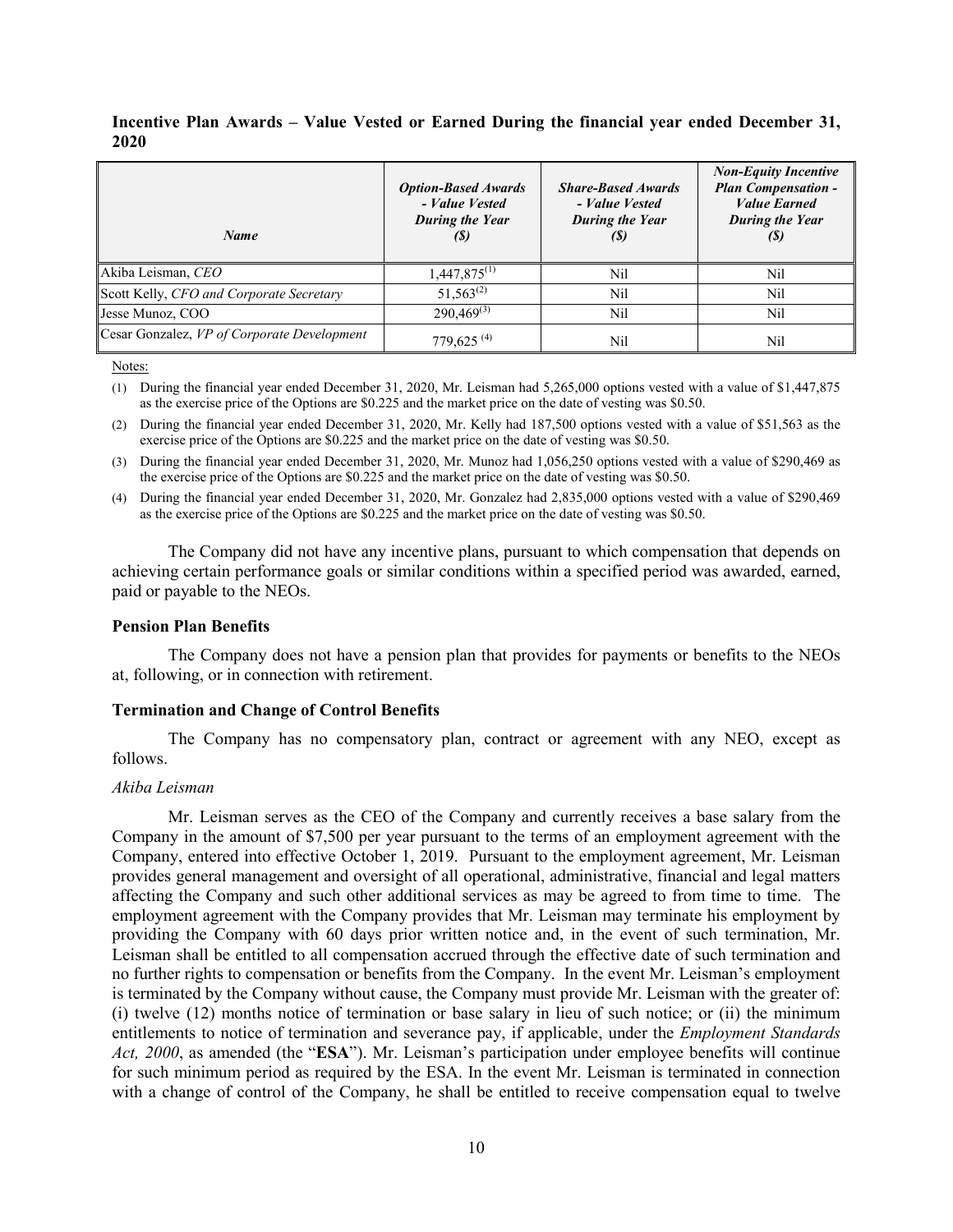(12) months of his then current base salary, which shall be paid over a twelve-month period, subject to Mr. Leisman executing a non-revocable standard form of release acceptable to the Company.

Mr. Leisman also has a consulting agreement through his wholly owned company, Xiphias Management Services, with the Company's subsidiary, Mako US Corp. ("**Mako US**") pursuant to which he is paid US\$14,700 per month (US\$176,400 per annum) to provide ongoing consultation to Mako US regarding its management services business, including executive, managerial and administrative activities assigned to him by Mako US, entered into effective October 1, 2019. The consulting agreement provides that either Mako US or Mr. Leisman may terminate the consulting agreement by providing 60 days prior written notice and, in the event of termination without cause, Mr. Leisman shall be entitled to any fees then due and payable for services completed to the date of termination. In the event Mr. Leisman's consulting agreement is terminated as a result of a change or control of the Company, Mr. Leisman shall be entitled to receive the greater of (a) the amount represented by 12 months of consulting fees, or (b) the total cash compensation received by Mr. Leisman in the trailing 12 months prior to the change of control. Subsequent to the year ended December 31, 2020, Mr. Leisman's salary was increased from US\$176,000 per annum to US\$275,000 per annum.

#### *Maria Milagros Paredes*

Ms. Paredes serves as the CFO and Corporate Secretary of the Company and currently receives a base salary from the Company in the amount of \$7,500 per year pursuant to the terms of an executive employment agreement with the Company, entered into effective February 1, 2021. Pursuant to the employment agreement, Ms. Paredes provides those services which would normally be undertaken by a CFO and Corporate Secretary including but not limited to general management and oversight of all financial, reporting administrative and legal matters affecting the Company and such other additional services as may be agreed to from time to time. The employment agreement with the Company provides that Ms. Paredes may terminate her employment by providing the Company with 60 days prior written notice and, in the event of such termination, Ms. Paredes shall be entitled to all compensation accrued through the effective date of such termination and no further rights to compensation or benefits from the Company. In the event Ms. Paredes' employment is terminated by the Company without cause, the Company must provide Ms. Paredes with the greater of: (i) twelve (12) months notice of termination or base salary in lieu of such notice; or (ii) the minimum entitlements to notice of termination and severance pay, if applicable, under the ESA. Ms. Paredes' participation under employee benefits will continue for such minimum period as required by the ESA. In the event Ms. Paredes is terminated in connection with a change of control of the Company, she shall be entitled to receive compensation equal to twelve (12) months of her then current base salary, which shall be paid over a twelve-month period, subject to Ms. Paredes executing a non-revocable standard form of release acceptable to the Company.

Ms. Paredes also has an executive employment agreement with Mako US, pursuant to which she is paid US\$14,167 per month (US\$170,000 per annum) to perform services as Chief Financial Officer of Mako US. The employment agreement provides that either Mako US or Ms. Paredes may terminate the employment agreement by providing 60 days prior written notice and, in the event of termination without cause, Ms. Paredes shall be entitled to any fees then due and payable for services completed to the date of termination. In the event Ms. Paredes' employment agreement is terminated as a result of a change or control of the Company or without cause, Ms. Paredes shall be entitled to receive compensation equal to 12 months of consulting fees paid over a twelve-month period consistent with the Company's regular payroll schedule.

#### *Cesar Gonzalez*

Mr. Gonzalez serves as VP of Corporate Development of the Company and currently receives a base salary from the Company in the amount of \$7,500 per year pursuant to the terms of an executive employment agreement with the Company, entered into effective October 1, 2019. Pursuant to the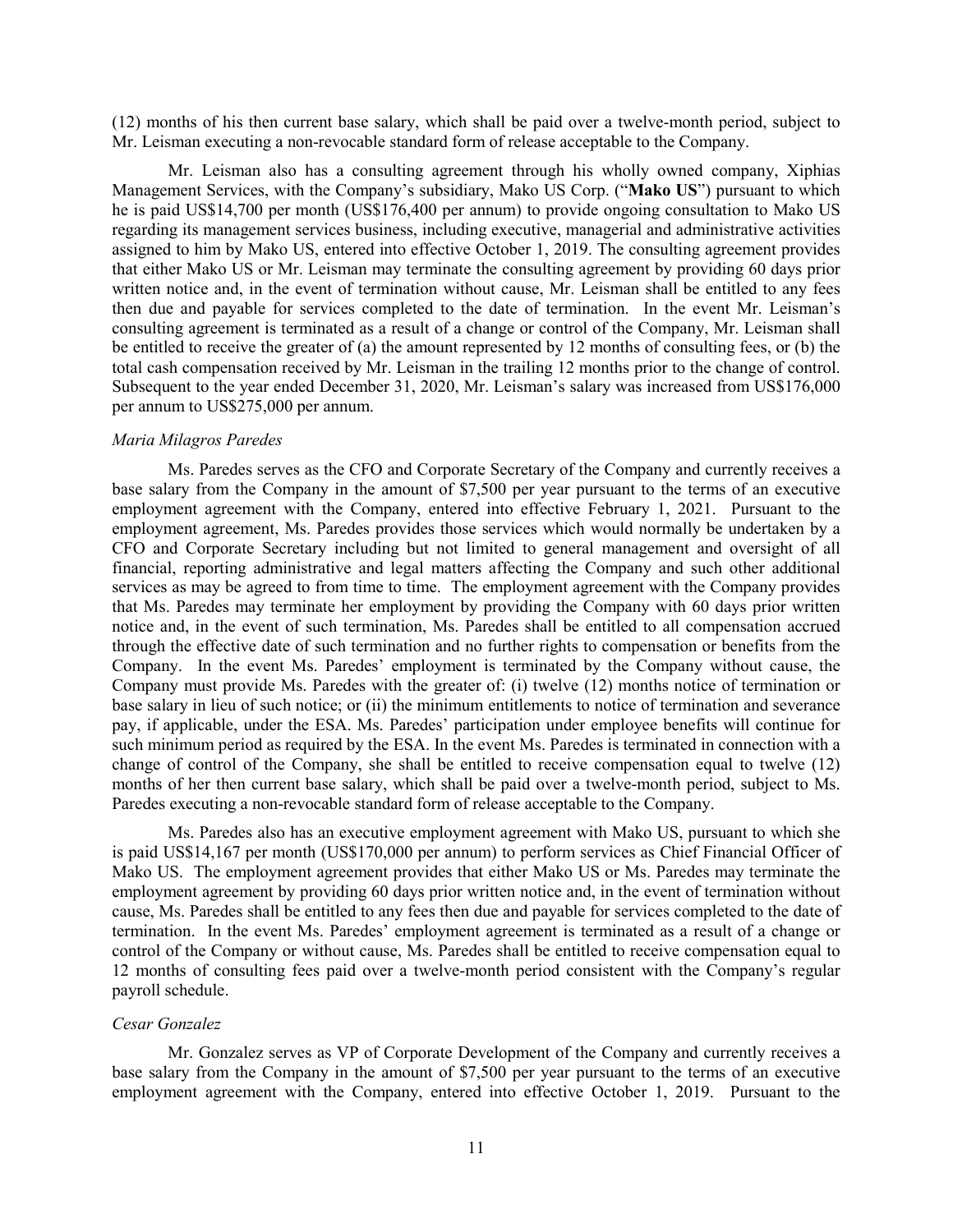employment agreement, Mr. Gonzalez provides those services which would normally be undertaken by a VP of Corporate Development including but not limited to general management and oversight of all operational, administrative, financial and legal matters affecting the Company and such other additional services as may be agreed to from time to time. The employment agreement with the Company provides that Mr. Gonzalez may terminate his employment by providing the Company with 60 days prior written notice and, in the event of such termination, Mr. Gonzalez shall be entitled to all compensation accrued through the effective date of such termination and no further rights to compensation or benefits from the Company. In the event Mr. Gonzalez's employment is terminated by the Company without cause, the Company must provide Mr. Gonzalez with the greater of: (i) twelve (12) months notice of termination or base salary in lieu of such notice; or (ii) the minimum entitlements to notice of termination and severance pay, if applicable, under the ESA. Mr. Gonzalez's participation under employee benefits will continue for such minimum period as required by the ESA. In the event Mr. Gonzalez is terminated in connection with a change of control of the Company, he shall be entitled to receive compensation equal to twelve (12) months of his then current base salary, which shall be paid over a twelve-month period, subject to Mr. Gonzalez executing a non-revocable standard form of release acceptable to the Company.

Mr. Gonzalez also has a consulting agreement through his wholly owned company, CNG Advisors LLC, with the Company's subsidiary, Mako US, pursuant to which Mr. Gonzalez is paid US\$12,650 per month (US\$151,800 per annum) to provide ongoing consultation to Mako US regarding its management services business, including executive, managerial and administrative activities assigned to him by Mako US, entered into effective October 1, 2019. The consulting agreement provides that either Mako US or Mr. Gonzalez may terminate the consulting agreement by providing 60 days prior written notice and, in the event of termination without cause, Mr. Gonzalez shall be entitled to any fees then due and payable for services completed to the date of termination. In the event Mr. Gonzalez consulting agreement is terminated as a result of a change or control of the Company, Mr. Gonzalez shall be entitled to receive the greater of (a) the amount represented by 12 months of consulting fees, or (b) the total cash compensation received by Mr. Gonzalez in the trailing 12 months prior to the change of control. Subsequent to the year ended December 31, 2020, Mr. Gonzalez's salary was increased from US\$151,800 per annum to US\$200,000 per annum.

#### *Jesse Munoz*

Mr. Munoz serves as Chief Operating Officer of the Company and currently receives a base salary from the Company in the amount of \$7,500 per year pursuant to the terms of an executive employment agreement with the Company, entered into effective October 1, 2019. Pursuant to the employment agreement, Mr. Munoz provides those services which would normally be undertaken by a Chief Operating Officer including but not limited to general management and oversight of all operational, administrative, financial and legal matters affecting the Company and such other additional services as may be agreed to from time to time. The employment agreement with the Company provides that Mr. Munoz may terminate his employment by providing the Company with 60 days prior written notice and, in the event of such termination, Mr. Munoz shall be entitled to all compensation accrued through the effective date of such termination and no further rights to compensation or benefits from the Company. In the event Mr. Munoz's employment is terminated by the Company without cause, the Company must provide Mr. Munoz with the greater of: (i) twelve (12) months notice of termination or base salary in lieu of such notice; or (ii) the minimum entitlements to notice of termination and severance pay, if applicable, under the ESA. Mr. Munoz participation under employee benefits will continue for such minimum period as required by the ESA. In the event Mr. Munoz is terminated in connection with a change of control of the Company, he shall be entitled to receive compensation equal to twelve (12) months of his then current base salary, which shall be paid over a twelve-month period, subject to Mr. Munoz executing a nonrevocable standard form of release acceptable to the Company.

Mr. Munoz also serves as Chief Operating Officer of Mako US and as such has an executive employment agreement with Mako US dated September 23, 2019, pursuant to which Mr. Munoz is paid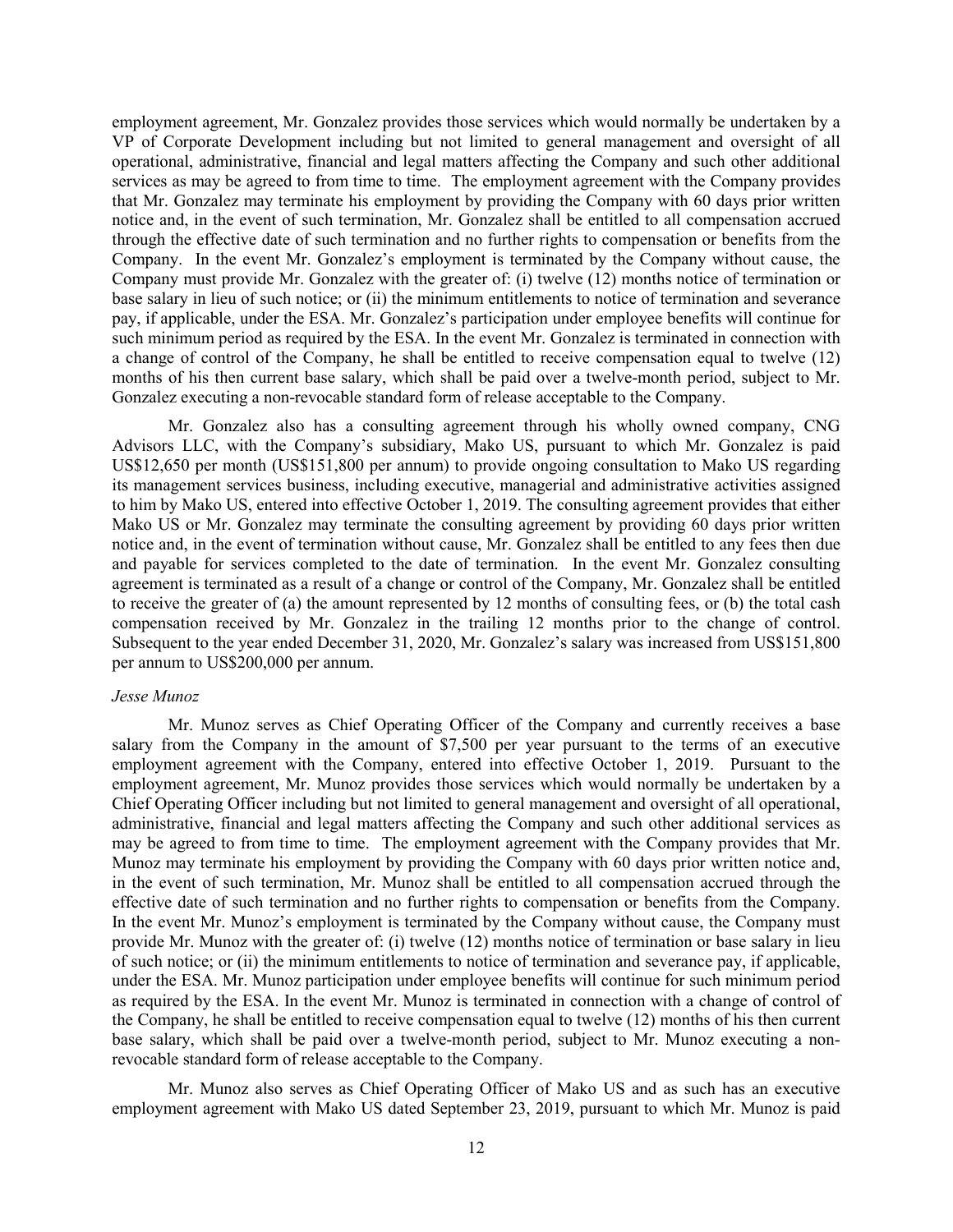US\$16,667 per month (US\$200,000 per annum). The executive employment agreement provides that either Mako US or Mr. Munoz may terminate the agreement by providing 60 days prior written notice and, in the event of termination without cause, Mr. Munoz shall be entitled to any fees then due and payable for services completed to the date of termination. In the event Mr. Munoz agreement is terminated as a result of a change or control of the Company, Mr. Munoz shall be entitled to receive the greater of (a) the amount represented by 12 months of consulting fees, or (b) the total cash compensation received by Mr. Munoz in the trailing 12 months prior to the change of control. Subsequent to the year ended December 31, 2020, Mr. Munoz's salary was increased from US\$200,000 per annum to US\$250,000 per annum.

## *Payments on a Termination/Change of Control as of December 31, 2020*

Assuming a termination without cause or on a change of control of the Company occurred as of December 31, 2020, it is estimated that Messrs. Leisman, Kelly, Gonzalez and Munoz would have been entitled to the following payments:

| Name of NEO                                 | <b>Termination Without Cause/Change of Control Payments</b><br>(S) |
|---------------------------------------------|--------------------------------------------------------------------|
| Akiba Leisman, CEO                          | $232,960^{(1)}$                                                    |
| Scott Kelly, CFO and Corporate Secretary    | $195,000^{(2)}$                                                    |
| Cesar Gonzalez, VP of Corporate Development | $201,519^{(3)}$                                                    |
| Jesse Munoz, COO                            | $263.124^{(4)}$                                                    |

Notes:

- (1) Approximately US\$176,400 using an exchange rate of US\$1.00 = \$1.27812 as of December 31, 2020 and CDN\$7,500. Effective January 1, 2021, Mr. Leisman's salary was increased from US\$176,400 to US\$275,000.
- (2) Mr. Kelly ceased to be CFO and Corporate Secretary on February 1, 2021.
- (3) Approximately US\$151,800 using an exchange rate of US\$1.00 = \$1.27812 as of December 31, 2020 and CDN\$7,500. Effective January 1, 2021, Mr. Gonzalez's salary was increased from US\$151,800 to US\$200,000.
- (4) Approximately US\$200,000 using an exchange rate of US\$1.00 = \$1.27812 as of December 31, 2020 and CDN\$7,500. Effective January 1, 2021, Mr. Munoz's salary was increased from US\$200,000 to US\$250,000.

## **Director Compensation**

The following table sets forth all amounts of compensation provided to the directors of the Company (who are not also a NEO) during the financial year ended December 31, 2020.

| <b>Director</b><br><i>Name</i> $^{(1)(2)(5)}$ | <b>Fees Earned</b><br>$\left( \mathcal{S}\right)$ | Share-<br><b>Based</b><br><b>Awards</b><br>(S) | Option-<br><b>Based</b><br><b>Awards</b><br>$(5)$ <sup>(4)</sup> | <b>Non-Equity</b><br><b>Incentive Plan</b><br><b>Compensation</b><br>$\left( \mathcal{S}\right)$ | <b>Pension</b><br>Value<br>$\binom{S}{ }$ | All Other<br><b>Compensation</b><br>$\left( \mathcal{S}\right)$ | <b>Total</b><br>$\left( \mathcal{S}\right)$ |
|-----------------------------------------------|---------------------------------------------------|------------------------------------------------|------------------------------------------------------------------|--------------------------------------------------------------------------------------------------|-------------------------------------------|-----------------------------------------------------------------|---------------------------------------------|
| John Hick                                     | 40,000                                            | Nil                                            | 86,451                                                           | Nil                                                                                              | Nil                                       | Nil                                                             | 126,451                                     |
| Rael Lipson                                   | 25,000                                            | Nil                                            | 57,634                                                           | Nil                                                                                              | Nil                                       | Nil                                                             | 82,634                                      |
| John Pontius                                  | 25,000                                            | Nil                                            | 57,634                                                           | Nil                                                                                              | Nil                                       | Nil                                                             | 82,634                                      |
| John Stevens                                  | 26,834                                            | Nil                                            | 57,634                                                           | Nil                                                                                              | Nil                                       | Nil                                                             | 84,468                                      |
| Paul Jacobi                                   | 30,000                                            | Nil                                            | 57,634                                                           | Nil                                                                                              | Nil                                       | Nil                                                             | 87,633                                      |
| Mario Caron $(3)$                             | 17,060                                            | Nil                                            | 57,634                                                           | Nil                                                                                              | Nil                                       | Nil                                                             | 74.694                                      |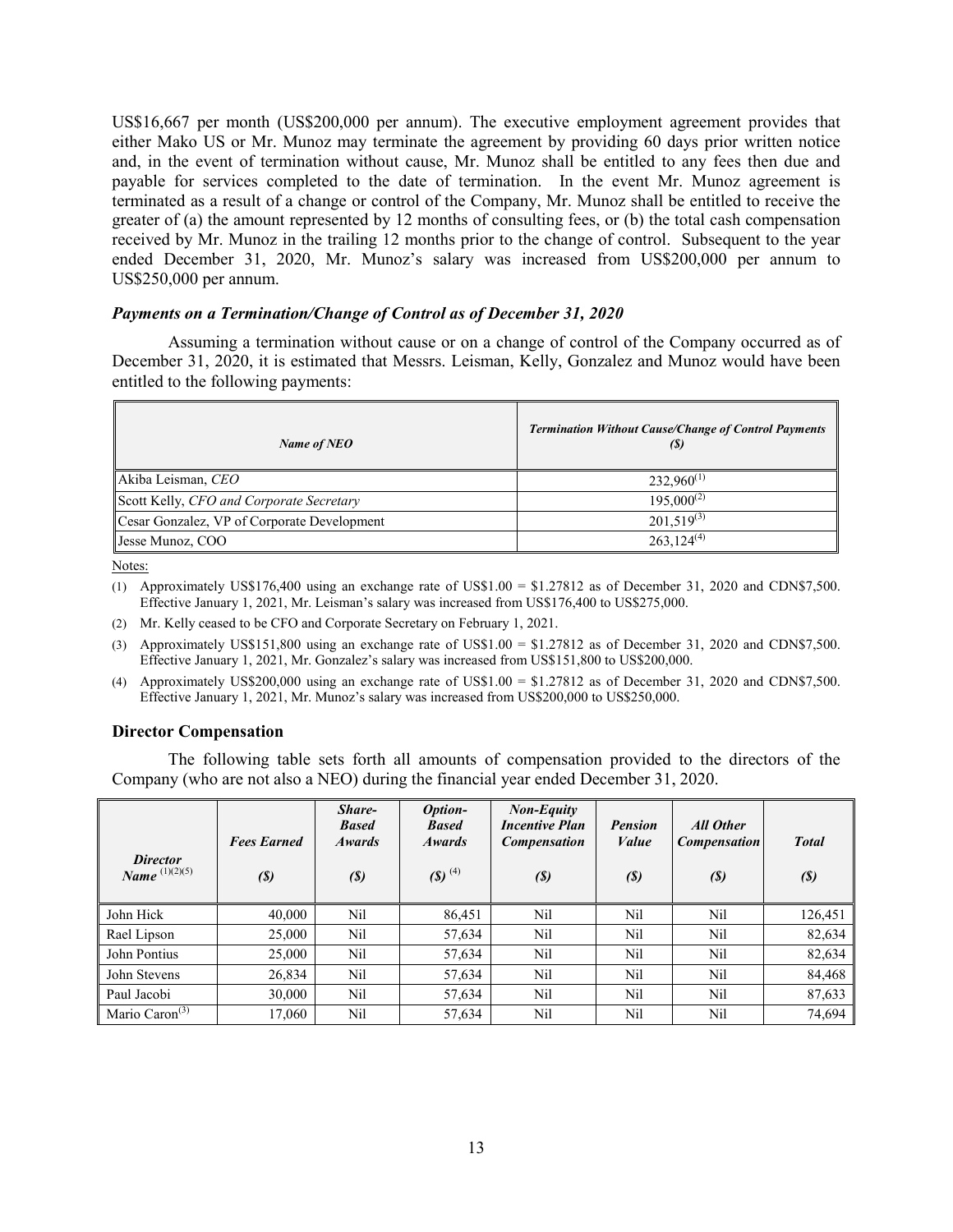Notes:

- (1) Akiba Leisman, the CEO of the Company, is also a director of the Company and received fees as a director during the year ended December 31, 2020. See "*Summary Compensation Table*".
- (2) Cesar Gonzalez, the Vice President of Corporate Development of the Company was also a director for a portion of 2020 and received fees as a director during such time. See "*Summary Compensation Table*". Mr. Gonzalez resigned as a director the Company effective June 5, 2020, but remains in his role as an executive officer of the Company.
- (3) Appointed as a director effective June 5, 2020.
- (4) The Company used the Black-Scholes pricing model as the methodology to calculate the grant date fair value for options granted during the year ended December 31, 2020, and relied on the following the key assumptions and estimates for each calculation under the following assumptions: (i) risk free interest rate of 0.35%; (ii) expected dividend yield of 0%; (iii) expected volatility of 69.25%; and (iv) an expected term of up to five years.
- (5) In 2020, directors earned a \$25,000 retainer fee and the, Chairman of the Board earned an additional fee of \$10,000. The chair of each Board Committee earned an additional fee of \$5,000 in 2020. During 2020, the Compensation Committee recommended and the Board approved an increase in Committee fees for non-executive directors to \$2,500 per annum, with the annual fee payable to the chair of each Committee remaining at \$5,000.

The Company had no arrangements, standard or otherwise, pursuant to which directors are compensated by the Company for their services in their capacity as directors, or for committee participation, involvement in special assignments or for services as a consultant or expert during the most recently completed financial year, or subsequently, up to and including the date of this Statement of Executive Compensation.

Directors are granted stock options, from time to time, under the Stock Option Plan. The purpose of granting such options is to assist the Company in compensating, attracting, retaining and motivating the directors of the Company and to closely align the personal interests of such persons to that of the shareholders.

## **Incentive Plan Awards - Outstanding Share-Based Awards and Option-Based Awards**

The following table sets forth information concerning all awards outstanding under incentive plans of the Company at the end of the most recently completed financial year, including awards granted before December 31, 2020, to each of the directors (who are not also NEOs):

|                      |                                                                                                       | <b>Option-Based Awards</b>                           |                                         |                                                                                                 |                                                                                                            | <b>Share-Based Awards</b>                                                                                                            |  |  |
|----------------------|-------------------------------------------------------------------------------------------------------|------------------------------------------------------|-----------------------------------------|-------------------------------------------------------------------------------------------------|------------------------------------------------------------------------------------------------------------|--------------------------------------------------------------------------------------------------------------------------------------|--|--|
| <b>Director Name</b> | Number of<br><b>Securities</b><br><b>Underlying</b><br><b>Unexercised</b><br><b>Options</b><br>$(\#)$ | <b>Option</b><br>Exercise<br>Price<br>$\binom{S}{ }$ | <b>Option</b><br><b>Expiration Date</b> | <i>Value of</i><br><b>Unexercised</b><br><b>In-The-Money</b><br><b>Options</b><br>(\$) $^{(1)}$ | Number of<br><b>Shares Or Units</b><br><b>Of Shares That</b><br><b>Have Not</b><br><b>Vested</b><br>$(\#)$ | Market or<br><b>Payout Value</b><br>Of Share-Based<br><b>Awards That</b><br><b>Have Not</b><br><b>Vested</b><br>$(5)$ <sup>(1)</sup> |  |  |
| John Hick            | 37,500                                                                                                | 0.1625                                               | August 6, 2024                          | 8,906                                                                                           | Nil                                                                                                        | Nil                                                                                                                                  |  |  |
|                      | 37,500                                                                                                | 0.2250                                               | August 6, 2024                          | 6,563                                                                                           |                                                                                                            |                                                                                                                                      |  |  |
|                      | 37,500                                                                                                | 0.2875                                               | August 6, 2024                          | 4,219                                                                                           |                                                                                                            |                                                                                                                                      |  |  |
|                      | 37,500                                                                                                | 0.3500                                               | August 6, 2024                          | 1,875                                                                                           |                                                                                                            |                                                                                                                                      |  |  |
|                      | 300,000                                                                                               | 0.5100                                               | July, 21, 2025                          | Nil                                                                                             |                                                                                                            |                                                                                                                                      |  |  |
| Rael Lipson          | 25,000                                                                                                | 0.1625                                               | August 6, 2024                          | 5,938                                                                                           | Nil                                                                                                        | Nil                                                                                                                                  |  |  |
|                      | 25,000                                                                                                | 0.2250                                               | August 6, 2024                          | 4,375                                                                                           |                                                                                                            |                                                                                                                                      |  |  |
|                      | 25,000                                                                                                | 0.2875                                               | August 6, 2024                          | 2,813                                                                                           |                                                                                                            |                                                                                                                                      |  |  |
|                      | 25,000                                                                                                | 0.3500                                               | August 6, 2024                          | 1,250                                                                                           |                                                                                                            |                                                                                                                                      |  |  |
|                      | 120,000                                                                                               | 0.1950                                               | August 9, 2023                          | 24,600                                                                                          |                                                                                                            |                                                                                                                                      |  |  |
|                      | 250,000                                                                                               | 0.1000                                               | February 19, 2021                       | 75,000                                                                                          |                                                                                                            |                                                                                                                                      |  |  |
|                      | 400,000                                                                                               | 0.2500                                               | June 14, 2021                           | 60,000                                                                                          |                                                                                                            |                                                                                                                                      |  |  |
| John Pontius         | 200,000                                                                                               | 0.5100                                               | July 21, 2025                           | Nil                                                                                             |                                                                                                            |                                                                                                                                      |  |  |
|                      | 25,000                                                                                                | 0.1625                                               | August 6, 2024                          | 5,938                                                                                           | Nil                                                                                                        | Nil                                                                                                                                  |  |  |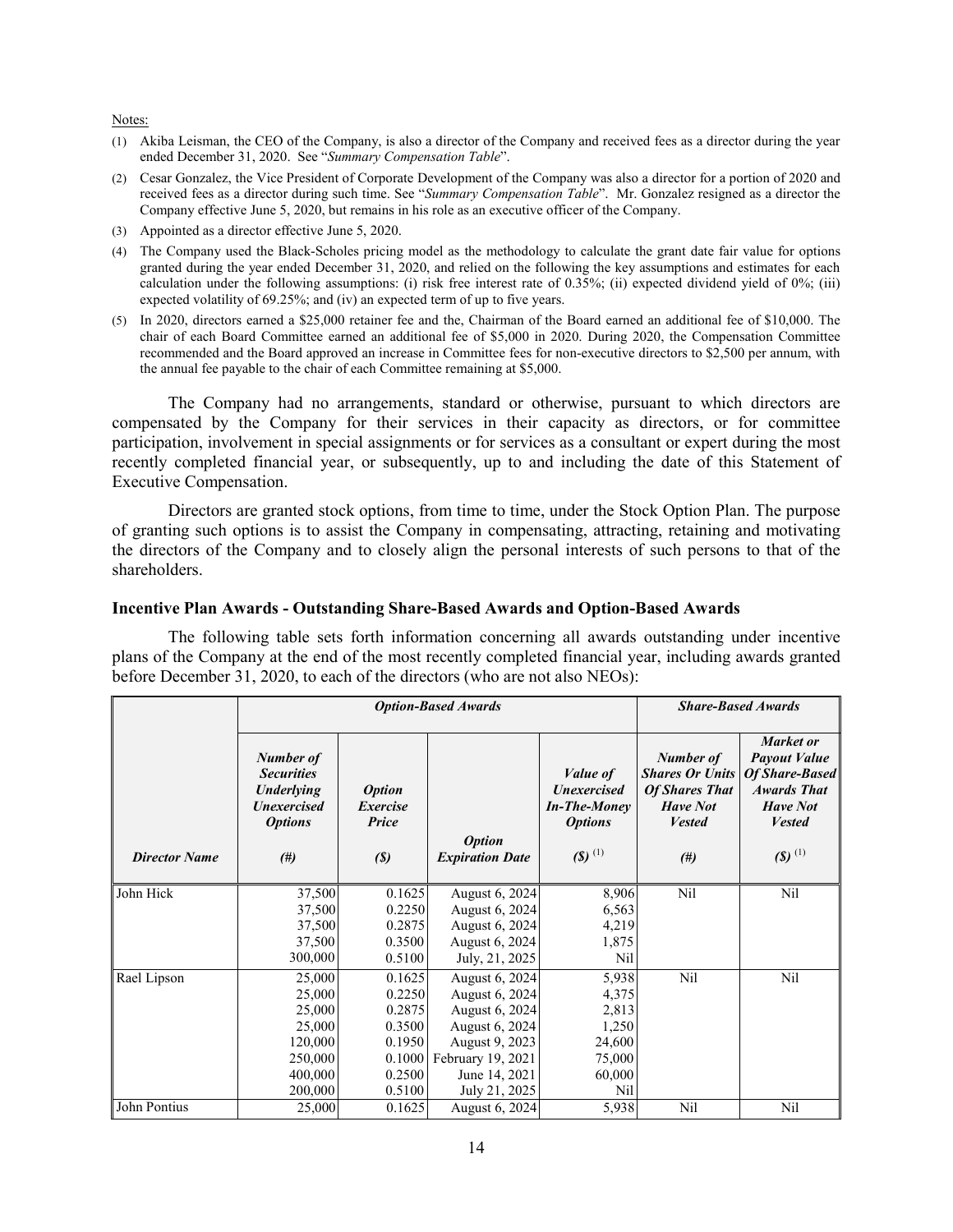|                      |                                                                                                         | <b>Option-Based Awards</b>                                  | <b>Share-Based Awards</b>                                                             |                                                                                                        |                                                                                                            |                                                                                                                                             |
|----------------------|---------------------------------------------------------------------------------------------------------|-------------------------------------------------------------|---------------------------------------------------------------------------------------|--------------------------------------------------------------------------------------------------------|------------------------------------------------------------------------------------------------------------|---------------------------------------------------------------------------------------------------------------------------------------------|
| <b>Director Name</b> | Number of<br><b>Securities</b><br><b>Underlying</b><br><b>Unexercised</b><br><b>Options</b><br>$^{(#)}$ | <i><b>Option</b></i><br>Exercise<br>Price<br>$\binom{S}{ }$ | <b>Option</b><br><b>Expiration Date</b>                                               | Value of<br><b><i>Unexercised</i></b><br><b>In-The-Money</b><br><b>Options</b><br>$(5)$ <sup>(1)</sup> | Number of<br><b>Shares Or Units</b><br><b>Of Shares That</b><br><b>Have Not</b><br><b>Vested</b><br>$(\#)$ | Market or<br><b>Payout Value</b><br><b>Of Share-Based</b><br><b>Awards That</b><br><b>Have Not</b><br><b>Vested</b><br>$(5)$ <sup>(1)</sup> |
|                      | 25,000<br>25,000                                                                                        | 0.2250<br>0.2875                                            | August 6, 2024<br>August 6, 2024                                                      | 4,375<br>2,813                                                                                         |                                                                                                            |                                                                                                                                             |
|                      | 25,000<br>200,000                                                                                       | 0.3500<br>0.5100                                            | August 6, 2024<br>July 21, 2025                                                       | 1,250<br>Nil                                                                                           |                                                                                                            |                                                                                                                                             |
| Paul Jacobi          | 25,000<br>25,000<br>25,000<br>25,000<br>200,000                                                         | 0.1625<br>0.2250<br>0.2875<br>0.3500<br>0.5100              | August 6, 2024<br>August 6, 2024<br>August 6, 2024<br>August 6, 2024<br>July 21, 2025 | 5,938<br>4,375<br>2,813<br>1,250<br>Nil                                                                | Nil                                                                                                        | Nil                                                                                                                                         |
| John Stevens         | 200,000                                                                                                 | 0.5100                                                      | July 21, 2025                                                                         | Nil                                                                                                    | Nil                                                                                                        | Nil                                                                                                                                         |
| Mario Caron          | 200,000                                                                                                 | 0.5100                                                      | July 21, 2025                                                                         | Nil                                                                                                    | Nil                                                                                                        | Nil                                                                                                                                         |

Notes:

(1) Value calculated based on the difference between the market value of the Company's common shares as at December 31 2020 and the exercise price of the options. The closing price of the Company's shares on the TSXV on December 31, 2020 was \$0.40 per share.

#### **Incentive Plan Awards – Value Vested or Earned During the Year**

The value vested or earned during the financial year ended December 31, 2020 in connection with incentive plan awards granted to directors who are not Named Executive Officers are as follows:

| <b>Name</b>  | <b>Option-Based Awards</b><br>- Value Vested<br><b>During The Year</b><br>$(8)$ (1) | <b>Share-Based Awards</b><br>- Value Vested<br><b>During The Year</b><br>(S) | <b>Non-Equity Incentive</b><br><b>Plan Compensation -</b><br><b>Value Earned</b><br><b>During The Year</b><br>(S) |
|--------------|-------------------------------------------------------------------------------------|------------------------------------------------------------------------------|-------------------------------------------------------------------------------------------------------------------|
| John Hick    | $$10,213.50^{(2)}$                                                                  | Nil                                                                          | Nil                                                                                                               |
| Rael Lipson  | $$6,875^{(3)}$$                                                                     | Nil                                                                          | Nil                                                                                                               |
| John Pontius | $$6,875^{(4)}$$                                                                     | Nil                                                                          | Nil                                                                                                               |
| Paul Jacobi  | $$6,875^{(5)}$$                                                                     | Nil                                                                          | Nil                                                                                                               |
| John Stevens | Nil                                                                                 | Nil                                                                          | Nil                                                                                                               |
| Mario Caron  | Nil                                                                                 | Nil                                                                          | Nil                                                                                                               |

Notes:

(2) During the financial year ended December 31, 2020, Mr. Hick had 37,500 options vested with a value of \$10,213.50 as the exercise price of the Options are \$0.225 and the market price on the date of vesting was \$0.50.

(3) During the financial year ended December 31, 2020, Mr. Lipson had 25,000 options vested with a value of \$6,875 as the exercise price of the Options are \$0.225 and the market price on the date of vesting was \$0.50.

<sup>(1)</sup> On July 21, 2021, the Company granted options which options vested on the date of grant. The trading price on the date of grant was equal to the exercise price, therefor, there was no "in-the-money" value on the date the options vested.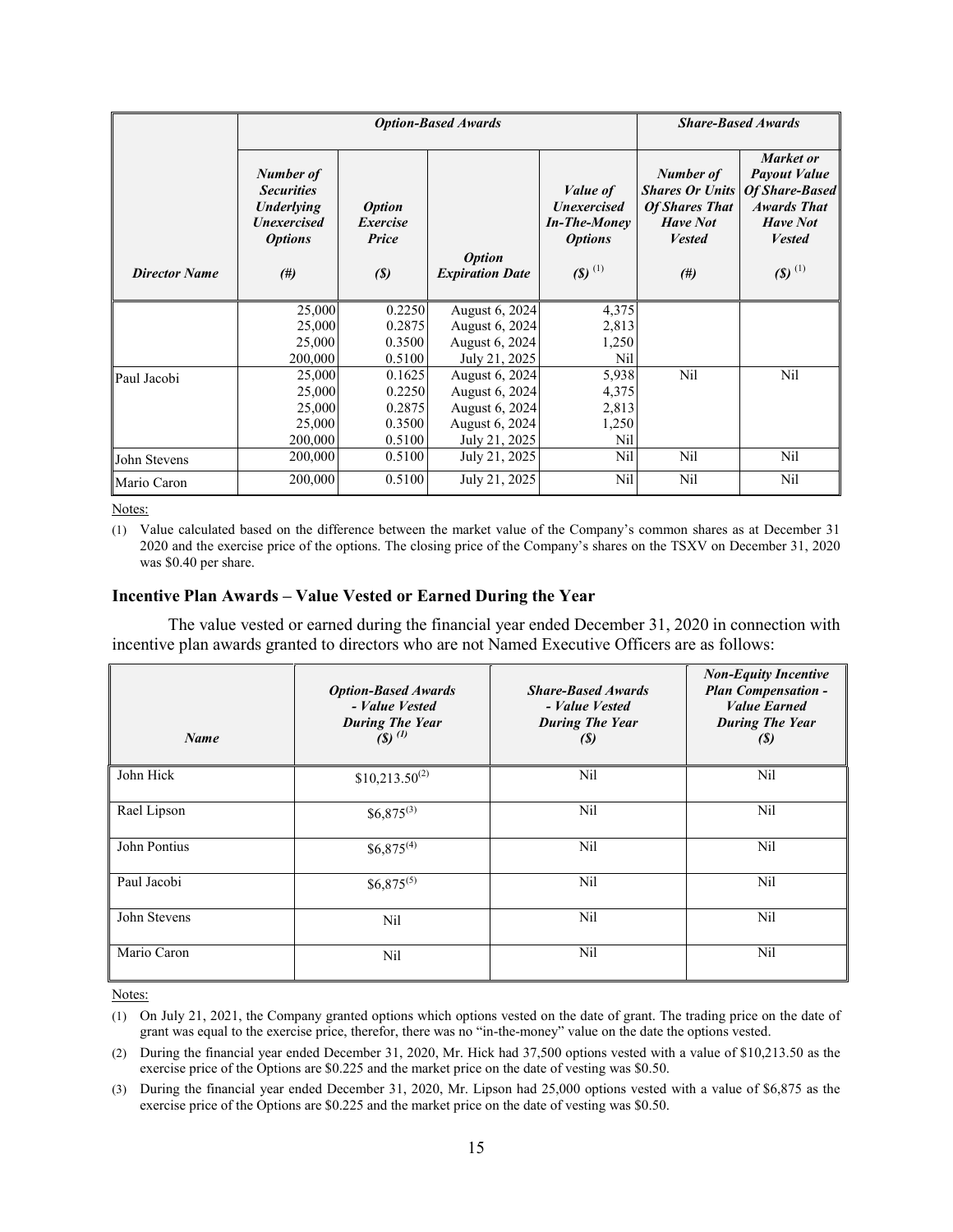- (4) During the financial year ended December 31, 2020, Mr. Pontius had 25,000 options vested with a value of \$6,875 as the exercise price of the Options are \$0.225 and the market price on the date of vesting was \$0.50.
- (5) During the financial year ended December 31, 2020, Mr. Jacobi had 25,000 options vested with a value of \$6,875 as the exercise price of the Options are \$0.225 and the market price on the date of vesting was \$0.50.

The Company does not currently have any incentive plans, pursuant to which compensation that depends on achieving certain performance goals or similar conditions within a specified period is awarded, earned, paid or payable to the directors.

#### **SECURITIES AUTHORIZED FOR ISSUANCE UNDER EQUITY COMPENSATION PLANS**

The following table sets forth the Company's compensation plans, currently consisting of the Stock Option Plan, under which equity securities are authorized for issuance as at December 31, 2020.

| <b>Plan Category</b>                                         | <b>Number of securities to be</b><br>issued upon exercise of<br><i>outstanding options,</i><br>warrants and rights<br>$\left( a\right)$ | Weighted-average<br>exercise price of<br><i>outstanding options,</i><br>warrants and rights<br>(b) | <b>Number of securities</b><br>remaining available for<br>future issuance under equity<br>compensation plans<br><i>(excluding securities)</i><br>reflected in column (a))<br>(c) |
|--------------------------------------------------------------|-----------------------------------------------------------------------------------------------------------------------------------------|----------------------------------------------------------------------------------------------------|----------------------------------------------------------------------------------------------------------------------------------------------------------------------------------|
| Equity compensation plans approved<br>by securityholders     | 42,282,500                                                                                                                              | 0.26                                                                                               | 17,330,648                                                                                                                                                                       |
| Equity compensation plans not<br>approved by securityholders | Nil                                                                                                                                     | Nil                                                                                                | Nil                                                                                                                                                                              |
| <b>TOTAL</b>                                                 | 42,282,500                                                                                                                              | 0.26                                                                                               | 17,330,648                                                                                                                                                                       |

The following is a summary of the key provisions of the existing Stock Option Plan implemented by the Board on March 20, 2006, as amended January 30, 2017, in accordance with the rules of the TSXV. The following summary is qualified in all respects by the full text of the existing Stock Option Plan. If the Equity Incentive Plan Resolution is approved by the Shareholders at the Meeting, the Equity Incentive Plan will supplement the Stock Option Plan in that options granted under the Stock Option Plan will remain outstanding and governed by the terms of the Stock Option Plan, but no new options will be granted under the Stock Option Plan, please see the "*Summary of Equity Incentive Plan"* section below for a description of the Equity Incentive Plan.

The purpose of the Stock Option Plan is to allow the Company to grant options to directors, officers, employees and consultants, as additional compensation, and as an opportunity to participate in the success of the Company. The granting of such options is intended to align the interests of such persons with that of the Shareholders. Options will be exercisable over periods of up to 10 years as determined by the Board and are required to have an exercise price no less than the closing market price of the Company's shares prevailing on the day that the option is granted.

At the time of grant of any options, the aggregate number of shares which may be reserved for issuance pursuant to options previously granted and those currently being granted under the Stock Option Plan is a maximum of 10% of the issued and outstanding shares at the time of the grant. In addition, the number of shares which may be reserved for issuance to insiders as a group is 10%, to any one individual may not exceed 5% of the issued shares on a yearly basis or 2% if the optionee is engaged in investor relations activities or is a consultant. The Stock Option Plan, which sets the number of shares issuable under the plan at a maximum of 10% of the issued and outstanding shares, is approved and ratified by shareholders on an annual basis pursuant to the rules of the TSXV.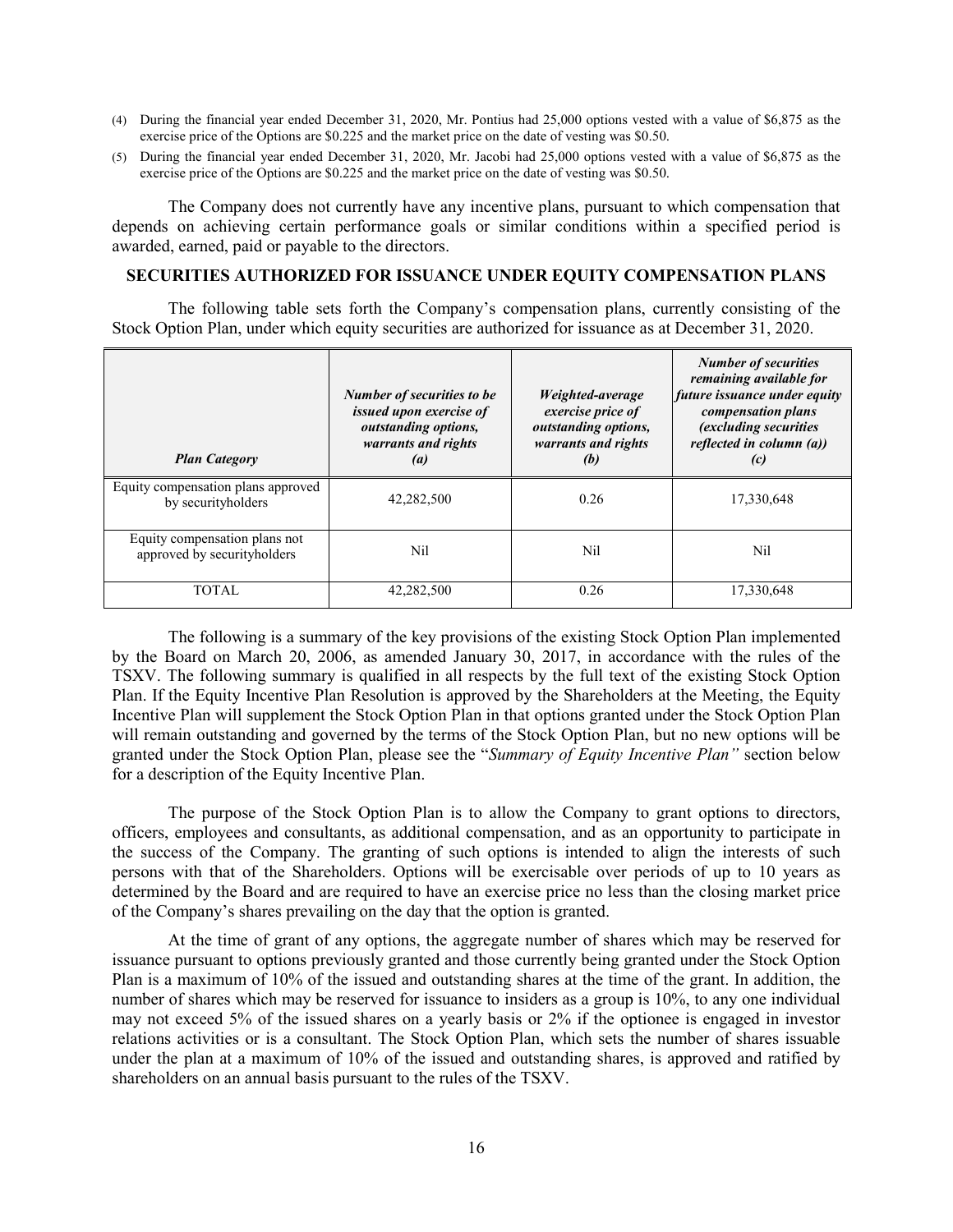Pursuant to the Stock Option Plan, the Board may from time to time authorize the issue of options to directors, officers, employees and consultants of the Company and its subsidiaries or employees of companies providing management or consulting services to the Company or its subsidiaries. The Stock Option Plan contains no vesting requirements, but permits the Board to specify a vesting schedule in its discretion. The Stock Option Plan provides that if a change of control, as defined therein, occurs, all shares subject to option shall immediately become vested and may thereupon be exercised in whole or in part by the option holder.

If the optionee ceases to be an eligible person as a result of termination for cause of such optionee by the Company any outstanding option held by such optionee on the date of such termination, whether in respect of option shares that are vested or not, shall be cancelled as of that date. If the optionee ceases to be an eligible person due to his or her retirement at the request of his or her employer earlier than the normal retirement date under the Company's retirement policy then in force, or due to his or her termination by the Company other than for cause, or due to his or her voluntary resignation, the option then held by the optionee shall be exercisable to acquire unissued option shares at any time up to but not after the earlier of the expiry date and the date which is 90 days (30 days if the optionee was engaged in investor relations activities) after the optionee or, the Board of the Company may, in its sole discretion if it determines such is in the best interests of the Company, extend the expiry date of the option of an optionee to a later date within a reasonable period.

## **INDEBTEDNESS OF DIRECTORS AND EXECUTIVE OFFICERS**

As at the date of this Information Circular, there was no indebtedness outstanding of any current or former director, executive officer or employee of the Company which is owing to the Company or to another entity which is the subject of a guarantee, support agreement, letter of credit or other similar arrangement or understanding provided by the Company, entered into in connection with a purchase of securities or otherwise.

No individual who is, or at any time during the most recently completed financial year was, a director or executive officer of the Company, no proposed nominee for election as a director of the Company and no associate of such persons:

- (i) is or at any time since the beginning of the most recently completed financial year has been, indebted to the Company; or
- (ii) whose indebtedness to another entity is, or at any time since the beginning of the most recently completed financial year has been, the subject of a guarantee, support agreement, letter of credit or other similar arrangement or understanding provided by the Company,

in relation to a securities purchase program or other program.

## **CORPORATE GOVERNANCE DISCLOSURE**

National Policy 58-201 – *Corporate Governance Guidelines* establishes corporate governance guidelines which apply to all public companies. The Company, at least annuaally, reviews its own corporate governance practices in light of these guidelines to ensure that they are aligned. National Instrument 58-101 – *Disclosure of Corporate Governance Practices* mandates disclosure of corporate governance practices which disclosure is set out below.

#### **Independence of Members of Board**

The Company's Board currently consists of seven directors, five of whom are independent based upon the tests for independence set forth in National Instrument 52-110 – *Audit Committees* ("**NI 52- 110**"). John Hick, Dr. Rael Lipson, John Pontius, John Stevens and Mario Caron are independent. Akiba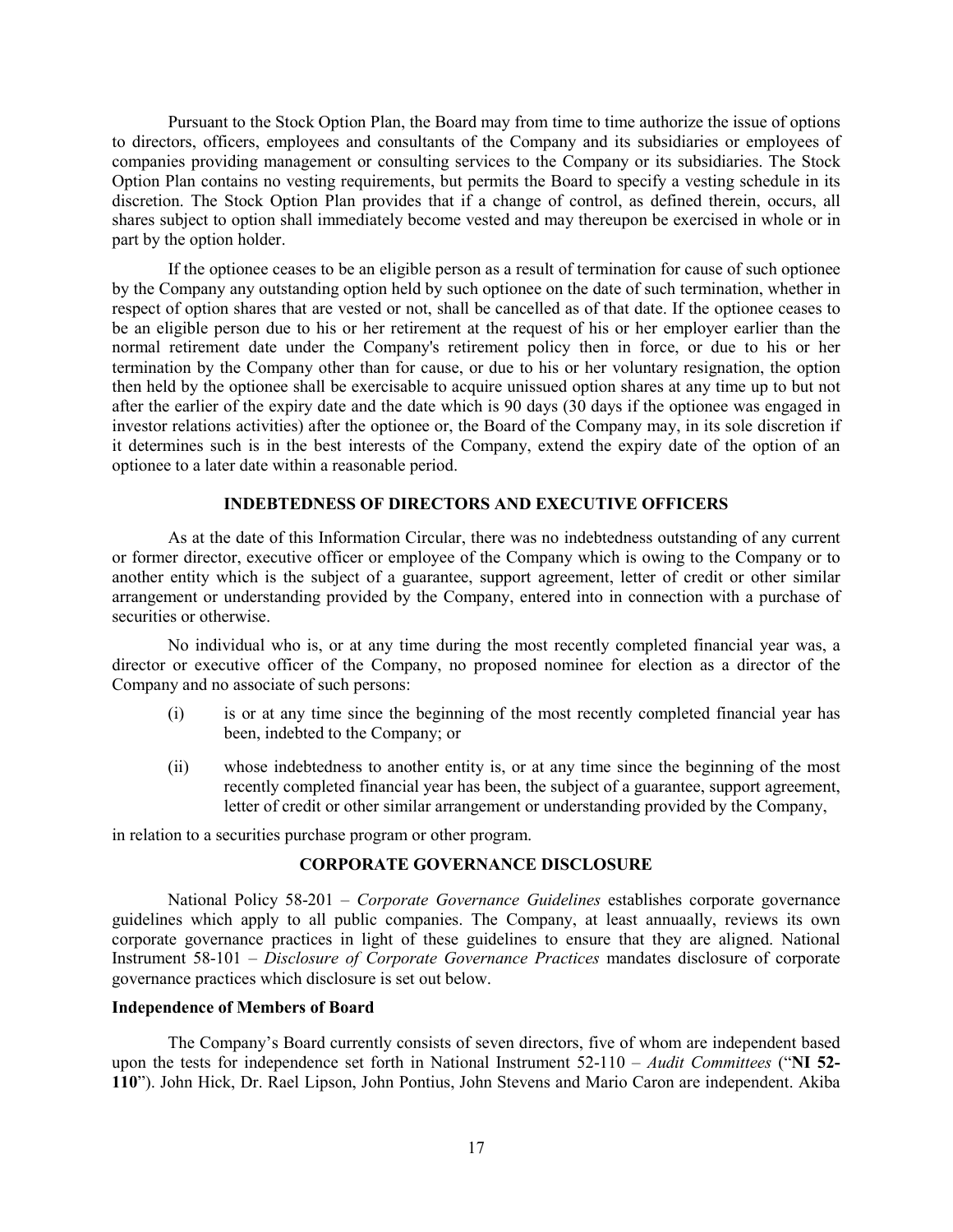Leisman is not independent as he is the CEO of the Company. The Board has determined that Paul Jacobi is not an independent director of the Company as a result of his position as a partner at Wexford.

## **Board Committees**

The Board currently has in place four committees, comprised of independent board members. The committees are listed below:

- (1) Audit Committee (all independent directors);
- (2) Technical Committee (two independent director and one non-independent director);
- (3) Corporate Governance and Nominating Committee (two independent directors and one non-independent director); and
- (4) Compensation Committee (all independent directors).

## **Management Supervision by Board**

The Board, in conjunction with the Corporate Governance and Nominating Committee, has determined that the current constitution of the Board is appropriate for the Company's current stage of development. Independent supervision of management is accomplished through choosing management who demonstrate a high level of integrity and ability and having strong independent Board members. The independent directors are, however, able to meet at any time without any members of management including the non-independent directors being present. Further supervision is performed through the Audit Committee which is composed of independent directors who meet with the Company's auditors without management being in attendance. The independent directors also have access to the Company's legal counsel as required, and its officers.

## **Risk Management**

The Board is responsible for adoption of a strategic planning process, identification of principal risks and implementing risk management systems, succession planning and the continuous disclosure requirements of the Company under applicable securities laws and regulations.

The Audit Committee is responsible for the financial risk management items set out in the Audit Committee charter.

## **Participation of Directors in Other Reporting Issuers**

The following directors of the Company hold directorships in other reporting issuers as set out below:

| <b>Name of Director</b> | <b>Name of Other Reporting Issuers</b>            |
|-------------------------|---------------------------------------------------|
| Akiba Leisman           | Bonterra Resources Inc. <sup>(1)</sup>            |
|                         | Sailfish Royalty Corp. (1)                        |
| John Hick               | Quebec Precious Metals Corporation <sup>(1)</sup> |
|                         | Diamond Estates Wines & Spirits Inc. (1)          |
|                         | Samco Gold Limited <sup>(1)</sup>                 |
|                         | Eurotin Inc. $(1)$                                |
|                         | North American Nickel Inc. <sup>(1)</sup>         |
| Mario Caron             | Quebec Precious Metals Corporation <sup>(1)</sup> |
|                         | Falco Resources Ltd. (1)                          |

Notes:

(1) Listed on the TSXV.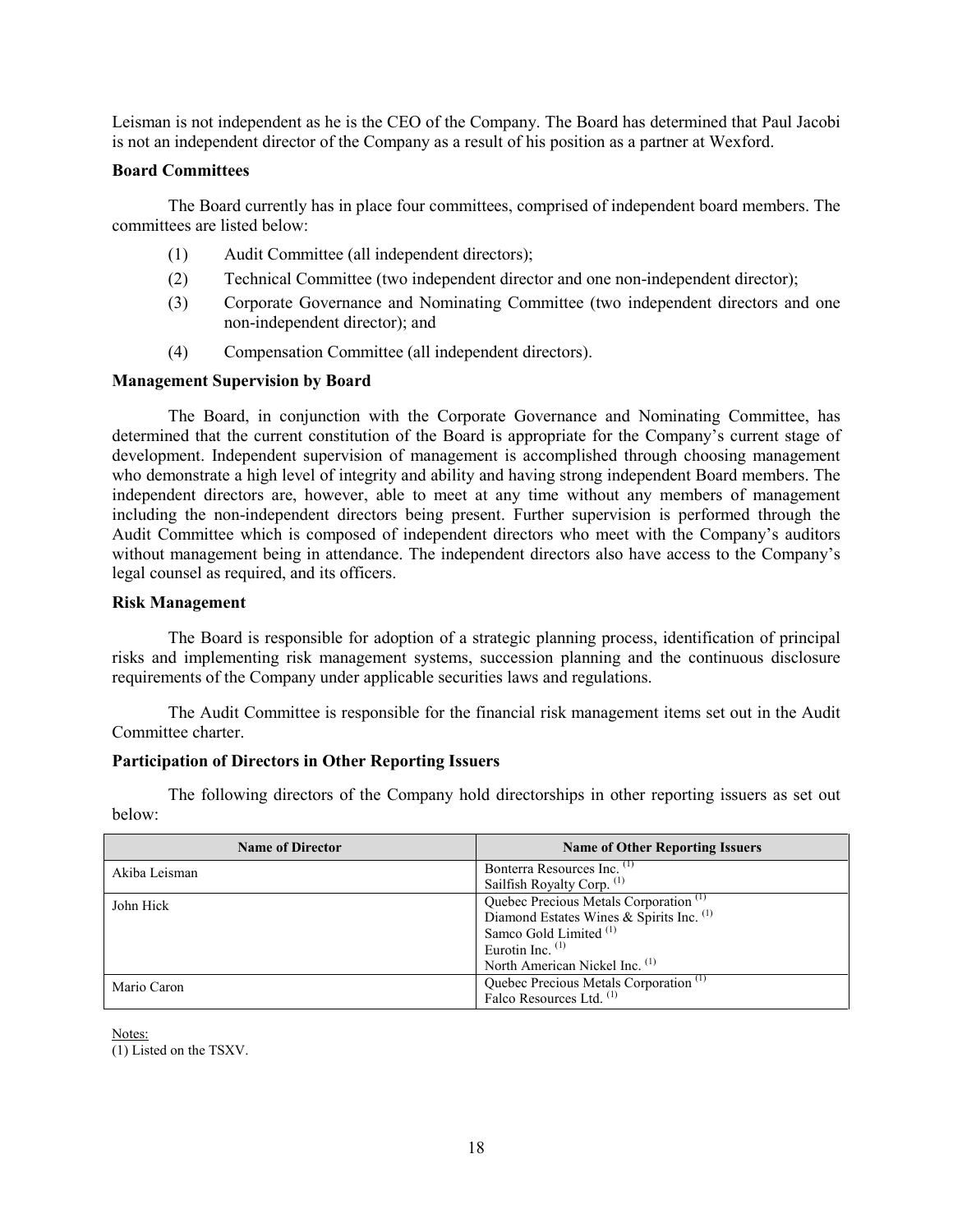## **Orientation and Continuing Education**

While the Company does not have formal orientation and training programs, new Board members are provided with:

- 1. information respecting the functioning of the Board, committees, and copies of the Company's corporate governance policies and charters and code of business ethics which directors are required to formally;
- 2. access to recent, publicly filed documents of the Company, technical reports and the Company's internal financial information and directors are expected to familiarize themselves with the information and materials available on the Company's website;
- 3. access to management and technical experts and consultants;
- 4. access to Company financial information, budgets and board meeting minutes; and
- 5. information regarding significant corporate and securities responsibilities.

Board members are encouraged to communicate with management, auditors and technical consultants, to keep themselves current with industry trends and developments and changes in legislation with management's assistance, and to attend related industry seminars and visit the Company's operations. Board members have full access to the Company's records. As appropriate and as conditions permit, all directors are encouraged to visit the Company's principal operating sites and receive presentations from operating personnel. The CEO, Chairman of the Board, Committee chairs and officers of the Company are required to make themselves available to all directors in a reasonable manner to provide information and answer questions as necessary. Management of the Company, and other officers, make presentatons to the Board from time to time, consistent with their areas of function and covering topics and issues impacting the Company's business.

#### **Ethical Business Conduct**

The Board views good corporate governance as an integral component to the success of the Company and to meet responsibilities to shareholders. The Board has adopted a Code of Conduct and Ethics and has instructed its management and employees to abide by the Code.

## **Nomination of Directors**

The Board, with the assistance of the Corporate Governance and Nominating Committee, has responsibility for identifying potential Board candidates. The Board assesses potential Board candidates based on a variety of criteria, including the following:

- 1. Independence.
- 2. Appropriate professional skillsets and experience for the Companyy's business and operations.
- 3. Identified skillset and experience gaps on the Board.
- 4. Professional accomplishments and reputation, including prior board experience.
- 5. Leadership strategic thinking, and courage of convictions.
- 6. Culture of ethics, moral character, and candor.
- 7. Lack of material conflicts.
- 8. Ability to form constructive working relationships with board members and management.
- 9. Ability and willingness to commit the necessary time to prepare for, attend, and actively participate in board meetings, and to join board committees.
- 10. Diversity geographic, ethnic, gender, professional and life experiences within the construct of Mako's Diversity Principles (as defined below).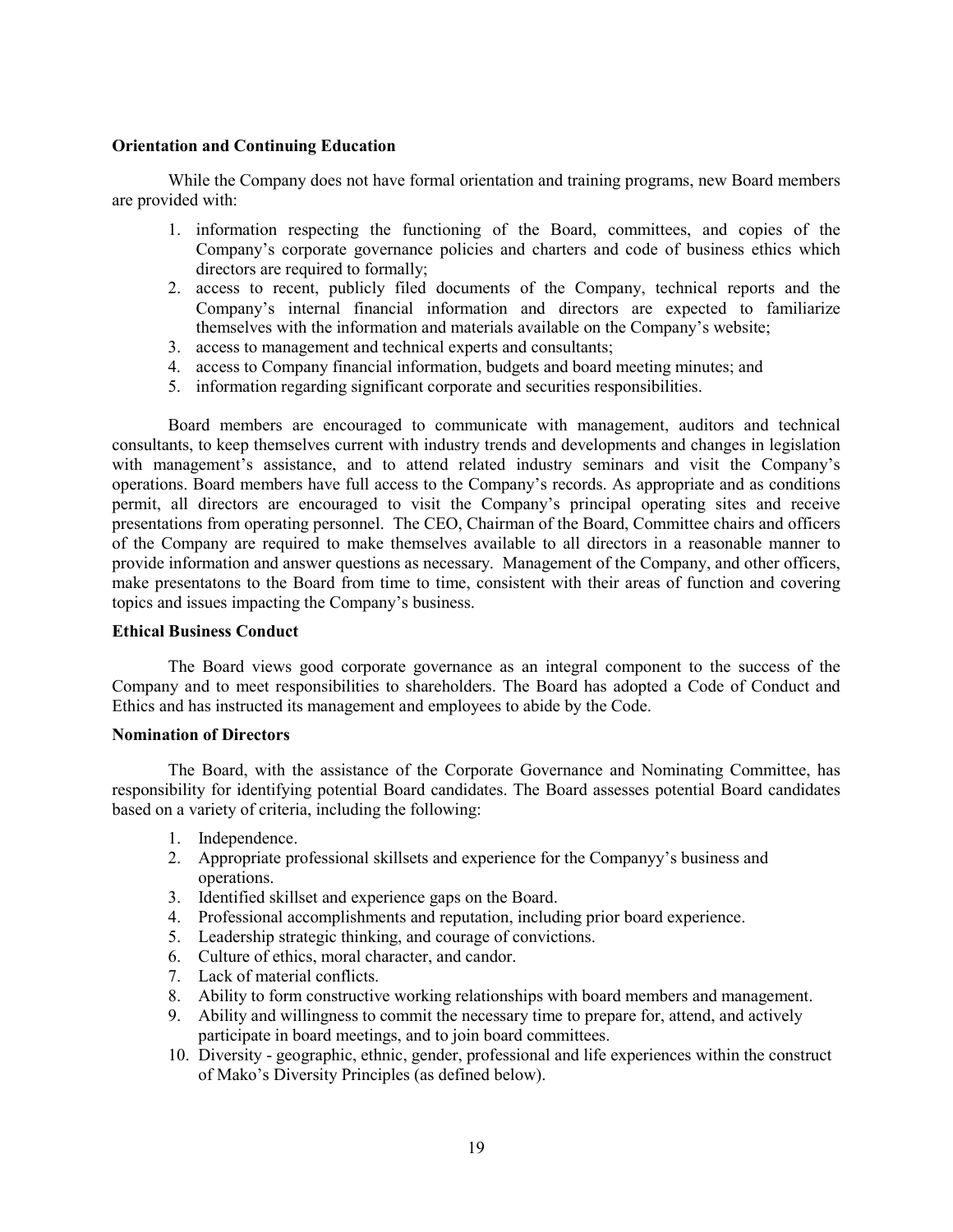The Corporate Governance and Nominating Committee views high moral and ethical character and lack of material conflicts are absolute requirements for all Board members and candidates, and a majority of the directors must be independent. The Board, and individual members of the Board, must be willing to act, and act, at all times in what they consider to be in the best interest of the Company and its shareholders. Mako seeks to establish a Board comprised of members who collectively exhibit professional, leadership, strategic, and personal qualifications appropriate to properly position the Company and maximize its value for Shareholders. In identifying suitable candidates for directorships the Corporate Governance and Nominating Committee identifies, in consultation with the CEO and Chairman, skillsets, experience, and other criteria considered desirable in order to complement and strengthen the Board, and seeks input and recommendations from existing Board members as to possible candidates. The Corporate Governance and Nominating Committee also seeks and considers input and recommendations from knowledgeable and reputable persons in the mining industry and markets in which Mako operates, as well as from other sources, from time to time as deemed appropriate. The Corporate Governance and Nominating Committee conducts appropriate due diligence on candidates prior to making recommendations to the Board. Such due diligence includes in depth interviews, reference checking, and appropriate third party consultations as appropriate.

#### **Compensation of Directors and the CEO**

The Compensation Committee has the responsibility of establishing, and annually reviewing, approving and recommending to the Board, the Company's overall compensation strategy and policies for directors, officers and employees. The Compensation Committee reviews and makes recommendations to the Board with respect to the compensation arrangements for the directors, CEO and other members of senior management.

To determine compensation payable, the Compensation Committee reviews compensation paid for directors and CEOs of companies of similar size and stage of development in the mineral exploration industry and determine an appropriate compensation reflecting the need to provide incentive and compensation for the time and effort expended by the directors and senior management while taking into account the financial and other resources of the Company. In setting the compensation the Compensation Committee annually reviews the performance of the CEO in light of the Company's objectives and consider other factors that may have impacted the success of the Company in achieving its objectives.

#### **Assessments**

The Board does not view formal assessments as being useful at this stage of the Company's development. The Board conducts informal annual assessments of the Board's effectiveness, including the performance and effectiveness of the individual directors and each of its committees.

#### **Nomination and Assessment**

The Board determines new nominees to the Board, with the assistance of the Corporate Governance and Nominating Committee, although a formal process has not been adopted. The nominees are generally the result of recruitment efforts by the Board members and the CEO, including formal and informal discussions among Board members and the CEO.

The Company does not currently have a formal diversity policy in place regarding gender representation on the Board or in executive officer positions; however, the Board has adopted a set of diversity principles (the "**Diversity Principles**"). The Company believes in retaining the most qualified candidate for any position irrespective of gender, and recruitment efforts will continue to be governed by the principles set forth below.

The Company does not discriminate on the basis of race, national or ethnic origin, colour, religion, sex, age or mental or physical disability, or any other prohibited grounds of discrimination set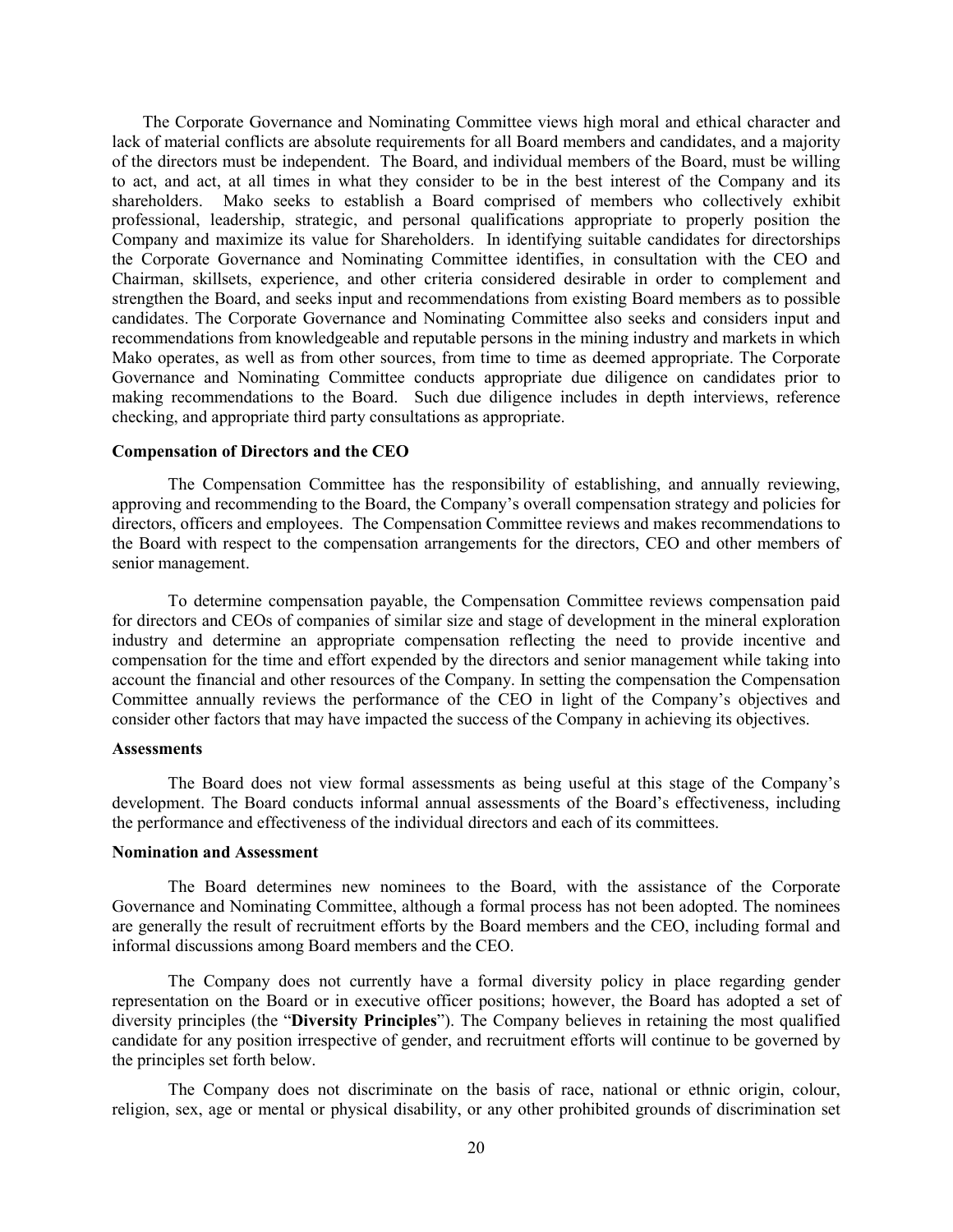forth in applicable federal or provincial law or guidelines. Directors, officers, contractors, consultants and employees are retained on the basis of their background, skills, relevant experience, education and potential to contribute to the success of the Company. In addition, candidates for Board membership are evaluated based upon their independence, qualifications to act as directors and other qualities which the board as a whole feels are appropriate to assist it in operating in an effective manner, with due regard for the benefits of diversity. Taken together, these diverse skills and backgrounds help to create a business environment that encourages a range of perspectives and fosters excellence in corporate governance, including the creation of shareholder value. Candidates for Board membership who are selected for nomination by the Board (or any committee of the Board established for such purpose from time to time) based on the foregoing criteria will be presented to shareholders for consideration without discrimination.

#### **Expectations of Management**

The Board expects management to operate the business of the Company in a manner that enhances shareholder value and is consistent with the highest level of integrity. Management is expected to execute the Company's business plan and to meet performance goals and objectives.

## **AUDIT COMMITTEE DISCLOSURE**

#### **Audit Committee Charter**

#### *Mandate*

The primary function of the Audit Committee is to assist the Board in fulfilling its financial oversight responsibilities by reviewing the financial reports and other financial information provided by the Company to regulatory authorities and shareholders, the Company's systems of internal controls regarding finance and accounting and the Company's auditing, accounting and financial reporting processes. Consistent with this function, the Audit Committee will encourage continuous improvement of, and should foster adherence to, the Company's policies, procedures and practices at all levels. The Audit Committee's primary duties and responsibilities are to:

- Serve as an independent and objective party to monitor the Company's financial reporting and internal control system and review the Company's financial statements.
- Review and appraise the performance of the Company's external auditors.
- Provide an open avenue of communication among the Company's auditors, financial and senior management and the Board.

#### *Composition*

The Audit Committee shall be comprised of three directors as determined by the Board, the majority of whom shall be free from any relationship that, in the opinion of the Board, would interfere with the exercise of his or her independent judgment as a member of the Audit Committee.

At least one member of the Audit Committee shall have accounting or related financial management expertise. All members of the Audit Committee that are not financially literate will work towards becoming financially literate to obtain a working familiarity with basic finance and accounting practices. For the purposes of the Company's Charter, the definition of "financially literate" is the ability to read and understand a set of financial statements that present a breadth and level of complexity of accounting issues that are generally comparable to the breadth and complexity of the issues that can presumably be expected to be raised by the Company's financial statements.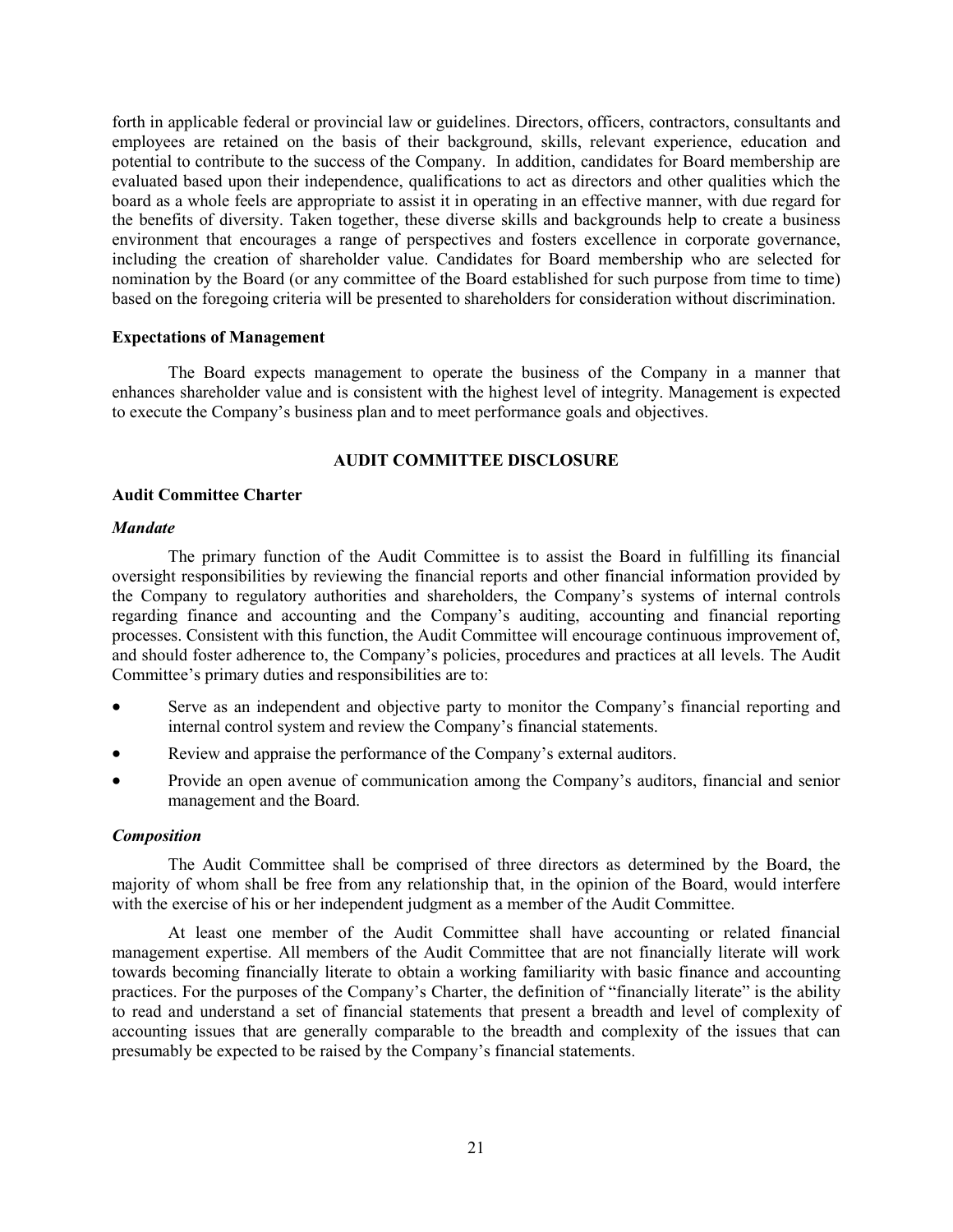The members of the Audit Committee shall be elected by the Board at its first meeting following the annual shareholders' meeting. Unless a Chair is elected by the full Board, the members of the Audit Committee may designate a Chair by a majority vote of the full Committee membership.

## *Meetings*

The Committee shall meet a least quarterly*,* or more frequently as circumstances dictate. As part of its job to foster open communication, the Audit Committee will meet at least annually with the CFO and the external auditors in separate sessions.

## *Responsibilities and Duties*

To fulfill its responsibilities and duties, the Committee shall:

## Documents/Reports Review

- (a) Review and update the Audit Committee Charter annually.
- (b) Review the Company's financial statements, MD&A and any annual and interim earnings, press releases before the Company publicly discloses this information and any reports or other financial information (including quarterly financial statements), which are submitted to any governmental body, or to the public, including any certification, report, opinion, or review rendered by the external auditors.

## External Auditors

- (a) Review annually, the performance of the external auditors who shall be ultimately accountable to the Board and the Audit Committee as representatives of the shareholders of the Company.
- (b) Obtain annually, a formal written statement of external auditors setting forth all relationships between the external auditors and the Company, consistent with Independence Standards Board Standard 1.
- (c) Review and discuss with the external auditors any disclosed relationships or services that may impact the objectivity and independence of the external auditors.
- (d) Take, or recommend that the full Board take, appropriate action to oversee the independence of the external auditors.
- (e) Recommend to the Board the selection and, where applicable, the replacement of the external auditors nominated annually for shareholder approval.
- (f) At each meeting, consult with the external auditors, without the presence of management, about the quality of the Company's accounting principles, internal controls and the completeness and accuracy of the Company's financial statements.
- (g) Review and approve the Company's hiring policies regarding partners, employees and former partners and employees of the present and former external auditors of the Company.
- (h) Review with management and the external auditors the audit plan for the year-end financial statements and intended template for such statements.
- (i) Review and pre-approve all audit and audit-related services and the fees and other compensation related thereto, and any non-audit services, provided by the Company's external auditors. The pre-approval requirement is waived with respect to the provision of non-audit services if: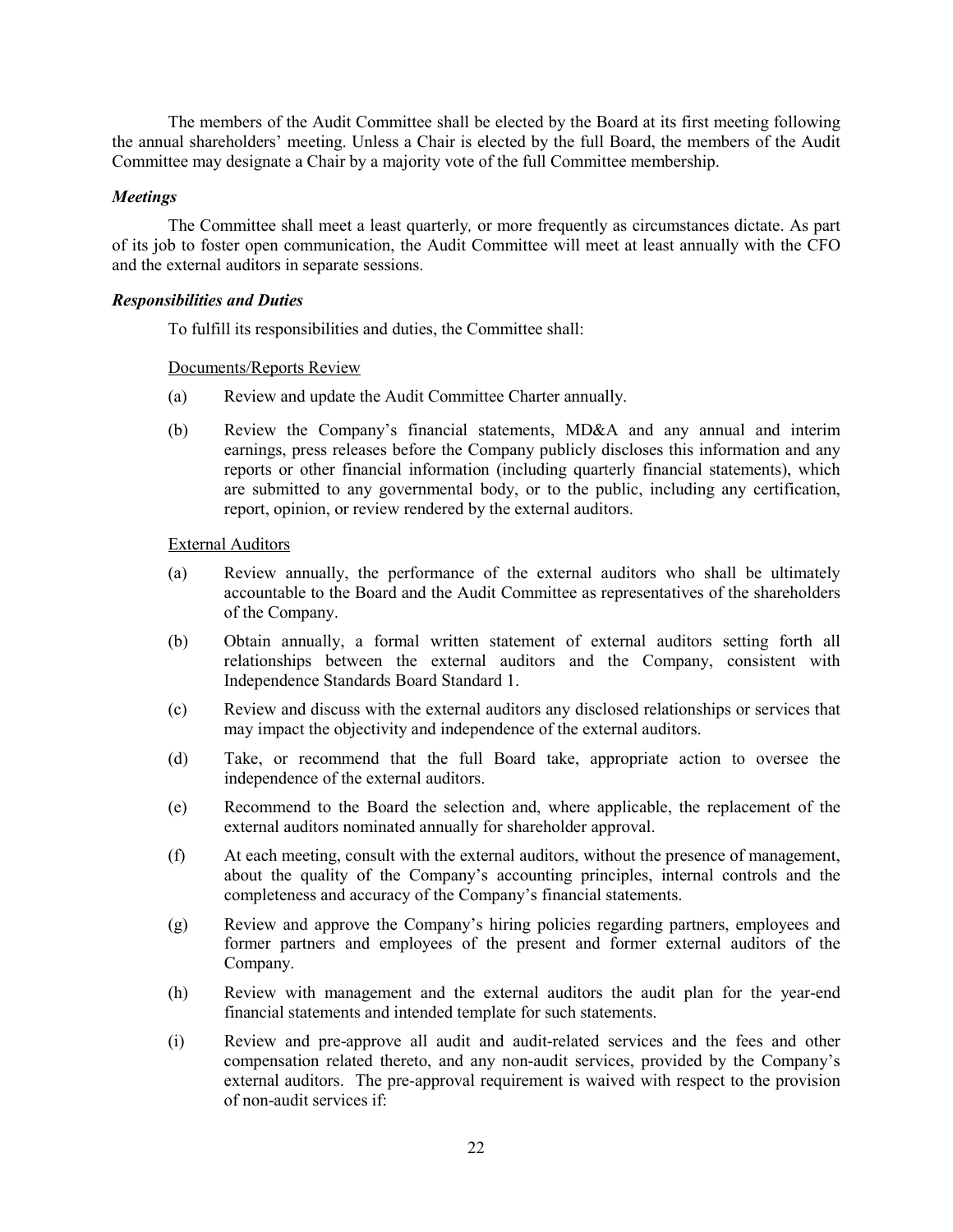- (1) the aggregate amount of all such non-audit services provided to the Company constitutes not more than five percent of the total amount of revenues paid by the Company to its external auditors during the fiscal year in which the nonaudit services are provided;
- (2) such services were not recognized by the Company at the time of the engagement to be non-audit services; and
- (3) such services are promptly brought to the attention of the Committee by the Company and approved prior to the completion of the audit by the Committee or by one or more members of the Committee who are members of the Board to whom authority to grant such approvals has been delegated by the Audit Committee.
- (j) Provided the pre-approval of the non-audit services is presented to the Audit Committee's first scheduled meeting following such approval such authority may be delegated by the Audit Committee to one or more independent members of the Audit Committee.

## Financial Reporting Processes

- (a) In consultation with the external auditors, review with management the integrity of the Company's financial reporting process, both internal and external.
- (b) Consider the external auditors' judgments about the quality and appropriateness of the Company's accounting principles as applied in its financial reporting.
- (c) Consider and approve, if appropriate, changes to the Company's auditing and accounting principles and practices as suggested by the external auditors and management.
- (d) Review significant judgments made by management in the preparation of the financial statements and the view of the external auditors as to appropriateness of such judgments.
- (e) Following completion of the annual audit, review separately with management and the external auditors any significant difficulties encountered during the course of the audit, including any restrictions on the scope of work or access to required information.
- (f) Review any significant disagreement among management and the external auditors in connection with the preparation of the financial statements.
- (g) Review with the external auditors and management the extent to which changes and improvements in financial or accounting practices have been implemented.
- (h) Review any complaints or concerns about any questionable accounting, internal accounting controls or auditing matters.
- (i) Review certification process.
- (j) Establish a procedure for the confidential, anonymous submission by employees of the Company of concerns regarding questionable accounting or auditing matters.

#### Risk Management

- (a) Review, at least annually, and more frequently, if necessary, the Company's policies for risk assessment and risk management (the identification, monitoring, and mitigation of risks).
- (b) Inquire of management and the independent auditor about significant business, political, financial and control risks or exposure to such risk.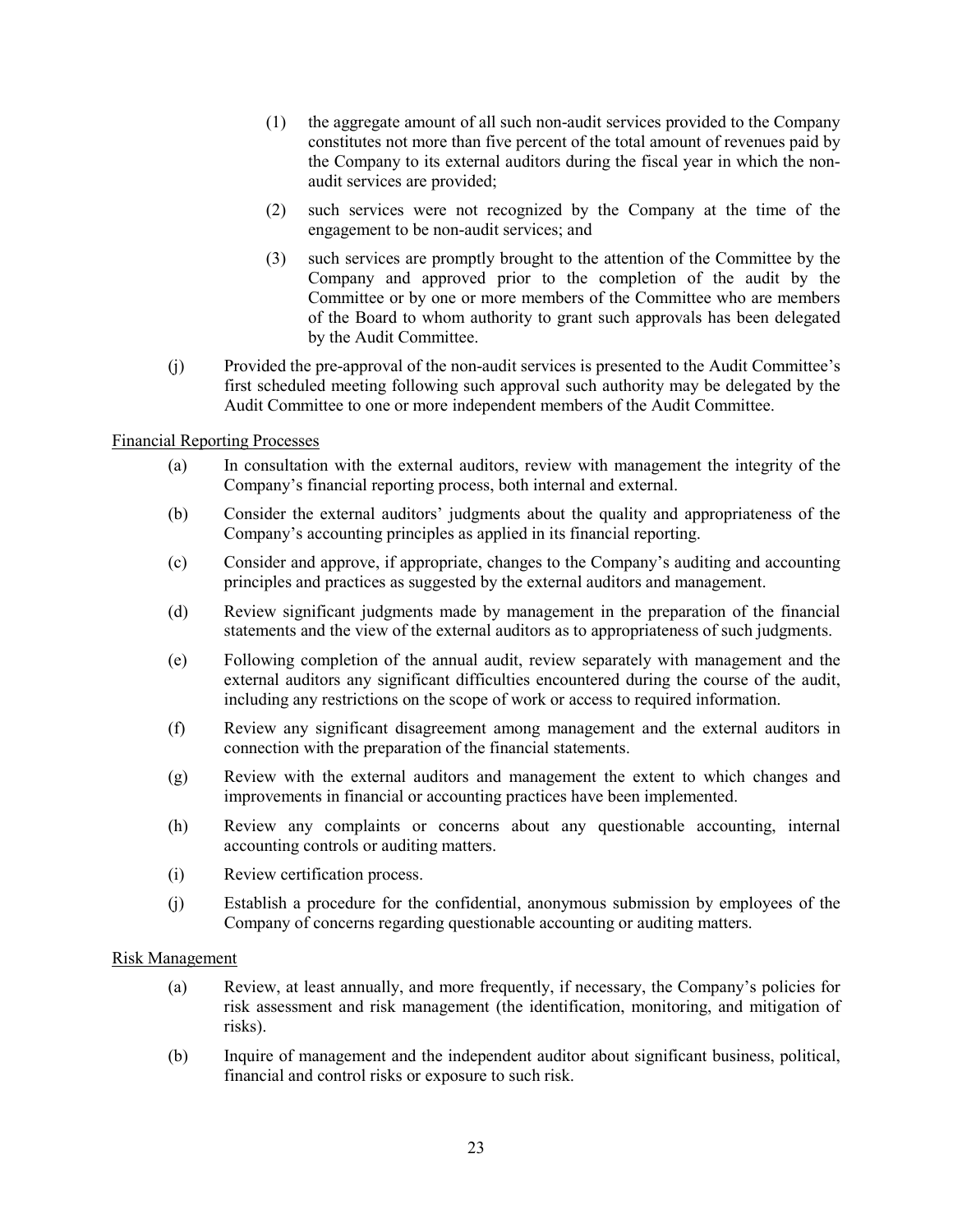- (c) Request the external auditor's opinion of management's assessment of significant risks facing the Company and how effectively they are being managed or controlled.
- (d) Assess the effectiveness of the over-all process for identifying principal business risks and report thereon to the Board.

#### **Other**

Review any related-party transactions.

#### **Composition of the Audit Committee**

The following are the members of the Committee:

| John Hick (Chair) | Independent <sup><math>(1)</math></sup> | Financially literate $(1)$          |
|-------------------|-----------------------------------------|-------------------------------------|
| John Pontius      | Independent $(1)$                       | Financially literate <sup>(1)</sup> |
| John Stevens      | Independent <sup><math>(1)</math></sup> | Financially literate <sup>(1)</sup> |

Notes:

(1) As defined in NI 52-110.

#### **Audit Committee Member Education and Experience**

*John Hick (Chair)* – Mr. Hick has considerable experience in both senior management and director capacities with a number of public companies over the last 35 years, prior to which he was actively engaged in the practice of law in Ontario. Mr. Hick is currently President and Chief Executive Officer of his own consulting firm, John W. W. Hick Consultants Inc. During his career, he has also been the President and/or Chief Executive Officer of the following public companies where he has direct involvement in and responsibilities for the financial results and reporting of such companies: Medoro Resources Ltd., Grafton Group Limited, TVX Gold Inc., Geomaque Explorations Ltd., Defiance Mining Corporation and Rio Narcea Gold Mines Ltd. In addition to serving as a director, he has served on the audit committees of a number of public companies and is currently serving on the audit committees of the following public companies; Diamond Estates Wines and Spirits Inc., Quebec Precious Minerals Corp. and Samco Gold Ltd.

*John Pontius* – Mr. Pontius is a Director at Capital Alignment Partners, a credit focused private equity firm based in Nashville, TN. Mr. Pontius has over fifteen years experience in lower and middle market private equity with a history of taking short-term leadership positions inside portfolio companies. Immediately prior to joining Capital Alignment Partners, Mr. Pontius was the Interim CEO of Predator Drilling Inc., a former Wexford Capital LP portfolio company. From 2004 until early 2017, he served in various investment roles and leadership positions at Wexford or their portfolio companies. After Wexford, Mr. Pontius was a Managing Director at Ruton Capital LLC, a New York based private equity firm with \$1 billion of designated capital from its Chinese parent. He has extensive experience with rollups, business integrations, taking companies public, and turnaround situations as well as leading management teams in a Board capacity. He holds a B.S. in Business Administration from the University of North Carolina at Chapel Hill.

*John Stevens* – Mr. Stevens has considerable experience in both senior management and director capacities over the past forty years, and has substantive knowledge and background in the Latin American business environment. He was Managing Director for Latin America Workout Restructurings at J.P. Morgan Chase & Co. from 2001-2006, and Managing Director and Latin America Group Credit Officer at Chase Manhattan Bank from 1996-2000. In these roles he had primary decision making responsibility for sizable credit exposures, underwrites, and highly structured transactions. Prior to that he held various senior level positions at Chemical Bank, which included postings in Venezuela and Mexico. More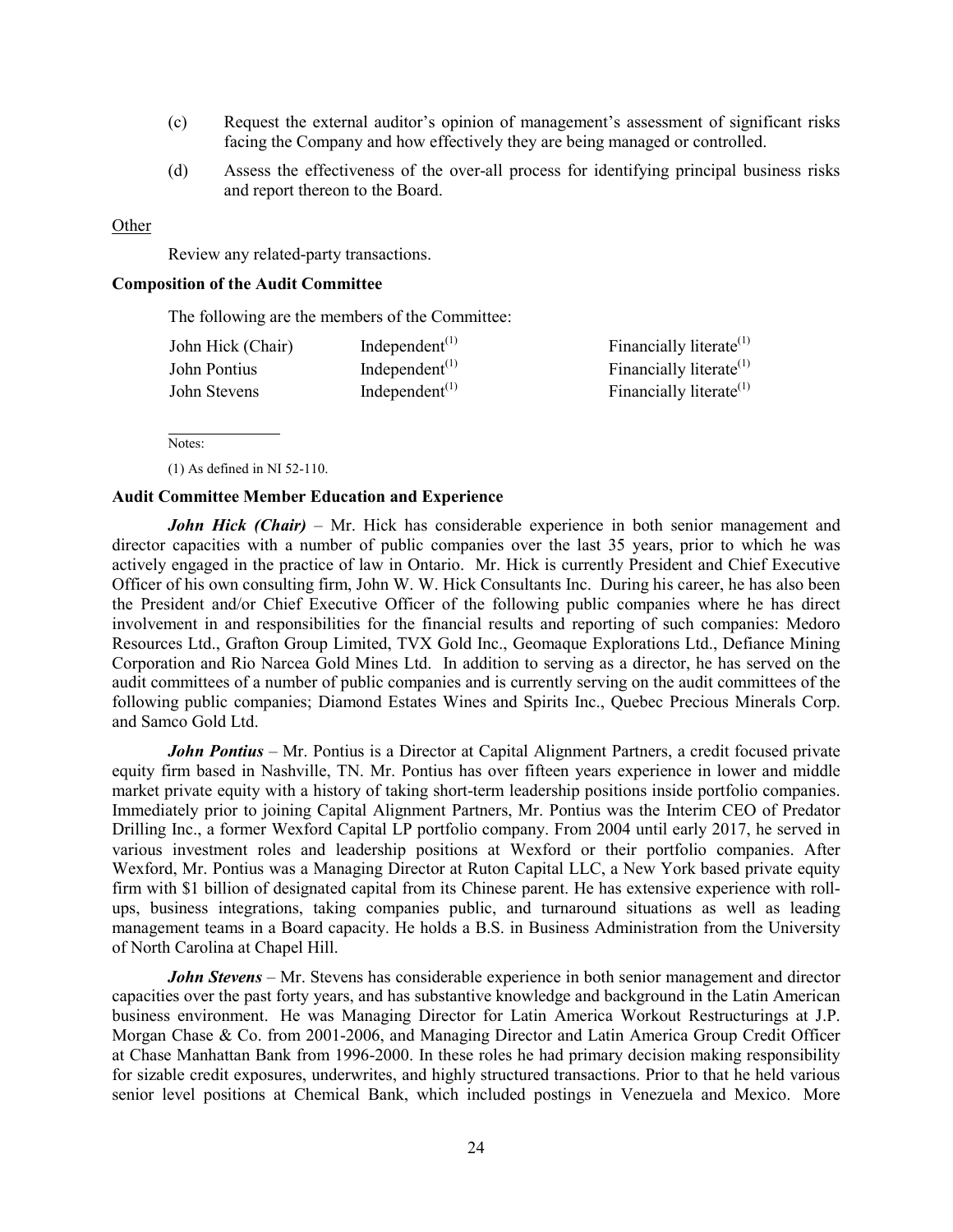recently, Mr. Stevens has served on several corporate boards, primarily in Latin American restructuring and reorganization situations. He holds an MBA from the Wharton School, University of Pennsylvania and a BA from Trinity College, Hartford, CT.

#### **Reliance on Certain Exemptions**

At no time since the commencement of the Company's most recently completed financial year has the Company relied on the exemptions in Section 2.4, 6.1 or an exemption from NI 52-110, in whole or in part, granted under Part 8 of NI 52-110.

#### **Pre-Approval Policies and Procedures**

The Committee has adopted specific policies and procedures for the engagement of non-audit services as described above under the heading "*Audit Committee Charter – Responsibilities and Duties - External Auditors*".

#### **External Auditors Service Fees (By Category)**

The aggregate fees billed by the Company's external auditors in each of the last two fiscal years ended December 31, 2020 and 2019 for audit fees are as follows:

| <b>Financial Year Ending</b> | Audit Fees <sup>(1)</sup> | <b>Audit Related Fees</b> <sup>(2)</sup> | Tax $Fess^{(3)}$ | All Other $Fees^{(4)}$ |
|------------------------------|---------------------------|------------------------------------------|------------------|------------------------|
| December 31, 2020            | \$264,791                 | \$45,480                                 | \$65,270         | \$134,785              |
| December 31, 2019            | \$202,885                 | \$35,831                                 | \$418,042        | \$238,165              |

(1) The aggregate fees billed by the Company's auditors for audit fees in connection with the audit of the Company's annual consolidated financial statements.

(2) The aggregate fees billed for assurance and related services by the Company's auditors that are reasonably related to the performance of the audit or review of the Company's financial statements and are not disclosed in the 'Audit Fees' column.

(3) The aggregate fees billed for professional services rendered by the Company's auditors for tax compliance, tax advice and tax planning.

## **PARTICULARS OF MATTERS TO BE ACTED UPON AT THE MEETING**

#### *Number of Directors*

The articles of the Company (the "**Articles**") provide that the number of directors of the Company must be the greater of three and the most recent number of directors elected by ordinary resolution. It is proposed that the number of directors to be elected at the Meeting be fixed at seven (7).

**The Board recommends that Shareholders vote FOR fixing the number of directors of the Company at seven (7). To be effective, the resolution must be approved by a majority of votes (at least 50% plus one) cast by Shareholders who vote in person or by proxy at the Meeting. The management representatives named in the enclosed form of proxy intend to vote FOR a resolution to fix the number of directors of the Company at seven (7), unless the Shareholder has specified in the Shareholder's proxy that the Shareholder's shares are to be voted against such resolution.**

#### *Election of Directors*

The Board presently consists of seven directors and Shareholders have been asked to fix the number of directors at seven (7), and to elect seven directors. The directors of the Company are elected at each annual general meeting and hold office until the next annual meeting or until their successors are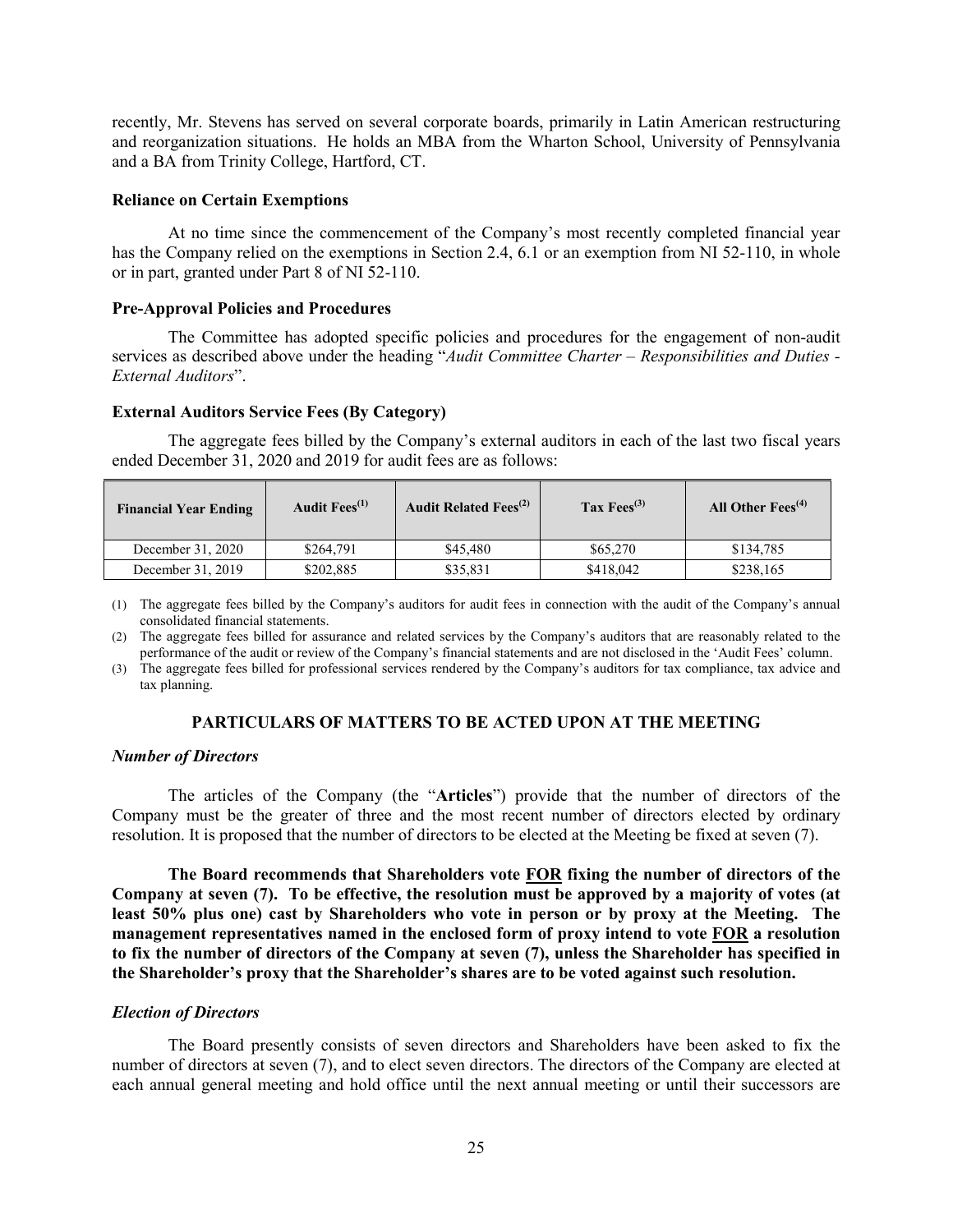appointed. In the absence of instructions to the contrary, the enclosed proxy will be voted for the nominees herein listed.

Pursuant to the advance notice provisions in Section 10.10 of the Articles (the "**Advance Notice Provisions**"), adopted by the Board on July 13, 2020 and approved by the Shareholders on August 27, 2020, which replaced the previous Advance Notice Policy of the Company, any additional director nominations for the Meeting must be received by the Company in compliance with the Advance Notice Provisions no later than the close of business on July 20, 2021, being 30 days prior to the date of the Meeting.

The Board has adopted a Majority Voting Policy effective July 13, 2020 (the "**Majority Voting Policy**"). Pursuant to the Majority Voting Policy, shareholders shall vote in favour of, or to withhold from voting, separately for each nominee. In an uncontested election of directors of the Company, each director must be elected by the vote of a majority of the shares represented, and if any director nominee receives a greater number of votes "withheld" from his or her election than votes "for" such election, that director shall promptly submit his or her resignation to the Chair for consideration following the meeting. The Board must consider the offer of resignation and whether to accept it within 90 days following the meeting. Absent exceptional circumstances, the Board shall accept the resignation. If a resignation is accepted, the Board may, in accordance with the BCBCA and the Company's Articles and previously passed shareholders' resolutions, appoint a new director to fill any vacancy created by the resignation or reduce the size of the Board, within the minimum and maximum number, if any, of directors fixed under the Company's Notice of Articles. If a director does not tender his or her resignation in accordance with this Policy, the Board will not re-nominate that director at the next election.

| Name, Jurisdiction of<br><b>Residence and Position</b>                           | <b>Principal Occupation or employment</b><br>and, if not a previously elected<br>Director, occupation during the past 5<br>vears | Service as a<br><b>Director</b> | <b>Number of Common Shares</b><br><b>Beneficially Owned,</b><br><b>Controlled or Directed,</b><br>Directly or Indirectly <sup>(5)</sup> |
|----------------------------------------------------------------------------------|----------------------------------------------------------------------------------------------------------------------------------|---------------------------------|-----------------------------------------------------------------------------------------------------------------------------------------|
| John Hick <sup>(1)(4)</sup>                                                      | Corporate Director                                                                                                               | Since November 9,               | 200,000                                                                                                                                 |
| Ontario, Canada                                                                  |                                                                                                                                  | 2018                            |                                                                                                                                         |
| Chairman<br>Akiba Leisman <sup>(3)</sup><br>Connecticut, USA<br>Director and CEO | CEO of the Company                                                                                                               | since July 11,<br>2014          | 11,678,734                                                                                                                              |
| John Stevens <sup>(1)(2)(4)</sup><br>Florida, USA<br>Director                    | Corporate Director                                                                                                               | since December 4,<br>2019       | Nil                                                                                                                                     |
| Dr. Rael Lipson <sup>(3)</sup><br>Colorado, USA<br>Director                      | Corporate Director                                                                                                               | since October 16,<br>2013       | 790,588                                                                                                                                 |
| John Pontius <sup>(1)(2)(4)</sup><br>Connecticut, USA<br>Director                | Director at Capital Alignment Partners                                                                                           | since November 9,<br>2018       | 30,800                                                                                                                                  |
| Paul Jacobi <sup>(2)</sup><br>Connecticut, USA<br>Director                       | Partner at Wexford Capital LP                                                                                                    | since July 29, 2019             | Nil                                                                                                                                     |
| Mario Caron <sup>(3)</sup><br>Ontario, Canada<br>Director                        | Corporate Director                                                                                                               | since June $5, 2020$            | 100,000                                                                                                                                 |

Management of the Company proposes to nominate each of the following persons for election as a director Information concerning each nominee, as furnished by the individual nominees, is as follows:

Notes:

(1) Member of the Audit Committee. John Hick is currently Chair.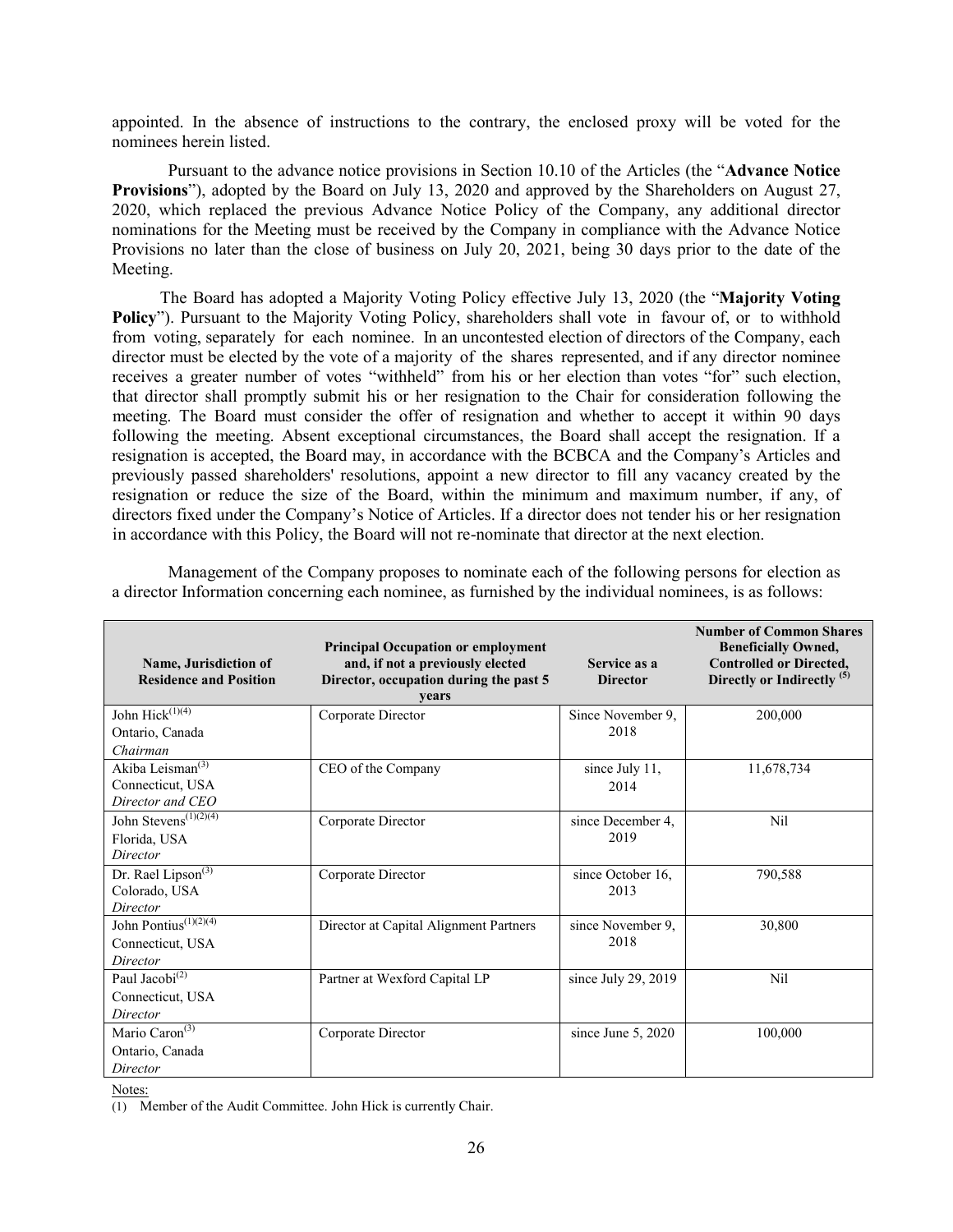- (2) Member of the Corporate Governance and Nominating Committee. John Stevens is currently Chair
- (3) Member of the Technical Committee. Mario Caron is currently Chair.
- (4) Member of the Compensation Committee. John Pontius is currently Chair.
- (5) The information as to the number of Common Shares beneficially owned or over which control or direction is exercised has been furnished by the respective nominee.

No proposed director is to be elected under any arrangement or understanding between the proposed director and any other person or company, except the directors and executive officers of the company acting solely in such capacity.

Other than as described below, to the knowledge of the Company, no proposed director:

- (a) is, as at the date of this Information Circular, or has been, within 10 years before the date of this Information Circular, a director, CEO or CFO of any company (including the Company) that:
	- (i) was the subject, while the proposed director was acting in the capacity as director, CEO or CFO of such company, of a cease trade or similar order or an order that denied the relevant company access to any exemption under securities legislation, that was in effect for a period of more than 30 consecutive days; or
	- (ii) was subject to a cease trade or similar order or an order that denied the relevant company access to any exemption under securities legislation, that was in effect for a period of more than 30 consecutive days, that was issued after the proposed director ceased to be a director, CEO or CFO but which resulted from an event that occurred while the proposed director was acting in the capacity as director, CEO or CFO of such company; or
- (b) is, as at the date of this Information Circular, or has been within 10 years before the date of this Information Circular, a director or executive officer of any company (including the Company) that, while that person was acting in that capacity, or within a year of that person ceasing to act in that capacity, became bankrupt, made a proposal under any legislation relating to bankruptcy or insolvency or was subject to or instituted any proceedings, arrangement or compromise with creditors or had a receiver, receiver manager or trustee appointed to hold its assets; or
- (c) has, within the 10 years before the date of this Information Circular, become bankrupt, made a proposal under any legislation relating to bankruptcy or insolvency, or become subject to or instituted any proceedings, arrangement or compromise with creditors, or had a receiver, receiver manager or trustee appointed to hold the assets of the proposed director; or
- (d) has been subject to any penalties or sanctions imposed by a court relating to securities legislation or by a securities regulatory authority or has entered into a settlement agreement with a securities regulatory authority; or
- (e) has been subject to any penalties or sanctions imposed by a court or regulatory body that would likely be considered important to a reasonable securityholder in deciding whether to vote for a proposed director.

Mr. Hick was a director of Timminco Limited ("**Timminco**") when it filed and was granted protection under the Companies Creditors Arrangement Act ("**CCAA**") on January 3, 2012. As a result of the CCAA filing, the Toronto Stock Exchange delisted the company effective February 6, 2012. As part of the CCAA proceedings, all of the directors of Timminco resigned on August 16, 2012.

Mr. Hick was also a director of Carpathian Gold Inc. when on April 16, 2014, the Ontario Securities Commission issued a permanent management cease trade order, which superseded a temporary management cease trade order (the "**MCTO**") dated April 4, 2014, against the management of Carpathian Gold. The MCTO was issued in connection with the company's failure to file its (i) audited annual financial statements for the year ended December 31, 2013, (ii) management's discussion and analysis relating to the audited annual financial statements for the year ended December 31, 2013, and (iii)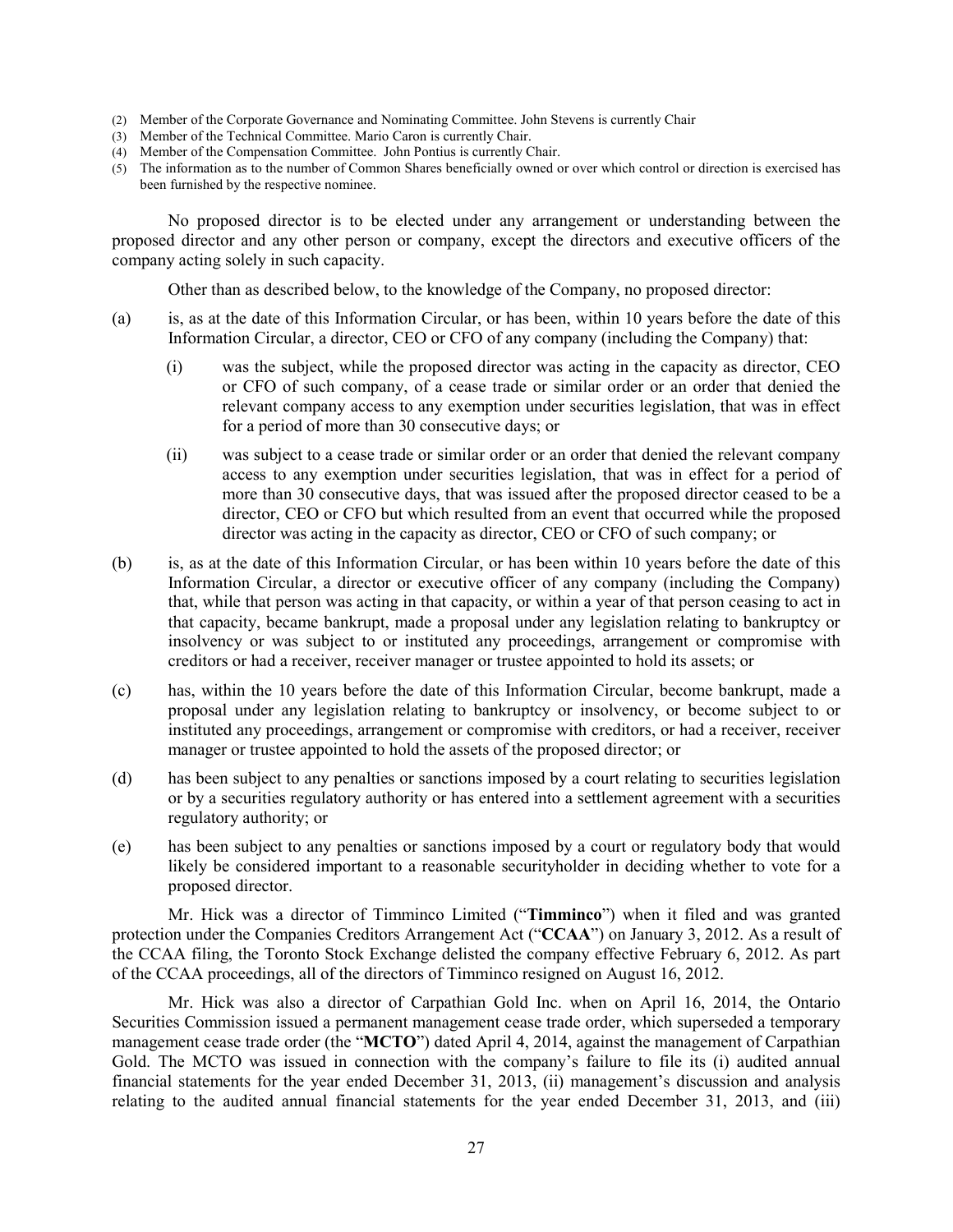corresponding certifications of the foregoing filings as required by National Instrument 52-109 – *Certification of Disclosure in the Issuer's Annual and Interim Filings*. The MCTO was lifted on June 19, 2014 following the filing of the required continuous disclosure documents on June 17, 2014.

Mr. Stevens was a director of Satelites Mexicanos, S.A. de C.V. ("**SMSA**") in 2011 when, in connection with the implementation of a comprehensive recapitalization, SMSA voluntarily filed, on April 6, 2011, a prepackaged plan of reorganization in the United States Bankruptcy Court for the District of Delaware for protection under Chapter 11 of the U.S. Bankruptcy Code. Confirmation of the plan occurred on May 11, 2011 and the plan was made effective on May 26, 2011.

### *Equity Incentive Plan Resolution*

#### **Summary of Equity Incentive Plan**

This year, the Company is seeking Shareholder approval of the new Equity Incentive Plan that provides the Company with the ability to grant different forms of equity incentives to its directors, officers, employees and consultants of the Company or a subsidiary. The Board continues to believe that equity-based compensation is an appropriate way for the Company to ensure that the interests of its Board, its management team and key employees are aligned with its shareholders and to attract and retain the best possible talent. The Company recognizes that better outcomes result from long-term incentives and that it requires an equity compensation plan with more flexibility than that currently provided under the Stock Option Plan. The Equity Incentive Plan that is being proposed to Shareholders for approval at the Meeting provides the Company with a choice of Options (as defined below), RSUs (as defined below) and DSUs (as defined below) for grant, and is aligned with applicable corporate governance and stock exchange requirements for equity compensation plans.

Upon the recommendation of the Compensation Committee, on June 29, 2021, the Board approved the adoption of the Equity Incentive Plan, a copy of which is attached as Appendix "A "to this Circular. The adoption of the Equity Incentive Plan must be ratified and confirmed by a simple majority of votes cast at the Meeting by Shareholders present, in person or represented by proxy. If the Equity Plan is not approved, the Stock Option Plan will remain in place and options may continue to be granted under the Stock Option Plan. For more information concerning the Stock Option Plan, see "*Securities Authorized For Issuance Under Equity Compensation Plans*".

The Equity Incentive Plan will supplement the Stock Option Plan in that options granted under the Stock Option Plan will remain outstanding and governed by the terms of the Stock Option Plan, but no new options will be granted under the Stock Option Plan if the Equity Incentive Plan is approved. The Equity Incentive Plan provides that the maximum number of common shares issuable pursuant to the Equity Incentive Plan and any other share compensation arrangement (which incudes the Stock Option Plan) shall not exceed 10% of the issued and outstanding shares of the Company from time to time.

The Board has determined that the adoption of the Equity Incentive Plan is in the best interests of the Company and is fair to the Company for many reasons that include:

- The Equity Incentive Plan is expected to align compensation for directors, officers and employees with returns to the Shareholders and encourage ownership by directors, officers and employees in the Company.
- The Equity Incentive Plan is expected to contribute to the successful recruitment and retention of key talent for the Company.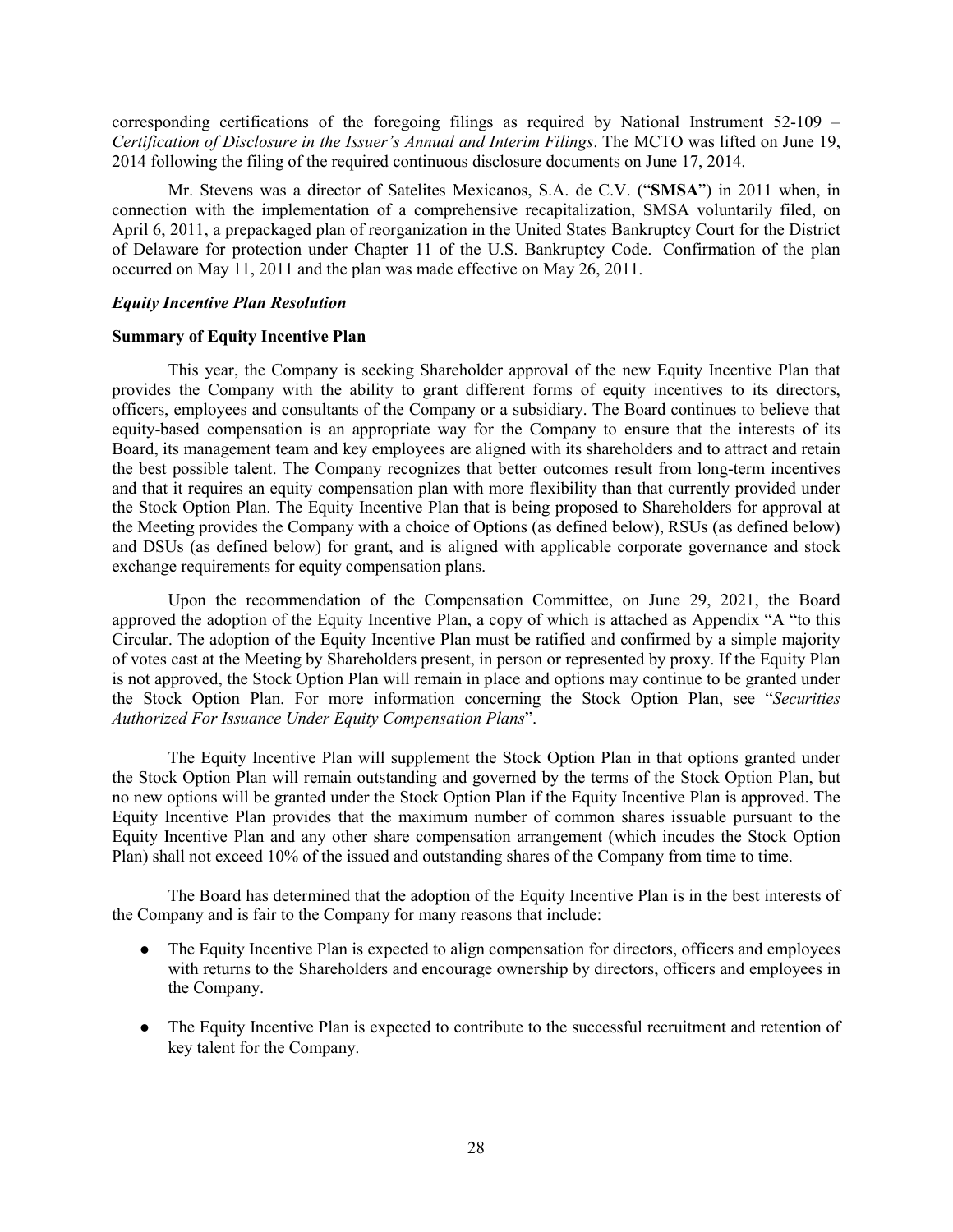• The Equity Incentive Plan will update the Company's compensation program. Many mining issuers in the industry have a broader equity compensation program in place which permit them to use share based awards as provided under the Equity Incentive Plan.

The following is a description of the key terms of the Equity Incentive Plan, which is qualified in its entirety by reference to the full text of the Equity Incentive Plan attached hereto as Appendix "A". Capitalized terms used in this section and not otherwise defined have the meaning ascribed to them in the Equity Incentive Plan.

#### **Purpose**

The purpose of the Equity Incentive Plan is: (i) to increase the interest in the Company's welfare of those employees, executive officers, directors and Consultants (who are considered "Eligible Participants" under the Equity Incentive Plan), who share responsibility for the management, growth and protection of the business of the Company or a subsidiary of the Company; (ii) to provide an incentive to such Eligible Participants to continue their services for the Company or a subsidiary and to encourage such Eligible Participants whose skills, performance and loyalty to the objectives and interests of the Company or a subsidiary are necessary or essential to its success, image, reputation or activities; (iii) to reward Eligible Participants for their performance of services while working for the Company or a subsidiary; and (iv) to provide a means through which the Company or a subsidiary may recruit and retain key talent for the Company.

#### **Types of Awards**

The Equity Incentive Plan provides for the grant of Options, RSUs and DSUs (each an "**Award**" and, collectively, the "**Awards**"). All Awards are granted by an agreement or other instrument or document evidencing the Award granted under the Equity Incentive Plan (an "**Award Agreement**").

## **Plan Administration**

The Equity Incentive Plan is administered by the Board, which may delegate its authority to a committee or plan administrator or trustee. Subject to the terms of the Equity Incentive Plan, applicable law and the rules of the TSXV or such other stock exchange on which the Company's shares may be listed from time to time, the Board (or its delegate) will have the power and authority to: (i) designate the Eligible Participants who will receive Awards (an Eligible Participant who receives an Award, a "**Participant**"), (ii) designate the types and amounts of Awards to be granted to each Participant, (iii) designate the number of shares to be covered by each Award, (iv) determine the terms and conditions of any Award, including any vesting conditions or conditions based on performance of the Company or of an individual ("**Performance Criteria**"); (v) subject to the terms of the Equity Incentive Plan, determine whether and to what extent Awards will be settled in cash or shares (including shares that may be purchased in the secondary market by an administrator or trustee for delivery to a Participant), or both; (vi) to interpret and administer the Equity Incentive Plan and any instrument or agreement relating to it, or Award made under it; and (vii) make such amendments to the Equity Incentive Plan and Awards made under the Equity Incentive Plan as are permitted by the Equity Incentive Plan and the rules of the applicable stock exchange.

### **Shares Available for Awards**

Subject to adjustments as provided for under the Equity Incentive Plan, the maximum number of shares of the Company available for issuance under the Equity Incentive Plan will not exceed 10% of the Company's issued and outstanding shares from time to time. As of the Record Date, there were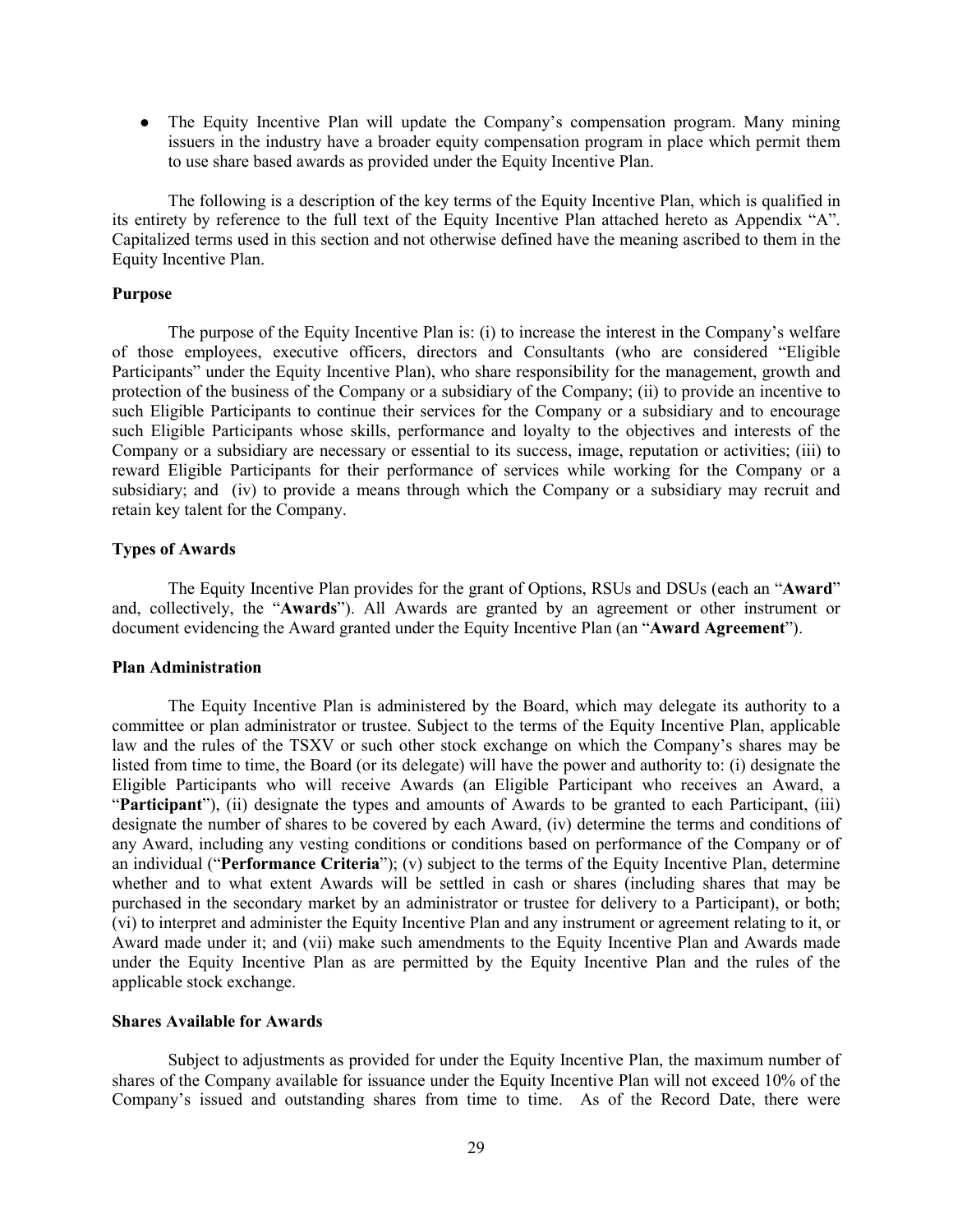45,845,000 shares reserved for issuance pursuant to options granted under the Stock Option Plan, which represents 6.96% of the outstanding shares. Assuming the Equity Incentive Plan is approved by Shareholders at the Meeting, the Company will have an additional 20,024,648 shares currently available for issue under the Equity Incentive Plan, representing 3.04% of the outstanding shares.

The Equity Incentive Plan is considered to be an "evergreen" plan as shares of the Company covered by Awards which have been exercised or settled, as applicable, and Awards which expire or are forfeited, surrendered, cancelled or otherwise terminated or lapse for any reason without having been exercised, will be available for subsequent grant under the Equity Incentive Plan and the number of Awards that may be granted under the Equity Incentive Plan increases if the total number of issued and outstanding shares of the Company increases.

## **Limits with respect to other Share Compensation Arrangements, Insiders, Individual Grants, Annual Grant Limits.**

The Equity Incentive Plan provides the follow limitations on grants:

(i) The maximum number of shares issuable pursuant to the Equity Incentive Plan, the Stock Option Plan and any other Share Compensation Arrangement, shall not exceed 10% of the issued and outstanding shares from time to time (calculated on a non-diluted basis).

(ii) The maximum number shares issuable to participants who are Insiders, together with shares reserved under any other share compensation arrangement, shall not exceed ten percent (10%) of the issued and outstanding shares from time to time (calculated on a non-diluted basis).

(iii) The maximum number of shares issued to participants who are Insiders within any one-year period shall not exceed ten percent (10%) of the issued and outstanding shares from time to time from time to time (calculated on a non-diluted basis).

(iv) Subject to the shares of the Company being listed on the TSXV, (a) the maximum number of shares issuable to any one participant under Awards in a 12-month period shall not exceed 5% of the issued and outstanding shares (unless requisite disinterested shareholder approval has been obtained to exceed); (b) the maximum number of shares issuable to any one consultant in a 12 month period shall not exceed 2% of the issued and outstanding shares; and (c) the maximum number of shares issuable to all participants retained to provide Investor Relations Activities (within the meaning of the policies of the TSXV) shall not exceed 2% of the issued and outstanding shares in any 12-month period, in each case measured as of the date of grant of an Award.

## **Eligible Participants**

Any employee, executive officer, director or Consultant of the Company or any of its subsidiaries is an "**Eligible Participant**" and considered eligible to be selected to receive an Award under the Equity Incentive Plan, provided that only directors and executive officers are eligible to receive DSUs. Eligibility for the grant of Awards and actual participation in the Equity Incentive Plan is determined by the Board or its delegate.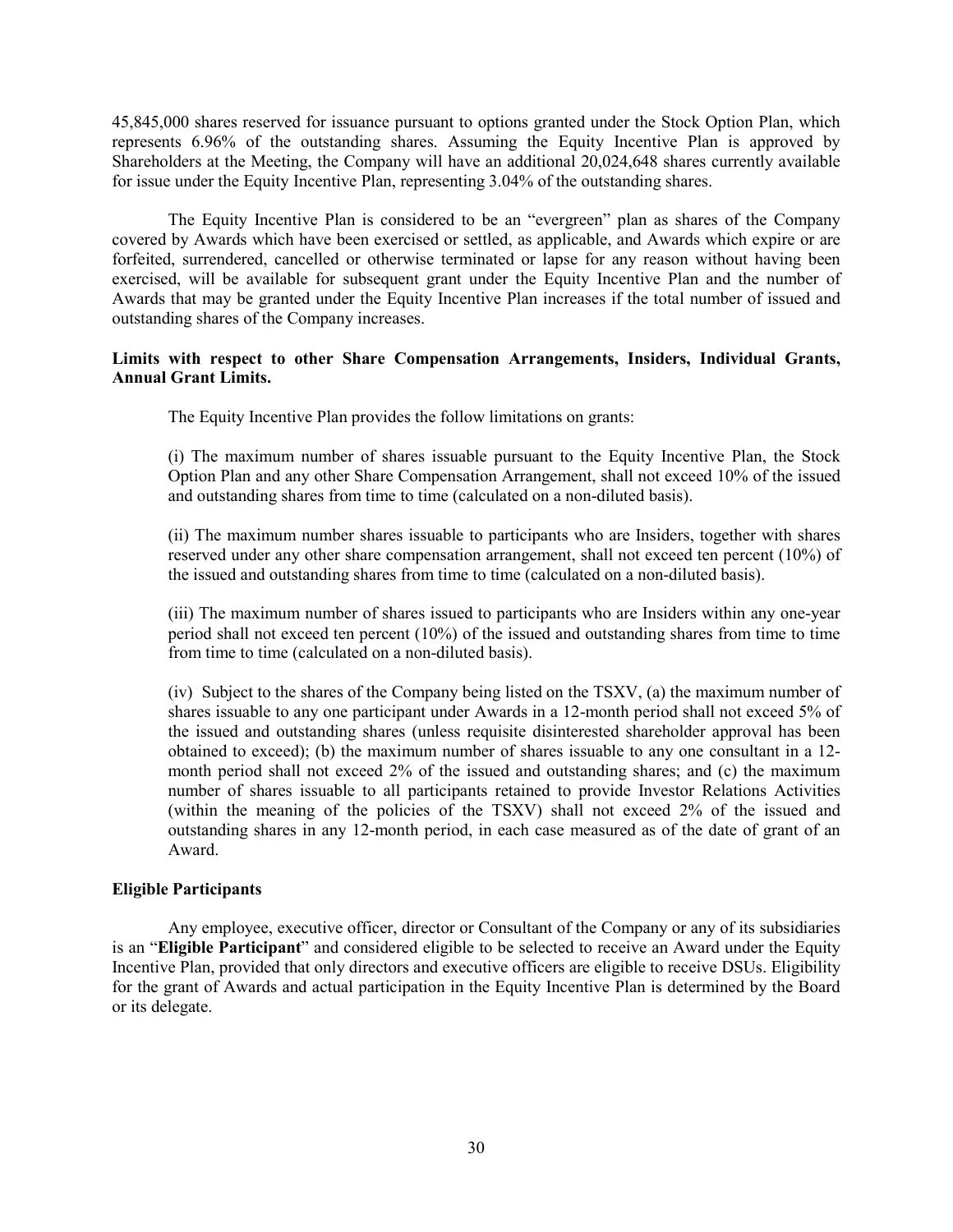#### **Description of Awards**

### **Options**

An Option is an option granted by the Company to a Participant entitling such Participant to acquire a designated number of shares from treasury at an exercise price set at the time of grant (the "**Option Price**"). Options are exercisable, subject to vesting criteria established by the Board at the time of grant, over a period as established by the Board from time to time which shall not exceed 10 years from the date of grant. If the expiration date for an Option falls within a black-out period the expiration date will be extended to the date which is ten business days after the end of the black-out period, which may be after the date that is 10 years from the date of grant. The Option Price shall not be set at less than the volume weighted average trading price of the shares on the applicable stock exchange for the five trading days immediately preceding the date of the grant. At the time of grant of an Option, the Board may establish vesting conditions in respect of each Option grant, which may include performance criteria related to corporate or individual performance. The Equity Incentive Plan also permits the Board to grant an option holder, at any time, the right to deal with such Option on a cashless exercise basis or to receive a cash payment equal to the difference between the market price of the shares on the day immediately prior to the date of the exercise of the cashless exercise right, and the Option Price (less applicable withholding taxes), subject to the rules of the applicable stock exchange on which the shares are listed from time to time.

The Board may grant Options to U.S. Participants that are qualified incentive stock options ("**ISOs**") for the purposes of Section 422 of the United States Internal Revenue Code of 1986. ISOs may only be granted to employees of the Company or a subsidiary of the Company. Although the Board has the ability to grant ISOs under the terms of the Equity Incentive Plan, it has not granted any ISOs to-date and has no current intention to grant ISOs at this time.

#### **Restricted Share Units**

An RSU is an Award in the nature of a bonus for services rendered that, upon settlement, entitles the recipient to receive shares as determined by the Board or, subject to the provisions of the Equity Incentive Plan, to receive the Cash Equivalent or a combination thereof. The Board may establish conditions and vesting provisions, including Performance Criteria, which need not be identical for all RSUs. RSUs that are subject to Performance Criteria may not become fully vested prior to the expiry of the restricted period. RSUs expire no later than December 31 of the calendar year which commences three years after the calendar year in which the performance of services for which the RSU was granted, occurred. An RSU may be forfeited if conditions to vesting are not met. The Board, in its discretion, may award dividend equivalents with respect to Awards of RSUs. Such dividend equivalent entitlements will not be available until the RSUs are vested and paid out.

## **Deferred Share Units**

A DSU is an Award attributable to a person's duties as a director or executive officer that, upon settlement, entitles the recipient to receive such number of shares as determined by the Board, or to receive the cash equivalent or a combination thereof, as the case may be, and is payable after termination of the recipient's service with the Company. Participants may elect annually to receive a percentage of their annual base compensation in DSUs. In addition, the Board may award such additional DSUs to a director or executive officer as the Board deems advisable to provide the Participant with appropriate equity-based compensation for the services he or she renders to the Company. The Board, in its discretion, may award dividend equivalents with respect to Awards of DSUs. DSUs must be settled no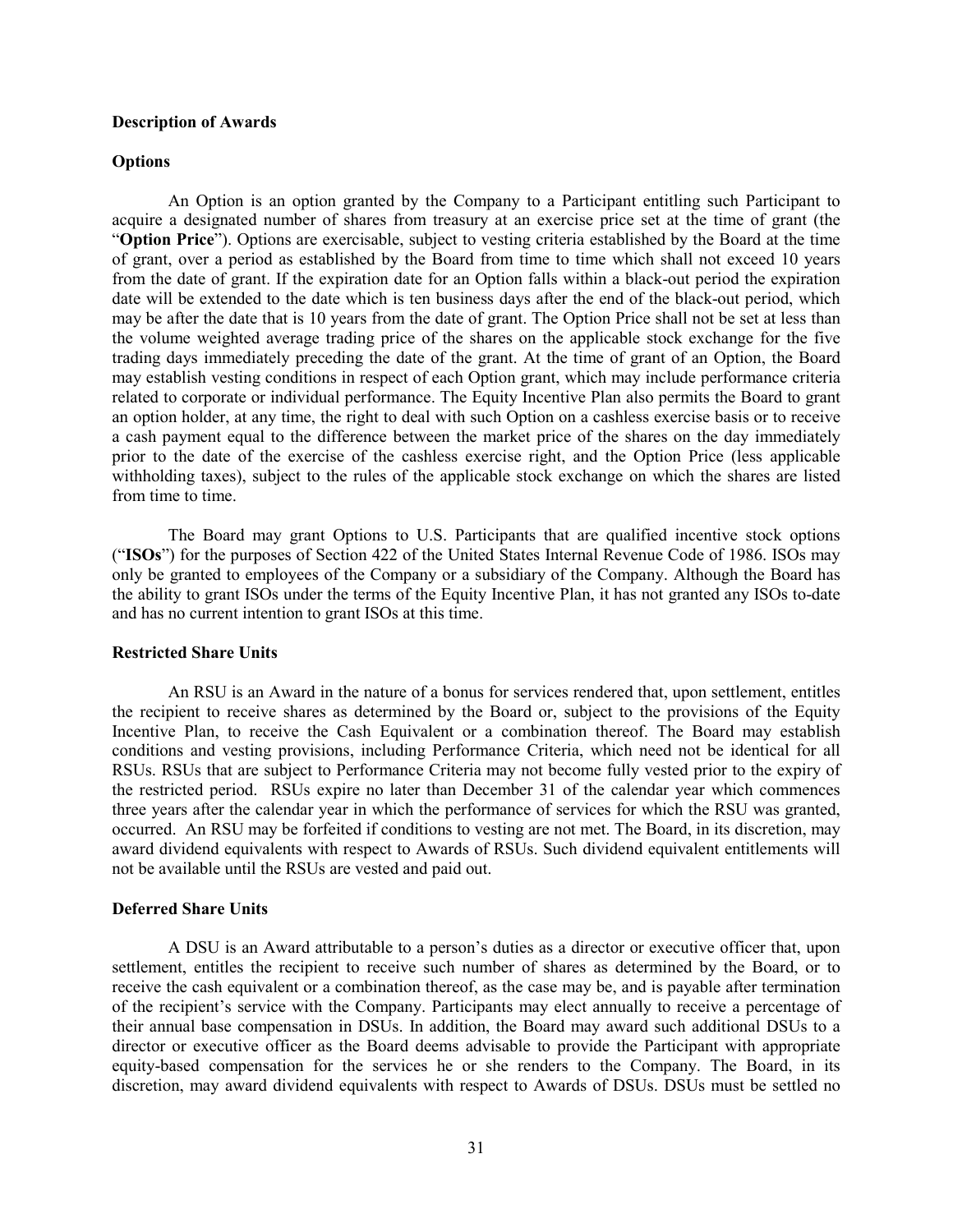later than December 31 of the calendar year following the year in which the recipient of the DSU ceased to be a director, officer or employee of the Company.

## **Effect of Termination on Awards**

Unless otherwise provided for in an Award Agreement or determined by the Board on an individual basis, in the event of the Participant's:

(i) **Voluntary Resignation**: All of the Participant's unvested Awards are immediately forfeited on the termination date, and any vested Options remain exercisable until the earlier of, unless otherwise determined by the Board, in its sole discretion, thirty (30) days following the termination date and the expiry date of the Option;

(ii) **Termination for Cause**: All of the Participant's vested and unvested Options immediately terminate, and all unvested RSUs are immediately forfeited on the termination date;

(iii) **Termination not for Cause**: All of the Participant's unvested Options immediately terminate and any vested Options remain exercisable until the earlier of, unless otherwise determined by the Board, in its sole discretion, ninety (90) days following the termination date and the expiry date of the Option. All unvested RSUs are immediately forfeited on the termination date;

(iv) **Termination due to Disability or Retirement**: All unvested RSUs are immediately forfeited on the termination date. Any vested Options remain exercisable until the earlier of ninety (90) days following the vesting date of the Option and the expiry date of the Option;

(v) **Termination Due to Death**: The Participant's unvested RSUs are immediately terminated upon the death of a Participant, and any vested Options remain exercisable by the Participant's beneficiary until the earlier of 12 months following the termination date and the expiry date of the Option; or

(vi) **Termination in Connection with a Change of Control**: If, after a Change of Control (described below), (i) a Participant who was also an officer or employee of, or a consultant to, the Company prior to the Change of Control, has their position, employment or consulting agreement terminated, or the Participant is constructively dismissed, or (ii) a director on or during the 12 month period immediately following a change in control, then all of the Participant's unvested RSUs immediately vest and shall be paid out, or in the case of Options shall vest and become exercisable. Any Options that become exercisable in these circumstances shall remain exercisable until the earlier of ninety (90) days following the termination date and the expiry date of the Option.

## **Change of Control**

In the event of a Change of Control (as described in the Equity Incentive Plan) the Board will have the power, in its sole discretion, to modify the terms of this Plan and/or the Awards to assist the Participants to tender into a take-over bid or participate in any other transaction leading to a Change of Control.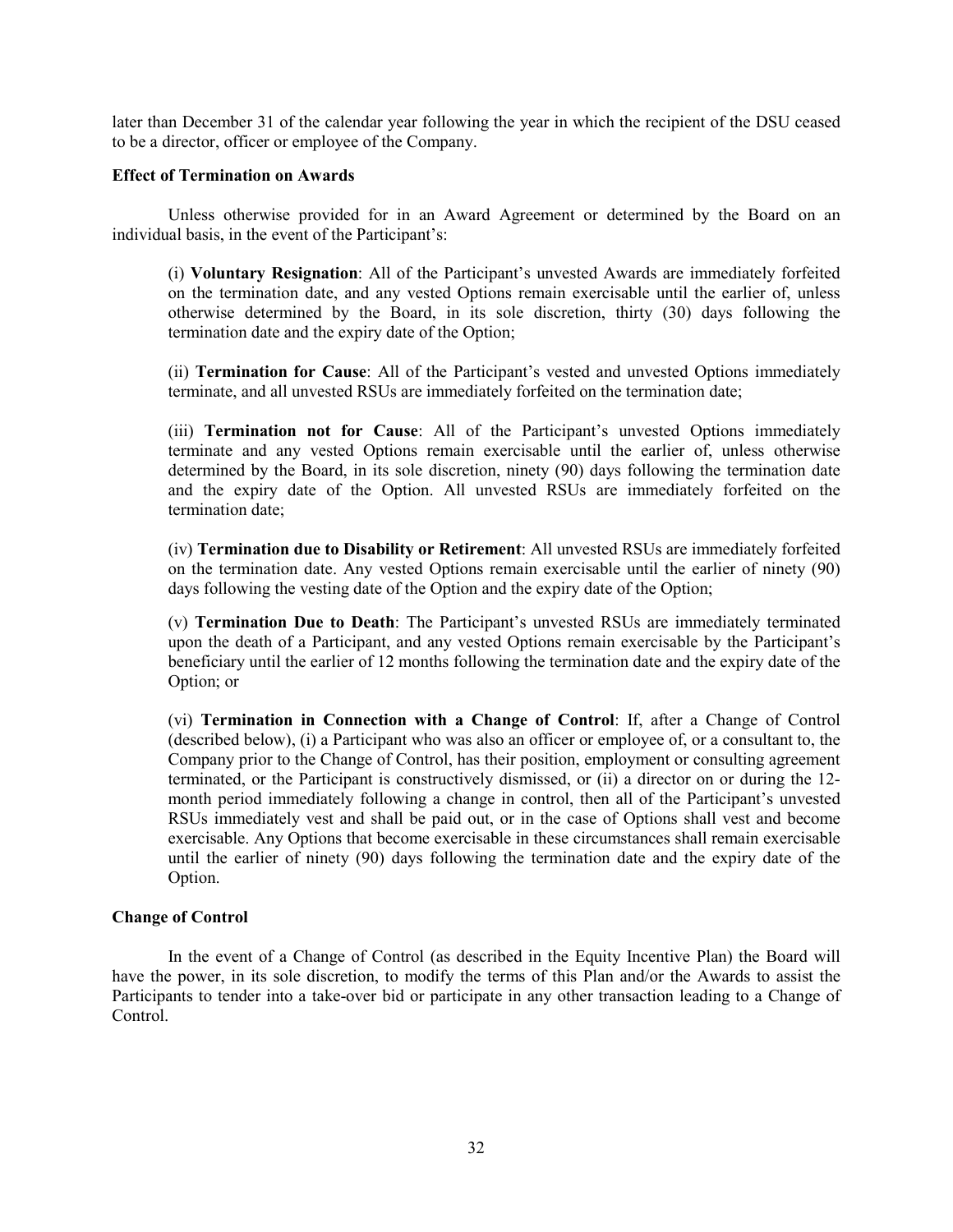#### **Assignment**

No Award or other benefit payable under the Equity Incentive Plan shall, except as otherwise provided by law or specifically approved by the Board, be transferred, sold, assigned, pledged or otherwise disposed in any manner other than by will or the law of descent.

## **Termination and Amendment**

(1) The Board may suspend or terminate the Plan at any time.

(2) The Board may from time to time, in its absolute discretion and without approval of the shareholders of the Company amend any provision of the Equity Incentive Plan or any Award, subject to any regulatory or stock exchange requirement at the time of such amendment, including, without limitation:

(i) any amendment to the general vesting provisions, if applicable, of the Awards or the Equity Incentive Plan;

(ii) any amendment regarding the effect of termination of a Participant's employment or engagement;

(iii) any amendment which accelerates the date on which any Option may be exercised under the Equity Incentive Plan;

(iv) any amendment necessary to comply with applicable law or the requirements of the stock exchange or any other regulatory body;

(v) any amendment of a "housekeeping" nature, including to clarify the meaning of an existing provision of the Equity Incentive Plan, correct or supplement any provision of the Equity Incentive Plan that is inconsistent with any other provision of the Equity Incentive Plan, correct any grammatical or typographical errors or amend the definitions in the Equity Incentive Plan;

(vi) any amendment regarding the administration of the Equity Incentive Plan;

(vii) any amendment to add provisions permitting the grant of Awards settled otherwise than with shares issued from treasury, a form of financial assistance or clawback, and any amendment to a provision permitting the grant of Awards settled otherwise than with shares issued from treasury, a form of financial assistance or clawback which is adopted; and

(viii) any other amendment that does not require the approval of the shareholders of the Company, as provided below.

(3) Notwithstanding the foregoing:

(a) no such amendment shall alter or impair the rights of any Participant, without the consent of such Participant except as permitted by the provisions of the Plan;

(b) the Board shall be required to obtain shareholder approval to make the following amendments: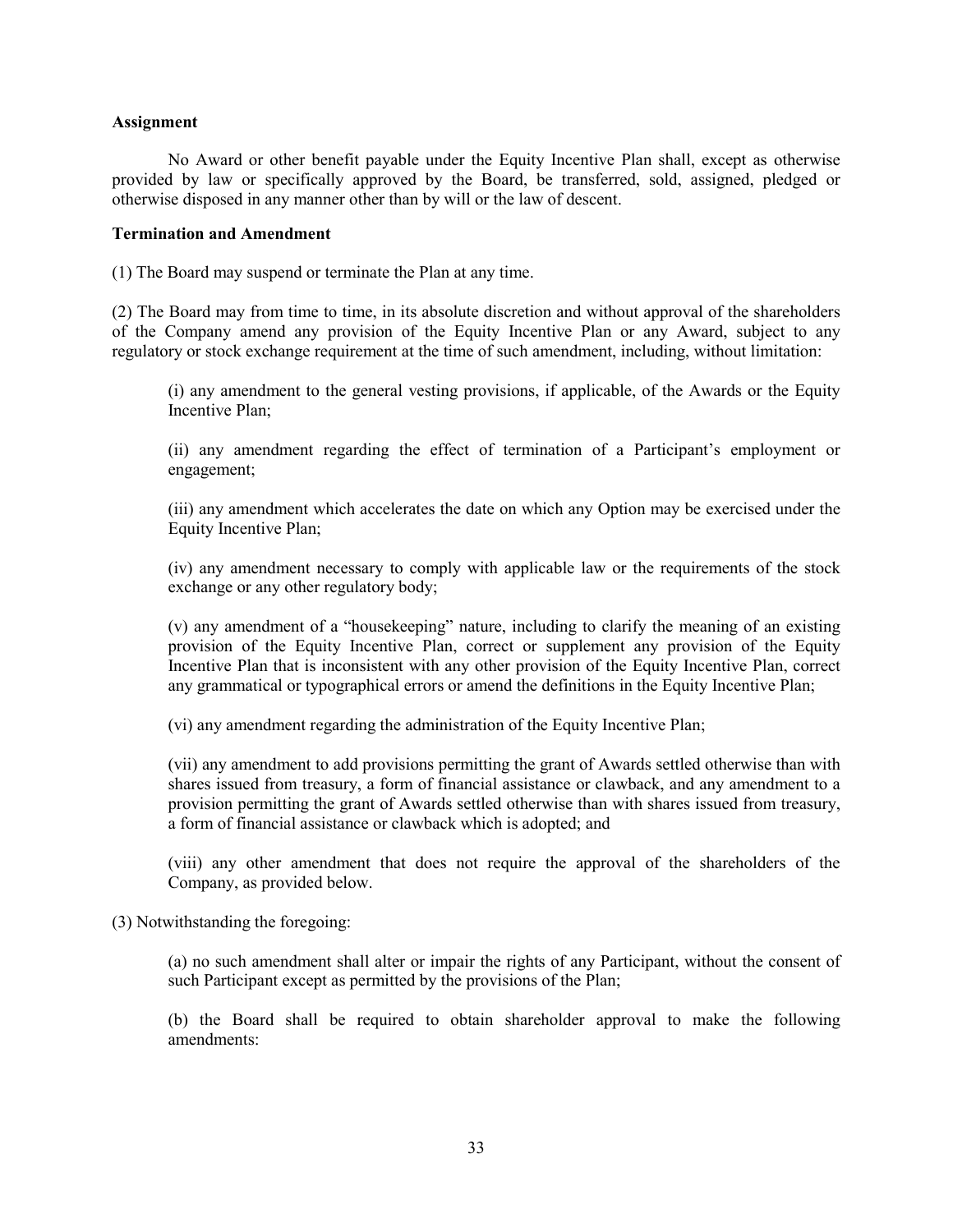(i) any increase to the maximum number of shares issuable under the Plan (either as a fixed number or a fixed percentage of the outstanding shares), except in the event of an adjustment provided for in the Equity Incentive Plan;

(ii) any amendment that extends the term of Options beyond the original expiry date that benefits an Insider of the Company;

(iii) any amendment which extends the expiry date of any Award, or the Restriction Period, or the Performance Period of any RSU beyond the original expiry date or Restriction Period or Performance Period that benefits an Insider of the Company;

(iv) except in the case of an adjustment provided for in the Equity Incentive Plan, any amendment which reduces the exercise price of an Option or any cancellation of an Option and replacement of such Option with an Option with a lower exercise price;

(v) any amendment which increases the maximum number of shares that may be (i) issuable to Insiders at any time; or (ii) issued to Insiders under the Plan and any other proposed or established Share Compensation Arrangement in a one-year period, except in case of an adjustment provided for in the Equity Incentive Plan;

(vi) any amendment to the definition of an Eligible Participant under the Plan; and

(vii) any amendment to the amendment provisions of the Plan.

## **Clawback**

Any Award or the proceeds from the exercise of an Award will be subject to clawback if the Participant to whom the Award was granted violates (i) a non-competition, non-solicitation, confidentiality or other restrictive covenant by which he or she is bound, or (ii) any policy adopted by the Company applicable to the Participant that provides for forfeiture or disgorgement with respect to incentive compensation that includes Awards under the Plan.

#### **TSXV Approval**

The TSXV has conditionally approved the Equity Incentive Plan, subject to receipt from the Company of, among other things, evidence of Shareholder approval.

#### **Equity Incentive Plan Resolution**

At the Meeting, Shareholders will be asked to pass the Equity Incentive Plan Resolution in the following form:

## **RESOLVED AS AN ORDINARY RESOLUTION THAT:**

- 1. The new proposed omnibus equity incentive plan of the Company described under the heading "*Summary of Equity Incentive Plan*" in the management information circular of the Company dated June 29, 2021, is hereby approved, ratified and confirmed as the equity incentive plan of the Company and all unallocated options, rights and other entitlements issuable thereunder be and are hereby approved and authorized; and
- 2. Any one or more of the directors or officers of the Company is hereby authorized and directed, acting for, in the name of and on behalf of the Company, to execute or cause to be executed,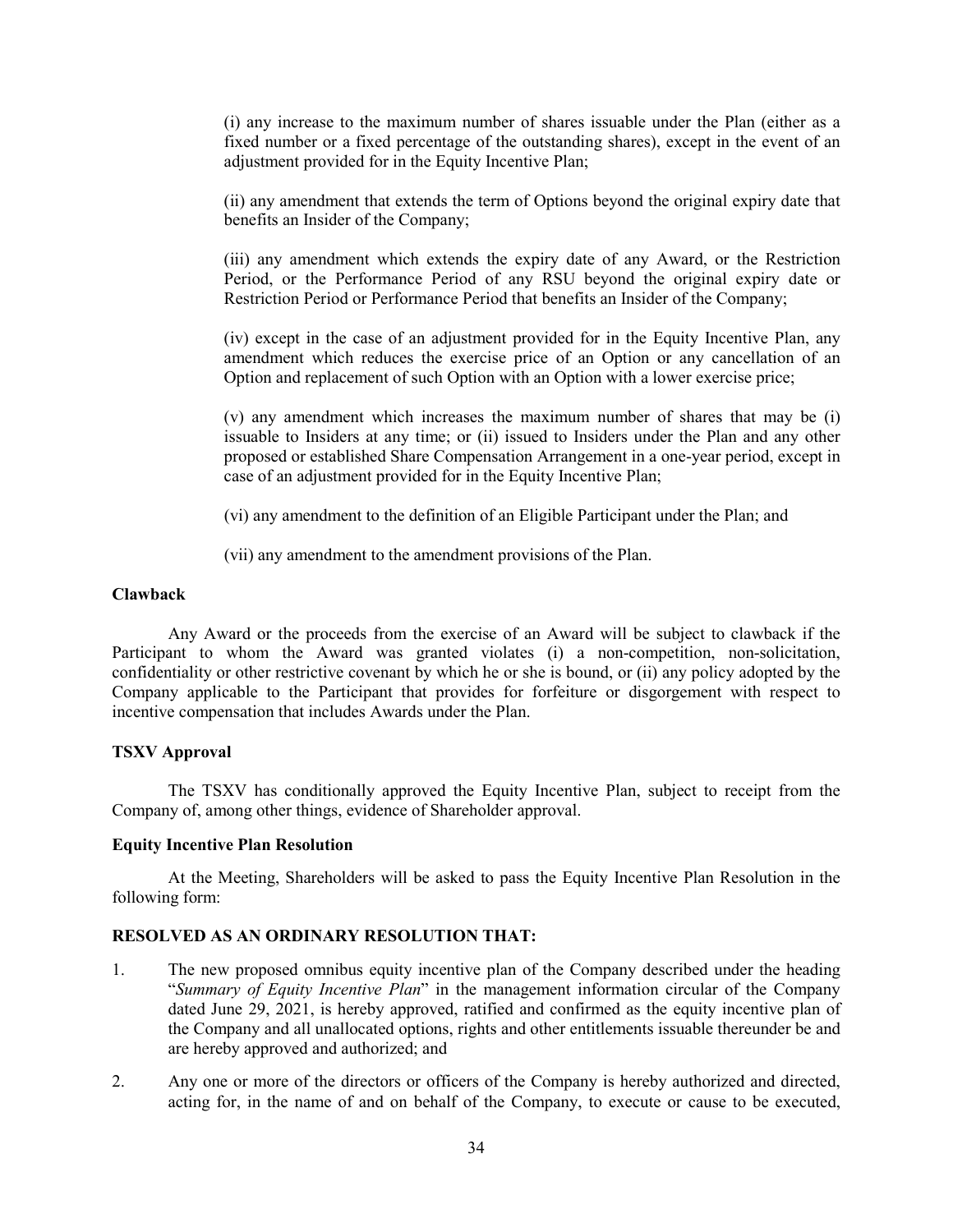under the seal of the Company or otherwise, and to deliver or cause to be delivered, such other documents and instruments, and to do or cause to be done all such other acts and things, as may in the opinion of such director or officer of the Company be necessary or desirable to carry out the intent of the foregoing resolution, the execution of any such document or the doing of any such other act or thing by any director or officer of the Company being conclusive evidence of such determination.

**The Board recommends that Shareholders vote FOR the Equity Incentive Plan Resolution. To be effective, the Equity Incentive Plan Resolution must be approved by a majority of the votes (at least 50% plus one) cast by "disinterested shareholders" (within the meaning of the policies of the TSXV) who vote in person or by proxy at the Meeting, which vote shall exclude the Shares owned, controlled or directed, directly or indirectly, by any director or executive officer of the Company and any associate of such person, which includes any partner, spouse or child or relative living at the same address, any entity in which a director or executive officer beneficially owns, directly or indirectly, voting securities carrying more than 10% of the voting rights of all voting securities, any trustee or estate for which the director or executive officer is a trustee or in which they have a substantial benefit.** 

**The management representatives named in the enclosed form of proxy intend to vote FOR the Equity Incentive Plan Resolution, unless a Shareholder specifies in its proxy that its shares are to be voted against such resolution.**

#### *Reappointment of Auditor*

PricewaterhouseCoopers LLP, Chartered Professional Accountants, of Vancouver, British Columbia, are the auditors of the Company.

**The Board recommends that Shareholders vote FOR the re-appointment of PricewaterhouseCoopers LLP. To be effective, the resolution must be approved by a majority of votes (as least 50% plus one) cast by Shareholders who vote in person or by proxy at the Meeting. The management representatives named in the enclosed form of proxy intend to vote FOR a resolution to appoint PricewaterhouseCoopers LLP as auditors of the Company for the ensuing year, at a remuneration to be fixed by the Board, unless the Shareholder has specified in the Shareholder's proxy that the Shareholder's shares are to be withheld from voting on the reappointment of auditors.**

## **INTERESTS OF CERTAIN PERSONS IN MATTERS TO BE ACTED UPON**

Other than as disclosed in this Information Circular, no director or executive officer of Mako who has held such position at any time since the beginning of the financial year ended December 31, 2020, or any associate or affiliate thereof, has any material interest, direct or indirect, by way of beneficial ownership of securities or otherwise, in any matter to be acted upon at the Meeting.

### **INTERESTS OF INFORMED PERSONS IN MATERIAL TRANSACTIONS**

Other than as disclosed below, no informed person of Mako, proposed director of Mako, or any associate or affiliate of any informed person or proposed director, has or had any material interest, direct or indirect, in any transaction since January 1, 2020, or in any proposed transaction that has materially affected or could materially affect Mako or any of its subsidiaries.

Wexford is an informed person of Mako as a result of owning over 10% of the voting rights attached to all voting securities of Mako. Upon completion of the Company's acquisition of Marlin Gold Mining Ltd., the Company and Wexford entered into an Investor Rights Agreement dated November 9,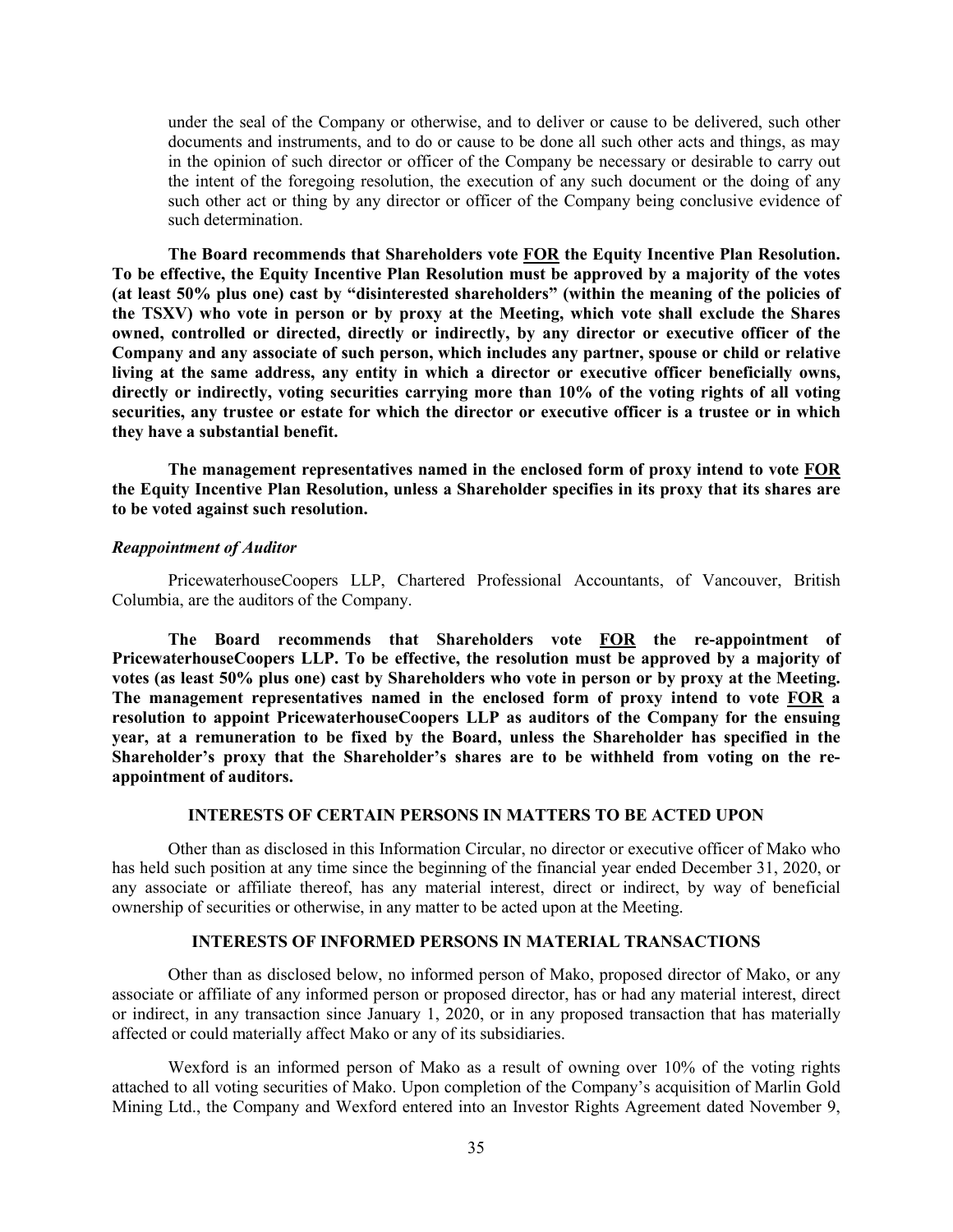2018 (the "**Investor Rights Agreement**"), giving Wexford and its affiliates (including the Wexford Funds) the right to participate in future equity financings of the Company in order to maintain its then current equity ownership in the Company on terms no less favourable than those offered to other investors in such financings (subject to certain exceptions).

On February 21, 2020, the Company closed a US\$15,150,000 unsecured term loan (the "**Loan**") from Wexford Catalyst Trading Limited, Wexford Spectrum Trading Limited and Debello Trading Limited (the "**Lenders**") pursuant to a loan agreement dated February 20, 2020 among the Company, Wexford, as agent, and each of the Lenders (the "**Loan Agreement**"). The Loan matures in August 2022 and may be prepaid at any time, in whole or in part, at par plus accrued but unpaid interest, without penalty or premium. The Loan bears interest at the rate of 8.0% per annum until the first anniversary of the closing date, increasing to 10% per annum thereafter, which interest is payable semi-annually on June 30th and December 31st each year, with the first interest payment due on December 31, 2020. The Company agreed to pay a non-refundable up-front fee of US\$150,000 to the Lenders, pro rata in accordance with their respective commitments, on the closing of the Loan. In addition, if the Loan is not repaid in full on or prior to the first anniversary of the closing date, then the Company must pay to the Lenders, on a pro rata basis in accordance with their respective commitments, cash bonus interest on the first anniversary of the closing date and on each successive anniversary in an amount equal to the cash equivalent of 500 ounces of gold calculated based on the average Gold Fixing Price in the London Bullion Market during the most recently completed calendar month at the time the payment is made, in accordance with the applicable formula set out in the Loan Agreement, which is available under the Company's profile at [www.sedar.com.](http://www.sedar.com/) On December 31, 2020, the Company received a waiver from the Lenders on the requirement to make the first interest payment on December 31, 2020, subject to the following conditions: (a) the first interest payment date shall be June 30, 2021; (b) all accrued and unpaid interest on the outstanding principal amount of the Loan as of December 31, 2020 shall accrue interest from and after December 31, 2020 at the applicable interest rate; and (c) all accrued and unpaid interest on the outstanding principal amount of the Loan as of December 31, 2020, together with interest thereon as set out in paragraph (b) above, shall be due and payable on June 30, 2021. On February 20, 2021, the Company received a further waiver from the Lenders on the requirement to make the cash bonus interest on February 20, 2021, subject to the following conditions: (a) the cash bonus interest amount shall be due and payable on the earlier of June 30, 2021 and the date on which the Loan is repaid in full by the Company to the Lenders (such earlier date, the "**Deferred Payment Date**"); (b) the Company shall pay to the Lenders, additional cash bonus interest on the Deferred Payment Date in an amount equal to the price of 178.75 ounces of gold calculated based on the average Gold Fixing Price in the London Bullion Market during the most recently completed calendar month at the time the payment is made; and (c) if the Obligations Termination Date (as defined in the Loan documentation) does not occur on or before February 20, 2022, then the cash bonus interest payment that will become due and payable on February 20, 2022 will be calculated in accordance with the applicable formula set out in the Loan Agreement, except that, for purposes of this payment only, the amount will be the cash equivalent of 321.25 ounces of gold rather than 500 ounces of gold.

On July 16, 2020, the Company closed a \$28,400,000 private placement offering of units, pursuant to which Wexford Spectrum Trading Limited and Wexford Catalyst Trading Limited, each private investment funds managed by Wexford Capital LP, acquired 41,000,000 units on a non-brokered private placement basis at a price of \$0.40 per unit for gross proceeds to the Company of \$16,400,000 pursuant to the exercise of Wexford's anti-dilution right under the Investor Rights Agreement. Each unit consists of one common share in the capital of the Company and one-half of one common share purchase warrant of the Company, with each whole warrant exercisable to acquire one common share of the Company at a price of \$0.60 per common share for a period of 18 months from the closing date. In connection with Wexford's participation in the private placement offering, the Company consented to Wexford increasing its equity ownership in the Company in excess of the 45% cap set forth in the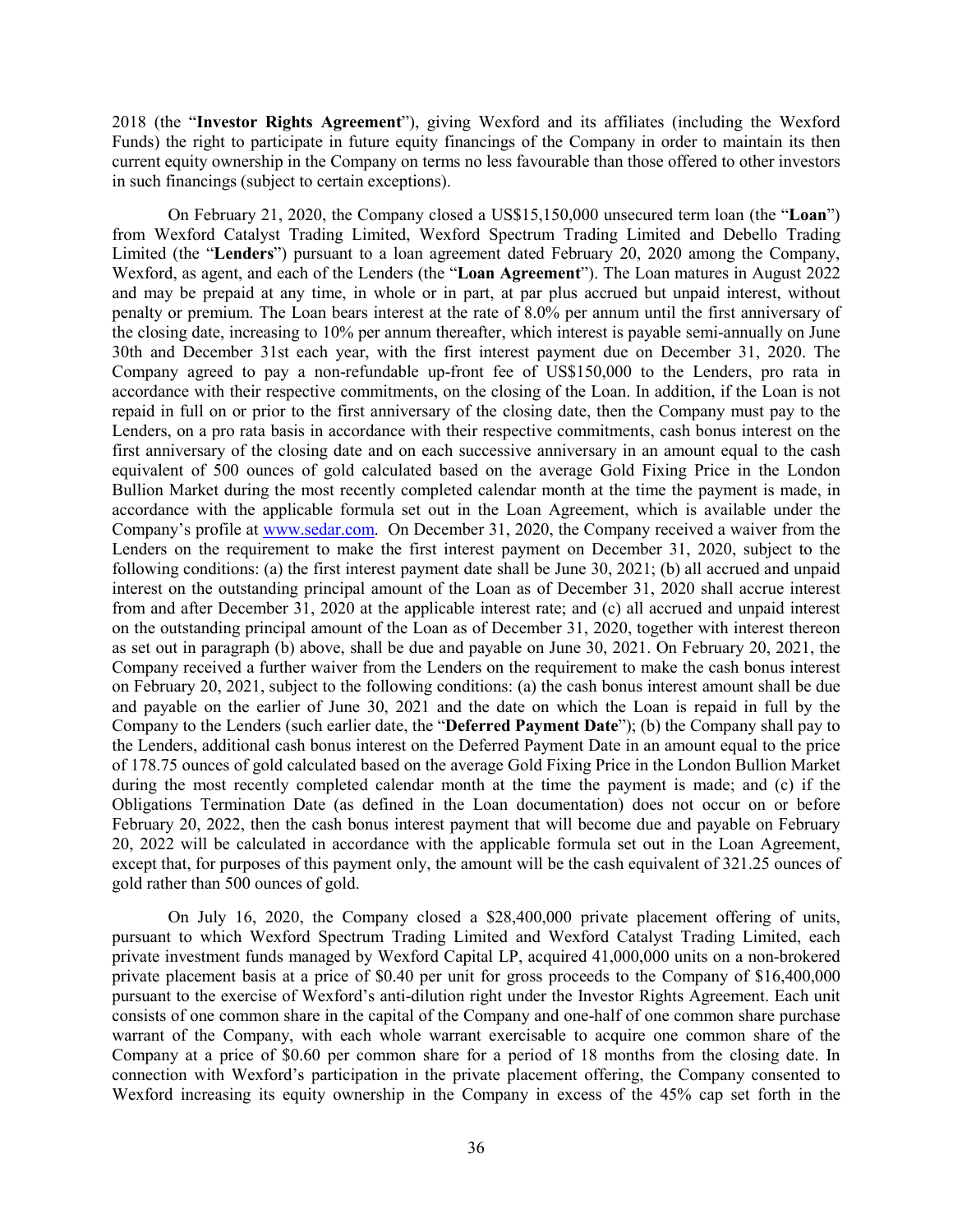Investor Rights Agreement. Following completion of the private placement offering, Wexford group of funds ownership in the Company was approximately 56.89%, please see "*Voting Shares and Principal Holders Thereof*" for Wexford group of funds' ownership in the Company as at the Record Date.

### **ADDITIONAL INFORMATION**

Additional information relating to the Company may be found under the Company's profile on SEDAR at www.sedar.com. Additional financial information is provided in the Company's comparative annual financial statements and management's discussion and analysis for the year ended December 31, 2020, which can be found under the Company's profile on SEDAR at [www.sedar.com](http://www.sedar.com/) or on the Company's website at www.makominingcorp.com/investors/financial-reports. Shareholders may also request these documents from the Company by calling 1-800,319-7310 or by e-mail at info@makominingcorp.com.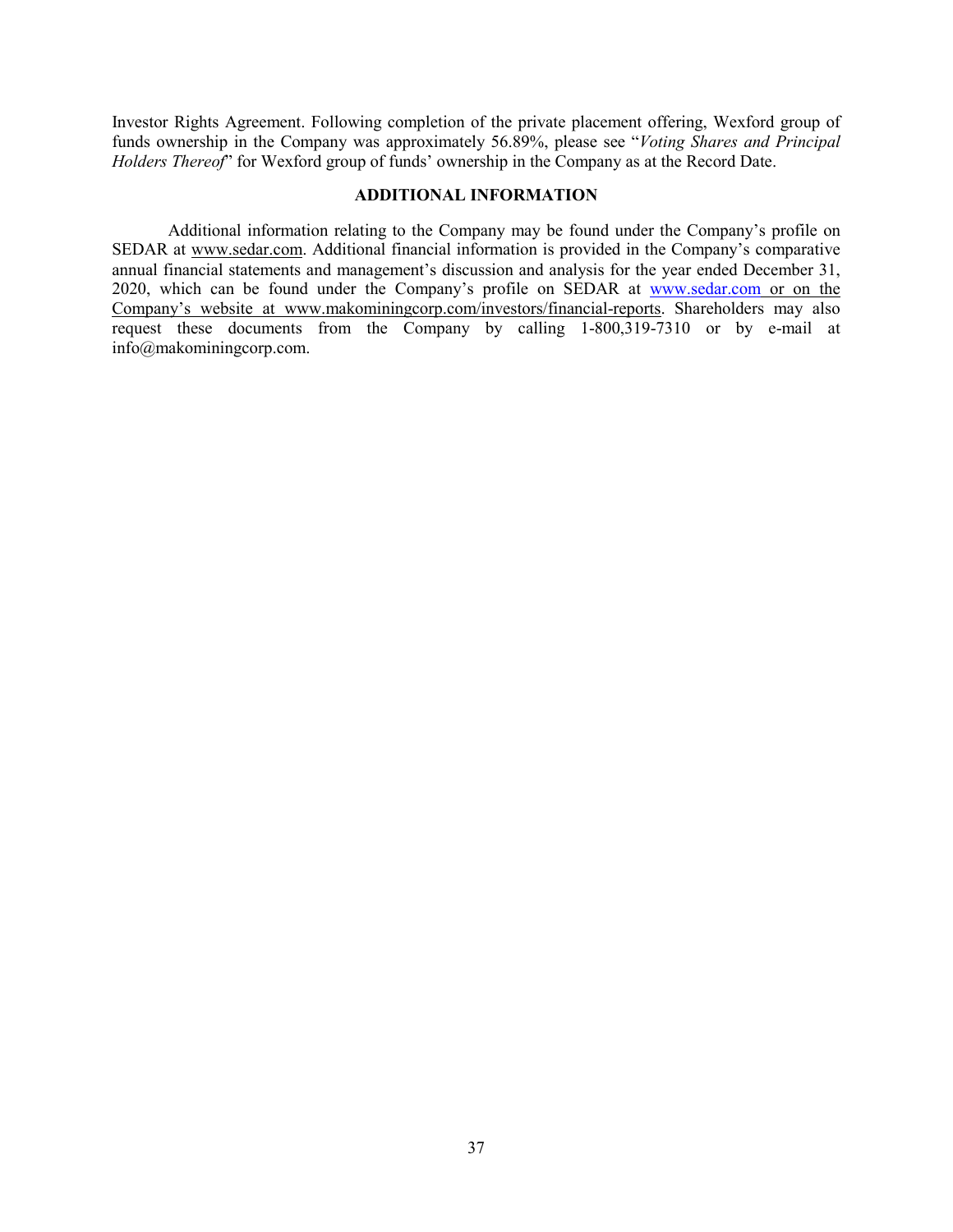## **MAKO DIRECTORS' APPROVAL**

The contents and the sending of this Information Circular have been approved by Board of Mako.

DATED this 29<sup>th</sup> day of June, 2021.

## **BY ORDER OF THE BOARD OF DIRECTORS OF MAKO MINING CORP.**

*"Akiba Leisman"*

Akiba Leisman Chief Executive Officer and Director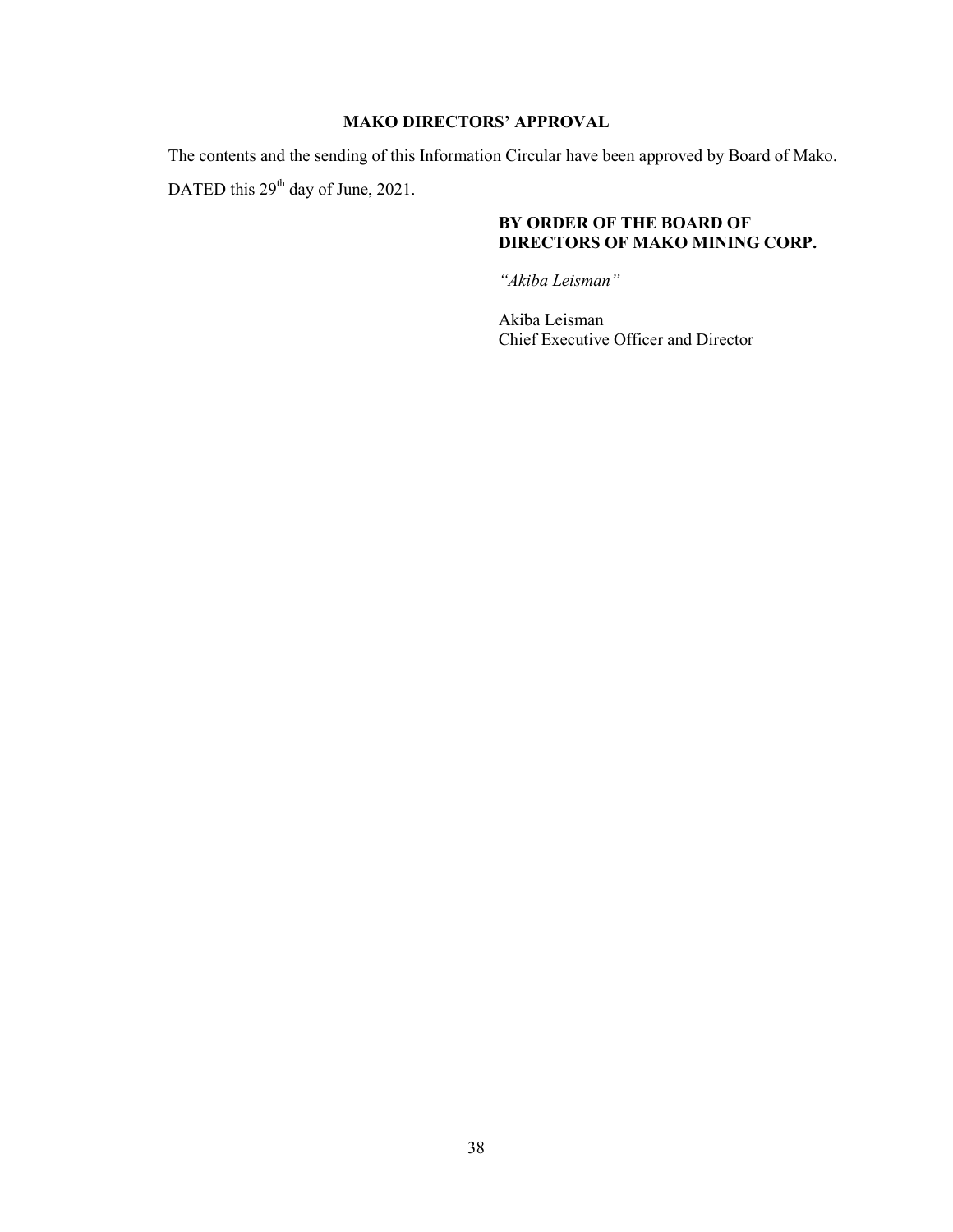#### **APPENDIX "A"**

## **EQUITY INCENTIVE PLAN**

## **MAKO MINING CORP. OMNIBUS INCENTIVE PLAN**

Mako Mining Corp. (the "**Company**") hereby establishes an omnibus incentive plan for certain qualified directors, executive officers, employees or Consultants of the Company or any of its Subsidiaries.

#### **ARTICLE 1 INTERPRETATION**

#### **Section 1.1 Definitions.**

Where used herein or in any amendments hereto or in any communication required or permitted to be given hereunder, the following terms shall have the following meanings, respectively, unless the context otherwise requires:

"**Account**" means an account maintained for each Participant on the books of the Company which will be credited with Awards in accordance with the terms of this Plan:

"**Affiliates**" has the meaning ascribed thereto in National Instrument 45-106 – Prospectus Exemptions;

"**Annual Base Compensation**" means an annual compensation amount payable to directors and executive officers, as established from time to time by the Board.

"**Award**" means any of an Option, DSU, or RSU granted to a Participant pursuant to the terms of the Plan;

"**Black-Out Period**" means a period of time when pursuant to any policies of the Company (including the Company's insider trading policy), any securities of the Company may not be traded by certain Persons designated by the Company;

"**Board**" has the meaning ascribed thereto in Section 2.2(1) hereof;

"**Business Day**" means a day other than a Saturday, Sunday or statutory holiday, when banks are generally open for business in Vancouver, British Columbia for the transaction of banking business;

"**Cash Equivalent**" means the amount of money equal to the Market Value multiplied by the number of vested RSUs or DSUs, as applicable, in the Participant's Account, net of any applicable taxes in accordance with Section 8.2, on the RSU Settlement Date or the Filing Date, as applicable;

"**Cashless Exercise Right**" has the meaning ascribed thereto in Section 3.6(3) hereof;

"**Cause**" has the meaning ascribed thereto in Section 6.2(1) hereof;

"**Change of Control**" means, unless the Board determines otherwise, the happening, in a single transaction or in a series of related transactions, of any of the following events:

(i) any transaction (other than a transaction described in clause (iii) below) pursuant to which any Person or group of Persons acting jointly or in concert acquires for the first time the direct or indirect beneficial ownership of securities of the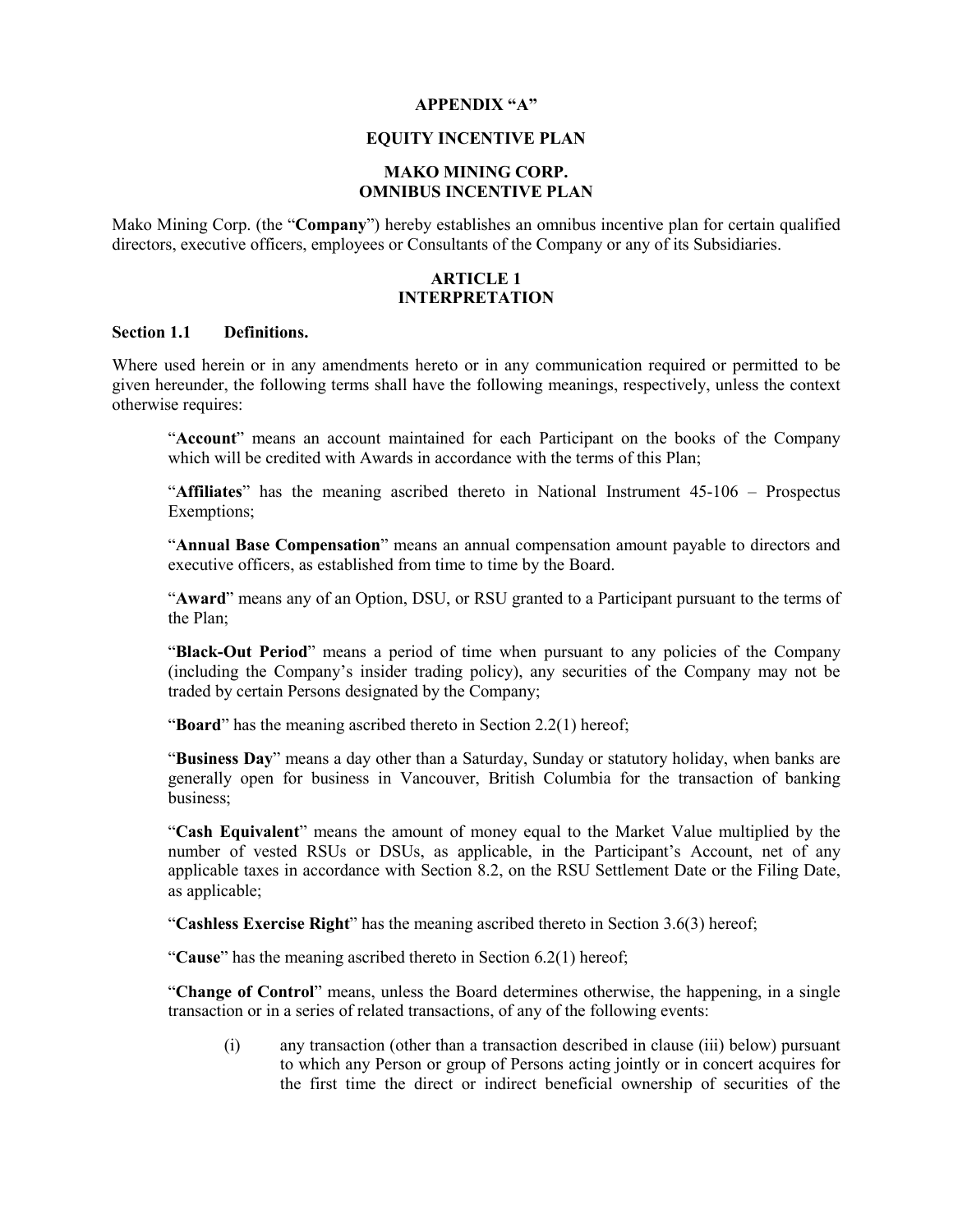Company representing 50% or more of the aggregate voting power of all of the Company's then issued and outstanding securities entitled to vote in the election of directors of the Company, other than any such acquisition that occurs upon the exercise or settlement of options or other securities granted by the Company under any of the Company's equity incentive plans;

- (ii) there is consummated an arrangement, amalgamation, merger, consolidation or similar transaction involving (directly or indirectly) the Company and, immediately after the consummation of such arrangement, amalgamation, merger, consolidation or similar transaction, the shareholders of the Company immediately prior thereto do not beneficially own, directly or indirectly, either (A) outstanding voting securities representing more than 50% of the combined outstanding voting power of the surviving or resulting entity in such amalgamation, merger, consolidation or similar transaction or (B) more than 50% of the combined outstanding voting power of the parent of the surviving or resulting entity in such arrangement, amalgamation merger, consolidation or similar transaction, in each case in substantially the same proportions as their beneficial ownership of the outstanding voting securities of the Company immediately prior to such transaction;
- (iii) the sale, lease, exchange, license or other disposition, in a single transaction or a series of related transactions, of assets, rights or properties of the Company or any of its Subsidiaries which have an aggregate book value greater than 50% of the book value of the assets, rights and properties of the Company and its Subsidiaries on a consolidated basis to any other person or entity, other than a disposition to a wholly-owned Subsidiary of the Company in the course of a reorganization of the assets of the Company and its wholly-owned Subsidiaries;
- (iv) the passing of a resolution by the Board or shareholders of the Company to substantially liquidate the assets of the Company or wind up the Company's business or significantly rearrange its affairs in one or more transactions or series of transactions or the commencement of proceedings for such a liquidation, winding-up or re-arrangement (except where such re-arrangement is part of a bona fide reorganization of the Company in circumstances where the business of the Company is continued and the shareholdings remain substantially the same following the re-arrangement);
- (v) individuals who, on the Effective Date, are members of the Board (the "**Incumbent Board**") cease for any reason to constitute at least a majority of the members of the Board; provided, however, that if the appointment or election (or nomination for election) of any new Board member was approved or recommended by a majority vote of the members of the Incumbent Board then still in office, such new member will, for purposes of this Plan, be considered as a member of the Incumbent Board; or
- (vi) the Board adopts a resolution to the effect that a Change of Control as defined herein has occurred or is imminent.

"**Company**" means Mako Mining Corp., a corporation existing under the Business Corporations Act of British Columbia, as amended from time to time;

"**Consultant**" means a person, other than an employee, executive officer or director of the Company or a Subsidiary, that provides ongoing services to the Company, and includes for an individual Consultant, a corporation of which the individual Consultant is an employee or shareholder, or a partnership of which the individual Consultant is an employee or partner;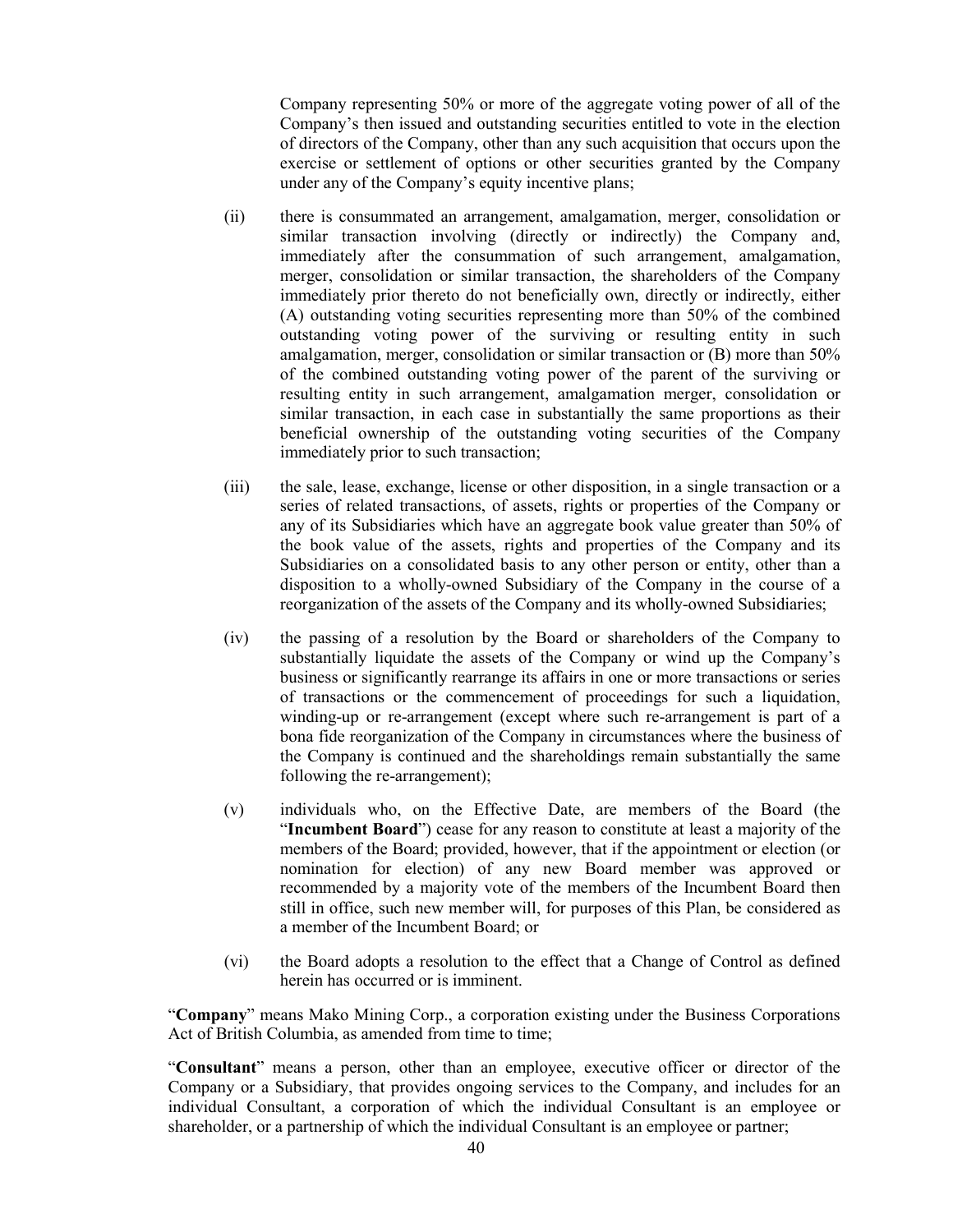"**Consulting Agreement**" means, with respect to any Participant, any written consulting agreement between the Company or a Subsidiary and such Participant;

"**Dividend Equivalent**" means a cash credit equivalent in value to a dividend paid on a Share credited to a Participant's Account;

"**DSU**" or "**Deferred Share Unit**" means a right awarded to a Participant to receive a payment in the form of Shares, Cash Equivalent or a combination thereof upon Termination of Service, as provided in Article 5 and subject to the terms and conditions of this Plan;

"**DSU Agreement**" means a document evidencing the grant of DSUs and the terms and conditions thereof;

"**DSU Settlement Amount**" means the amount of Shares, Cash Equivalent, or combination thereof, calculated in accordance with Section 5.6, to be paid to settle a DSU Award after the Filing Date;

"**Eligibility Date**" the effective date on which a Participant becomes eligible to receive long-term disability benefits (provided that, for greater certainty, such effective date shall be confirmed in writing to the Company by the insurance company providing such long-term disability benefits);

"**Eligible Participants**" means any director, executive officer, employee or Consultant of the Company or any of its Subsidiaries, but for the purposes of Article 5, this definition shall be limited to directors and executive officers of the Company or any of its Subsidiaries;

"**Employment Agreement**" means, with respect to any Participant, any written employment agreement between the Company or a Subsidiary and such Participant;

"**Exercise Notice**" means a notice in writing signed by a Participant and stating the Participant's intention to exercise a particular Award, if applicable;

"**Existing Option**" means an option grant made under the Existing Option Plan;

"**Existing Option Plan**" means the Golden Reign Resources Ltd. 2017 Stock Option Plan, including any amendments or supplements thereto made after the effective date thereof;

"**Filing Date**" has the meaning set out in Section 5.5(1) or Section 5.5(3), as applicable; "Full Value Award" means a DSU or an RSU;

"**Grant Agreement**" means an agreement evidencing the grant to a Participant of an Award, including an Option Agreement, a DSU Agreement, an RSU Agreement, an Employment Agreement or a Consulting Agreement;

"**Incentive Stock Option**" or "**ISO**" means an Option that is granted to a U.S. Participant, as described in Section 3.8;

"**Insider**" has the meaning set out in the applicable rules and policies of the Stock Exchange;

"**Market Value**" means at any date when the market value of Shares is to be determined, (i) if the Shares are listed on a Stock Exchange, the volume weighted average trading price of the Shares on such Stock Exchange for the five trading days immediately preceding the relevant time as it relates to an Award; or (ii) if the Shares are not listed on any stock exchange, the value as is determined solely by the Board, acting reasonably and in good faith and such determination shall be conclusive and binding on all Persons;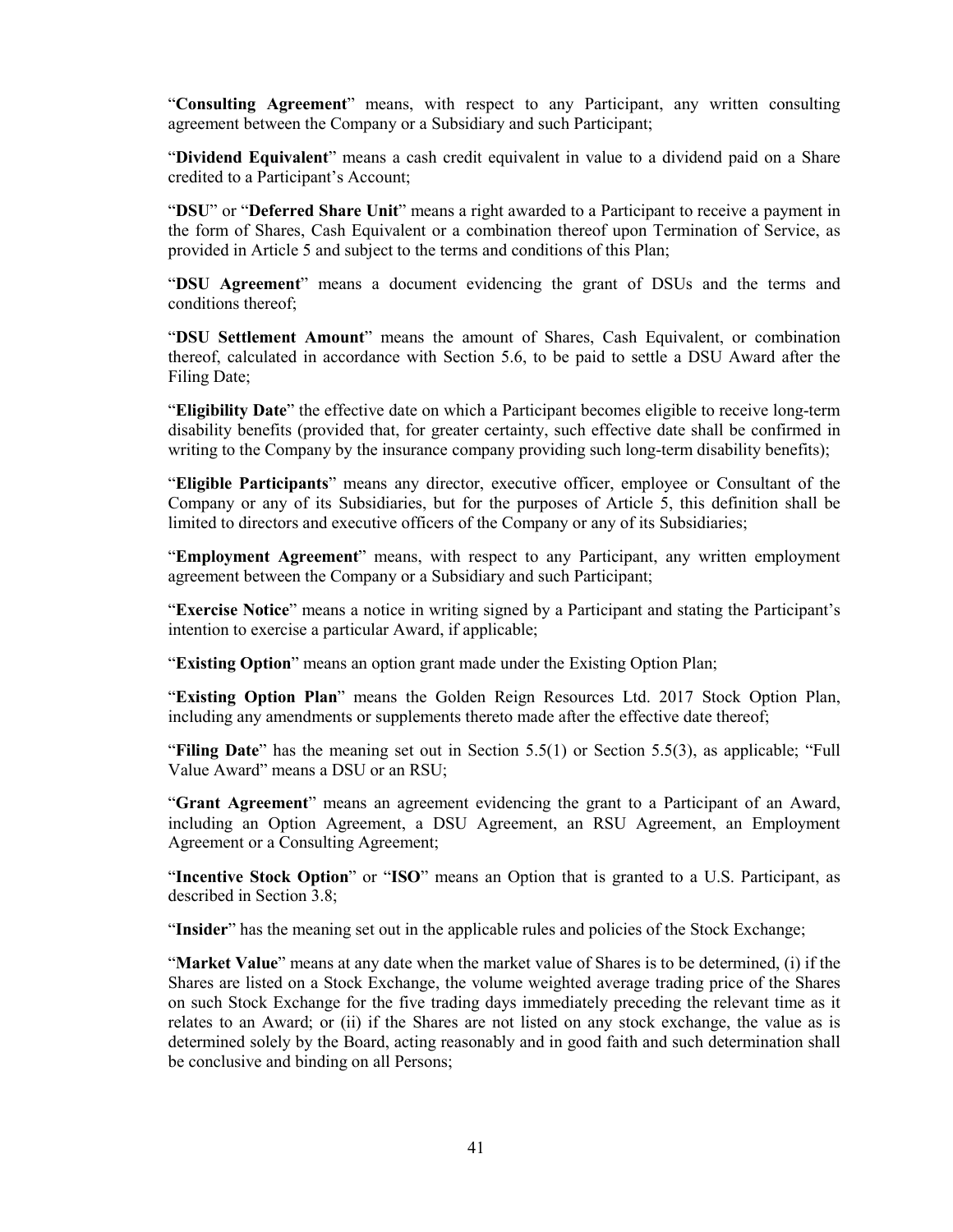"**Option**" means an option granted by the Company to a Participant entitling such Participant to acquire a designated number of Shares from treasury at the Option Price, but subject to the provisions hereof, and includes an ISO;

"**Option Agreement**" means a document evidencing the grant of Options and the terms and conditions thereof;

"**Option Price**" has the meaning ascribed thereto in Section 3.2 hereof;

"**Option Term**" has the meaning ascribed thereto in Section 3.4 hereof;

"**Outstanding Issue**" means the number of Shares that are issued and outstanding, on a nondiluted basis;

"**Participants**" means Eligible Participants that are granted Awards under the Plan;

"**Performance Criteria**" means specified criteria, other than the mere continuation of employment or the mere passage of time, the satisfaction of which is a condition for the grant, exercisability, vesting or full enjoyment of an Award;

"**Performance Period**" means the period determined by the Board at the time any Award is granted or at any time thereafter during which any Performance Criteria and any other vesting conditions specified by the Board with respect to such Award are to be measured;

"**Person**" means an individual, corporation, company, cooperative, partnership, trust, unincorporated association, entity with juridical personality or governmental authority or body, and pronouns which refer to a Person shall have a similarly extended meaning;

"**Plan**" means this Mako Mining Corp. Omnibus Incentive Plan, including any amendments or supplements hereto made after the effective date hereof;

"**Restriction Period**" means the period determined by the Board pursuant to Section 4.3 hereof;

"**RSU**" means a right awarded to a Participant to receive a payment in the form of Shares, Cash Equivalent or a combination thereof as provided in Article 4 hereof and subject to the terms and conditions of this Plan;

"**RSU Agreement**" means a document evidencing the grant of RSUs and the terms and conditions thereof;

"**RSU** Settlement Date" has the meaning determined in Section 4.5(1);

"**RSU Vesting Determination Date**" has the meaning described thereto in Section 4.4 hereof;

"**Shares**" means the common shares in the share capital of the Company;

"**Share Compensation Arrangement**" means a stock option, stock option plan, employee stock purchase plan, long-term incentive plan or any other compensation or incentive mechanism involving the issuance or potential issuance of Shares to one or more full-time employees, directors, officers, Insiders, or Consultants of the Company or a Subsidiary including a share purchase from treasury by a full-time employee, director, officer, Insider, or Consultant which is financially assisted by the Company or a Subsidiary by way of a loan, guarantee or otherwise provided, however, that any such arrangements that do not involve the issuance from treasury or potential issuance from treasury of Shares of the Company are not "Share Compensation Arrangements" for the purposes of this Plan;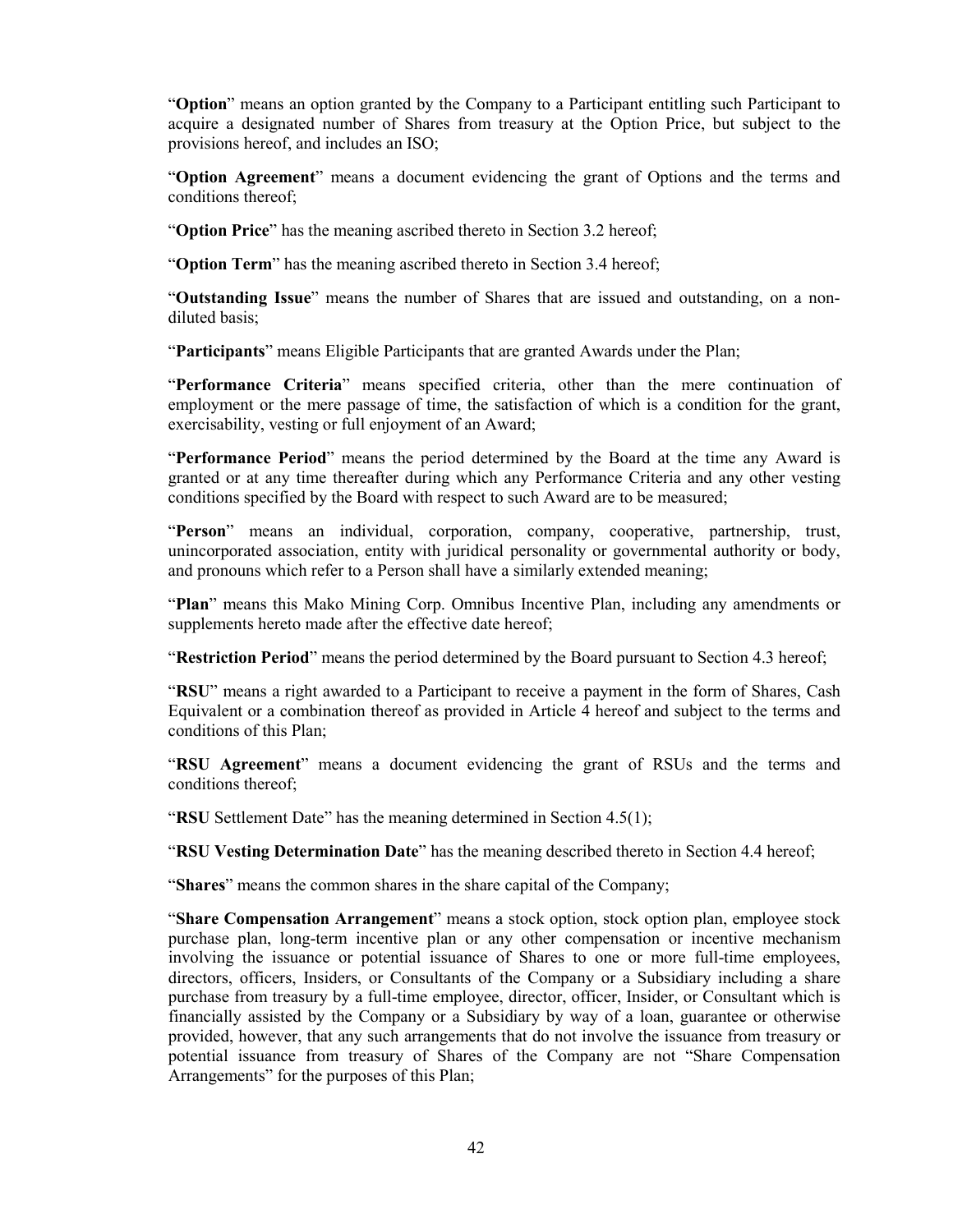"**Stock Exchange**" means the stock exchange on which the majority of the trading volume and value of the Shares occurs, at the applicable time;

"**Subsidiary**" means a corporation, company or partnership that is controlled, directly or indirectly, by the Company;

"Tax Act" means the Income Tax Act (Canada) and its regulations thereunder, as amended from time to time;

"**Termination**" means that a Participant has ceased to be an Eligible Participant, including for greater certainty, the earliest date on which both of the following conditions are met: (i) the Participant has ceased to be employed by, or otherwise have a service relationship with, the Company or any Subsidiary thereof for any reason whatsoever; and (ii) the Participant is not a member of the Board nor a director of the Company or any of its Subsidiaries;

"**Termination Date**" means (i) in the event of a Participant's resignation, the date on which such Participant ceases to be a director, executive officer, employee or Consultant of the Company or one of its Subsidiaries and (ii) in the event of the termination of the Participant's employment, or position as director, executive or officer of the Company or a Subsidiary, or Consultant, the effective date of the termination as specified in the notice of termination provided to the Participant by the Company or the Subsidiary, as the case may be, and, for greater certainty, without regard to any period of notice, pay in lieu of notice, or severance that may follow the Termination Date pursuant to the terms of the Participant's employment or services agreement (if any), the applicable employment standards legislation or the common law (if applicable), and regardless of whether the Termination was lawful or unlawful, except as may otherwise be required to meet minimum standards prescribed by the applicable standards legislation;

"**Termination of Service**" means that a Participant has ceased to be an Eligible Participant, including for greater certainty, the earliest date on which both of the following conditions are met: (i) the Participant has ceased to be employed by the Company or has ceased providing ongoing services as a Consultant to the Company or any Subsidiary thereof for any reason whatsoever; and (ii) the Participant is not a member of the Board nor a director of the Company or any of its Subsidiaries;

"**Trading Session**" means a trading session on a day which the applicable Stock Exchange is open for trading;

"**TSXV Share Limits**" means: (i) the maximum number of Shares issuable to any one Participant under Awards in a 12-month period shall not exceed 5% of the Outstanding Issue (unless requisite disinterested shareholder approval has been obtained to exceed); (ii) the maximum number of Shares issuable to any one Consultant in a 12-month period shall not exceed 2% of the Outstanding Issue; and (iii) Participant's retained to provide Investor Relations Activities (within the meaning of the policies of the TSX Venture Exchange) may only be granted Options under an Award and the maximum number of Shares issuable to all Participants retained to provide Investor Relations Activities under any Options awarded shall not exceed 2% of the Outstanding Issue in any 12-month period, in each case measured as of the date of grant of an Award;

"**United States**" means the United States of America, its territories and possessions, any State of the United States and the District of Columbia;

"**U.S. Participant**" means any Participant who, at any time during the period from the date an Award is granted to the date such award is exercised, redeemed, or otherwise paid to the Participant, is subject to income taxation in the United States on the income received for services provided to the Company or a Subsidiary and who is not otherwise exempt from United States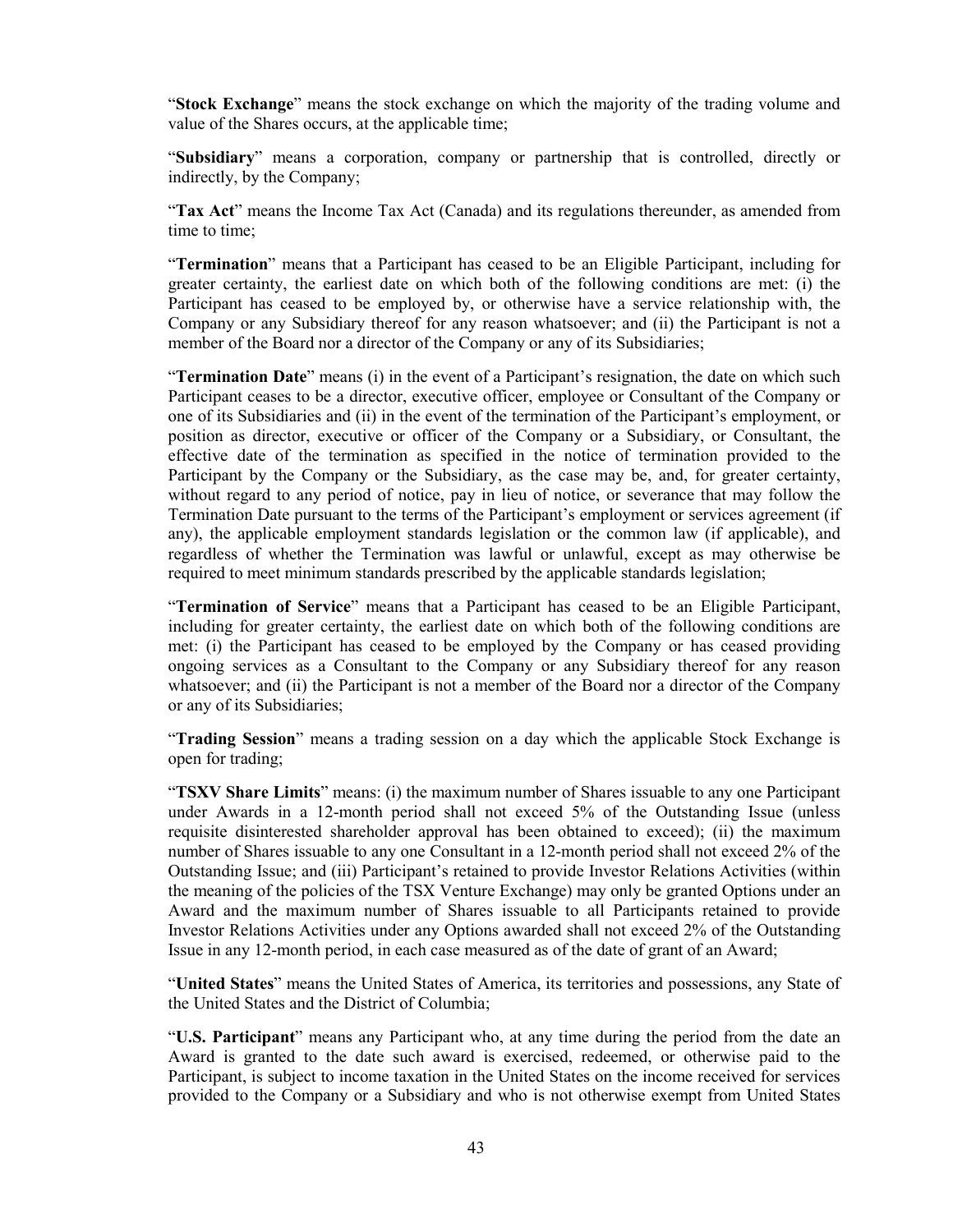income taxation under the relevant provisions of the U.S. Tax Code or the Canada-U.S. Income Tax Convention, as amended;

"**U.S. Securities Act**" means the United States Securities Act of 1933, as amended;

"**U.S. Tax Code**" means the United States Internal Revenue Code of 1986, as amended; and "Vested Awards" has the meaning described thereto in Section 6.2(5) hereof.

## **Section 1.2 Interpretation.**

- (1) Whenever the Board is to exercise discretion or authority in the administration of the terms and conditions of this Plan, the term "discretion" or "authority" means the sole and absolute discretion of the Board.
- (2) The provision of a table of contents, the division of this Plan into Articles, Sections and other subdivisions and the insertion of headings are for convenient reference only and do not affect the interpretation of this Plan.
- (3) In this Plan, words importing the singular shall include the plural, and vice versa and words importing any gender include any other gender.
- (4) The words "including", "includes" and "include" and any derivatives of such words mean "including (or includes or include) without limitation". As used herein, the expressions "Article", "Section" and other subdivision followed by a number, mean and refer to the specified Article, Section or other subdivision of this Plan, respectively.
- (5) Unless otherwise specified in the Participant's Grant Agreement, all references to money amounts are to Canadian currency.
- (6) For purposes of this Plan, the legal representatives of a Participant shall only include the administrator, the executor or the liquidator of the Participant's estate or will.
- (7) If any action may be taken within, or any right or obligation is to expire at the end of, a period of days under this Plan, then the first day of the period is not counted, but the day of its expiry is counted.

## **ARTICLE 2 PURPOSE AND ADMINISTRATION OF THE PLAN; GRANTING OF AWARDS**

### **Section 2.1 Purpose of the Plan.**

The purpose of the Plan is to permit the Company to grant Awards to Eligible Participants, subject to certain conditions as hereinafter set forth, for the following purposes:

- (a) to increase the interest in the Company's welfare of those Eligible Participants, who share responsibility for the management, growth and protection of the business of the Company or a Subsidiary;
- (b) to provide an incentive to such Eligible Participants to continue their services for the Company or a Subsidiary and to encourage such Eligible Participants whose skills, performance and loyalty to the objectives and interests of the Company or a Subsidiary are necessary or essential to its success, image, reputation or activities;
- (c) to reward Participants for their performance of services while working for the Company or a Subsidiary; and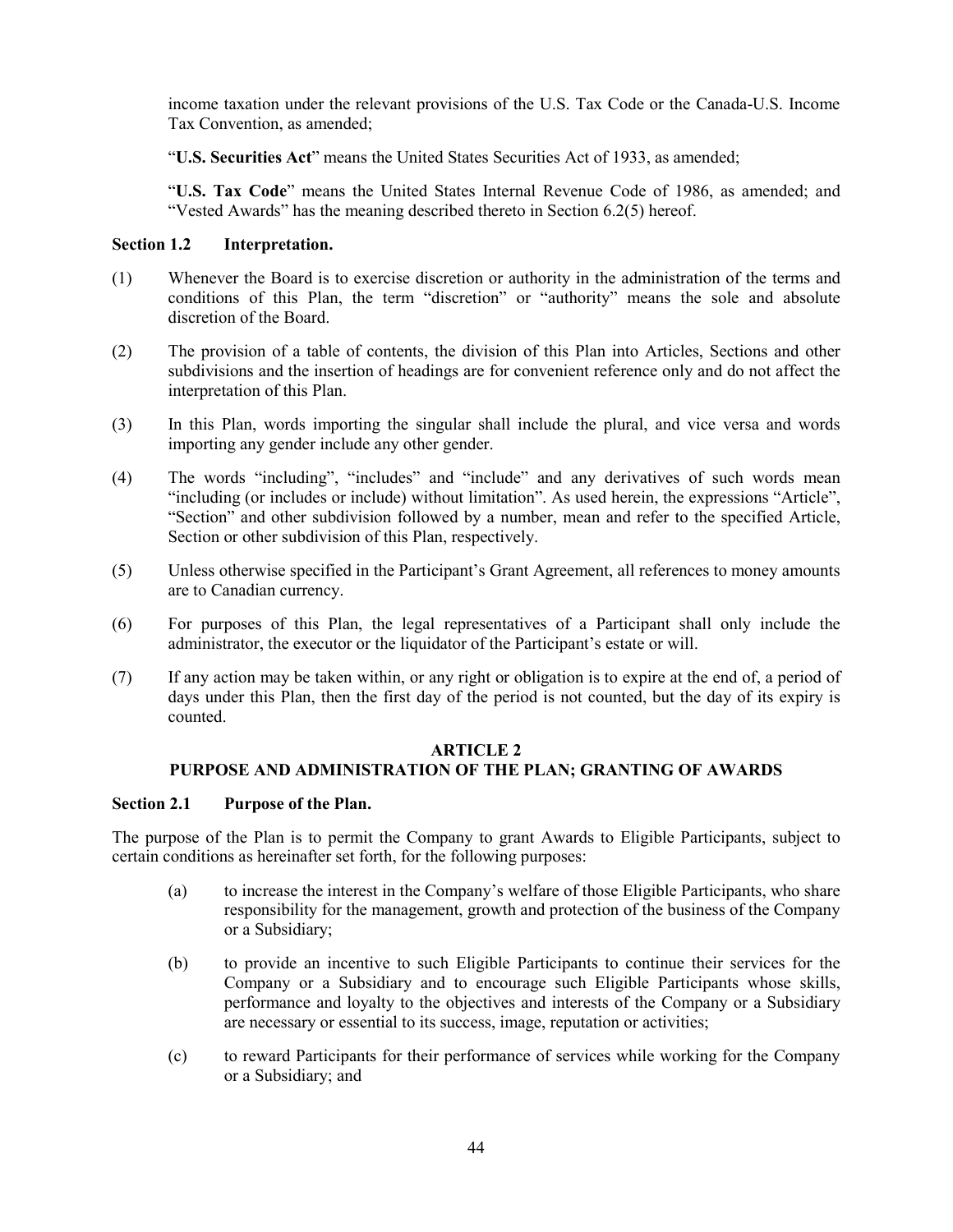(d) to provide a means through which the Company or a Subsidiary may attract and retain able Persons to enter its employment or service.

## **Section 2.2 Implementation and Administration of the Plan.**

- (1) The Plan shall be administered and interpreted by the board of directors of the Company (the "**Board**") or, if the Board by resolution so decides, by a committee or plan administrator appointed by the Board. If such committee or plan administrator is appointed for this purpose, all references to the "Board" herein will be deemed references to such committee or plan administrator. Nothing contained herein shall prevent the Board from adopting other or additional Share Compensation Arrangements or other compensation arrangements, subject to any required approval.
- (2) Subject to Article 7 and any applicable rules of a Stock Exchange, the Board may, from time to time, as it may deem expedient, adopt, amend and rescind rules and regulations or vary the terms of this Plan and/or any Award hereunder for carrying out the provisions and purposes of the Plan and/or to address tax or other requirements of any applicable jurisdiction.
- (3) Subject to the provisions of this Plan, the Board is authorized, in its sole discretion, to make such determinations under, and such interpretations of, and take such steps and actions in connection with, the proper administration and operations of the Plan as it may deem necessary or advisable. The Board may delegate to officers or managers of the Company, or committees thereof, the authority, subject to such terms as the Board shall determine, to perform such functions, in whole or in part. Any such delegation by the Board may be revoked at any time at the Board's sole discretion. The interpretation, administration, construction and application of the Plan and any provisions hereof made by the Board, or by any officer, manager, committee or any other Person to which the Board delegated authority to perform such functions, shall be final and binding on the Company, its Subsidiaries and all Eligible Participants.
- (4) No member of the Board or any Person acting pursuant to authority delegated by the Board hereunder shall be liable for any action or determination taken or made in good faith in the administration, interpretation, construction or application of the Plan or any Award granted hereunder. Members of the Board or and any person acting at the direction or on behalf of the Board, shall, to the extent permitted by law, be fully indemnified and protected by the Company with respect to any such action or determination.
- (5) The Plan shall not in any way fetter, limit, obligate, restrict or constrain the Board with regard to the allotment or issuance of any Shares or any other securities in the capital of the Company. For greater clarity, the Company shall not by virtue of this Plan be in any way restricted from declaring and paying stock dividends, repurchasing Shares or varying or amending its share capital or corporate structure.

## **Section 2.3 Participation in this Plan.**

(1) The Company makes no representation or warranty as to the future market value of the Shares or with respect to any income tax matters affecting any Participant resulting from the grant of an Award, the exercise of an Option or transactions in the Shares or otherwise in respect of participation under the Plan. Neither the Company, nor any of its directors, officers, employees, shareholders or agents shall be liable for anything done or omitted to be done by such Person or any other Person with respect to the price, time, quantity or other conditions and circumstances of the issuance of Shares hereunder, or in any other manner related to the Plan. For greater certainty, no amount will be paid to, or in respect of, a Participant under the Plan or pursuant to any other arrangement, and no additional Awards will be granted to such Participant to compensate for a downward fluctuation in the price of the Shares, nor will any other form of benefit be conferred upon, or in respect of, a Participant for such purpose. The Company and its Subsidiaries do not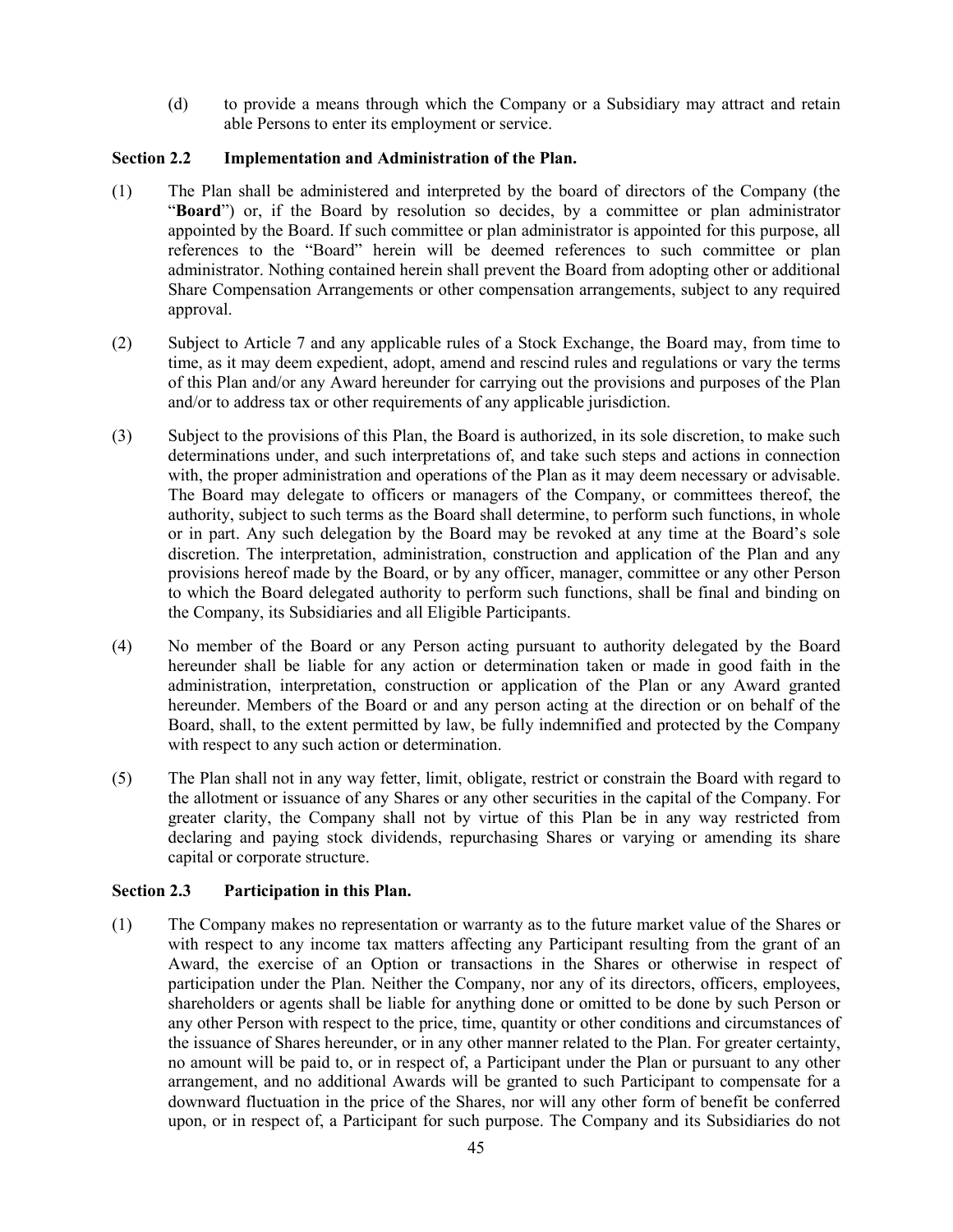assume and shall not have responsibility for the income or other tax consequences resulting to any Participant and each Participant is advised to consult with his or her own tax advisors.

- (2) Participants (and their legal representatives) shall have no legal or equitable right, claim, or interest in any specific property or asset of the Company or any of its Subsidiaries. No asset of the Company or any of its Subsidiaries shall be held in any way as collateral security for the fulfillment of the obligations of the Company or any of its Subsidiaries under this Plan. Unless otherwise determined by the Board, this Plan shall be unfunded. To the extent any Participant or his or her estate holds any rights by virtue of a grant of Awards under this Plan, such rights (unless otherwise determined by the Board) shall be no greater than the rights of an unsecured creditor of the Company.
- (3) Unless otherwise determined by the Board, the Company shall not offer financial assistance to any Participant in regards to the exercise of any Award granted under this Plan.
- (4) The Board may also require that any Eligible Participant in the Plan provide certain representations, warranties and certifications to the Company to satisfy the requirements of applicable laws, including, without limitation, exemptions from the registration requirements of the U.S. Securities Act, and applicable U.S. state securities laws.
- (5) In connection with an Award to be granted to any Eligible Participant, it shall be the responsibility of such person and the Company to confirm that such person is a bona fide Eligible Participant for the purposes of participation under the Plan.

## **Section 2.4 Shares Subject to the Plan.**

- (1) Subject to adjustment pursuant to Article 7 hereof, the securities that may be acquired by Participants under this Plan shall consist of authorized but unissued Shares.
- (2) The maximum number of Shares issuable at any time pursuant to outstanding Awards under this Plan shall be equal to 10% of the Outstanding Issue.
- (3) No Award that can be settled in Shares issued from treasury may be granted if such grant would have the effect of causing the total number of Shares subject to such Award to exceed the abovenoted total numbers of Shares reserved for issuance pursuant to the settlement of Awards.
- (4) No new grants of options will be made under the Existing Option Plan.
- (5) The Plan is an "evergreen" plan, as Shares of the Company covered by Awards which have been exercised or settled, as applicable, and Awards which expire or are forfeited, surrendered, cancelled or otherwise terminated or lapse for any reason without having been exercised, will be available for subsequent grant under the Plan and the number of Awards that may be granted under the Omnibus Plan increases if the total number of issued and outstanding Shares of the Company increases. Shares will not be deemed to have been issued pursuant to the Plan with respect to any portion of an Award that is settled in cash.
- (6) The maximum number of Shares that may be issued pursuant to Options intended as ISOs shall be limited to 10% of the Outstanding Issue, measured as of the date this Plan is submitted to shareholders for approval, as the same may be adjusted pursuant to Section 7.1.

## **Section 2.5 Limits with Respect to other Share Compensation Arrangements, Insiders, Individual Limits, and Annual Grant Limits.**

(1) The maximum number of Shares issuable pursuant to this Plan, the Existing Option Plan and any other Share Compensation Arrangement shall not exceed 10% of the Outstanding Issue from time to time.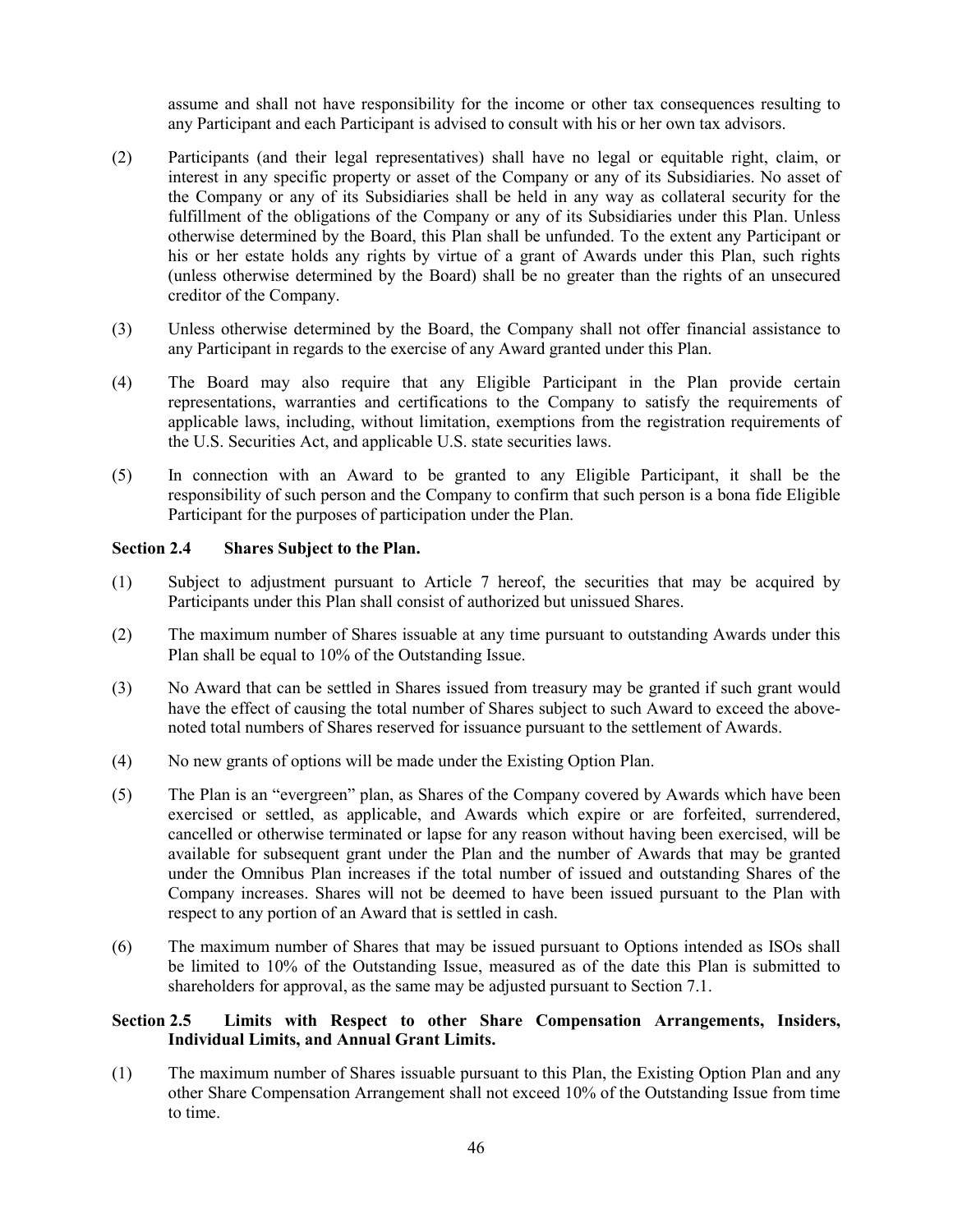- (2) The maximum number of Shares issuable to Eligible Participants who are Insiders, at any time, under this Plan, the Existing Option Plan and any other Share Compensation Arrangement, shall not exceed ten percent (10%) of the Outstanding Issue from time to time.
- (3) The maximum number of Shares issued to Eligible Participants who are Insiders, within any one year period, under this Plan, the Existing Option Plan and any other Share Compensation Arrangement, shall not exceed ten percent  $(10\%)$  of the Outstanding Issue from time to time.
- (4) Subject to the policies of the applicable Stock Exchange, any Award granted pursuant to the Plan, or securities issued under the Existing Option Plan and any other Share Compensation Arrangement, prior to a Participant becoming an Insider, shall be excluded from the purposes of the limits set out in Section 2.5(2) and Section 2.5(3).
- (5) The TSXV Share Limits shall apply to the Shares issued or issuable under any Award granted under the Plan and any other Share Compensation Arrangement, subject to the Shares being listed for trading on the TSX Venture Exchange.

## **Section 2.6 Granting of Awards.**

Any Award granted under the Plan shall be subject to the requirement that, if at any time the Company shall determine that the listing, registration or qualification of the Shares subject to such Award, if applicable, upon any stock exchange or under any law or regulation of any jurisdiction, or the consent or approval of any stock exchange or any governmental or regulatory body, is necessary as a condition of, or in connection with, the grant of such Awards or exercise of any Option or the issuance or purchase of Shares thereunder, if applicable, such Award may not be accepted or exercised in whole or in part unless such listing, registration, qualification, consent or approval shall have been effected or obtained on conditions acceptable to the Board. Nothing herein shall be deemed to require the Company to apply for or to obtain such listing, registration, qualification, consent or approval.

## **ARTICLE 3 OPTIONS**

## **Section 3.1 Nature of Options.**

An Option is an option granted by the Company to a Participant entitling such Participant to acquire a designated number of Shares from treasury at the Option Price, but subject to the provisions hereof. For the avoidance of doubt, no Dividend Equivalents shall be granted in connection with an Option.

## **Section 3.2 Option Awards.**

Subject to the provisions set forth in this Plan and any shareholder or regulatory approval which may be required, the Board shall, from time to time by resolution, in its sole discretion, (i) designate the Eligible Participants who may receive Options under the Plan, (ii) fix the number of Options, if any, to be granted to each Eligible Participant and the date or dates on which such Options shall be granted, (iii) determine the price per Share to be payable upon the exercise of each such Option (the "**Option Price**") and the relevant vesting provisions (including Performance Criteria, if applicable) and the Option Term, the whole subject to the terms and conditions prescribed in this Plan or in any Option Agreement, and any applicable rules of a Stock Exchange.

## **Section 3.3 Option Price.**

The Option Price for Shares that are the subject of any Option shall be determined and approved by the Board when such Option is granted, but shall not be less than the Market Value of such Shares at the time of the grant.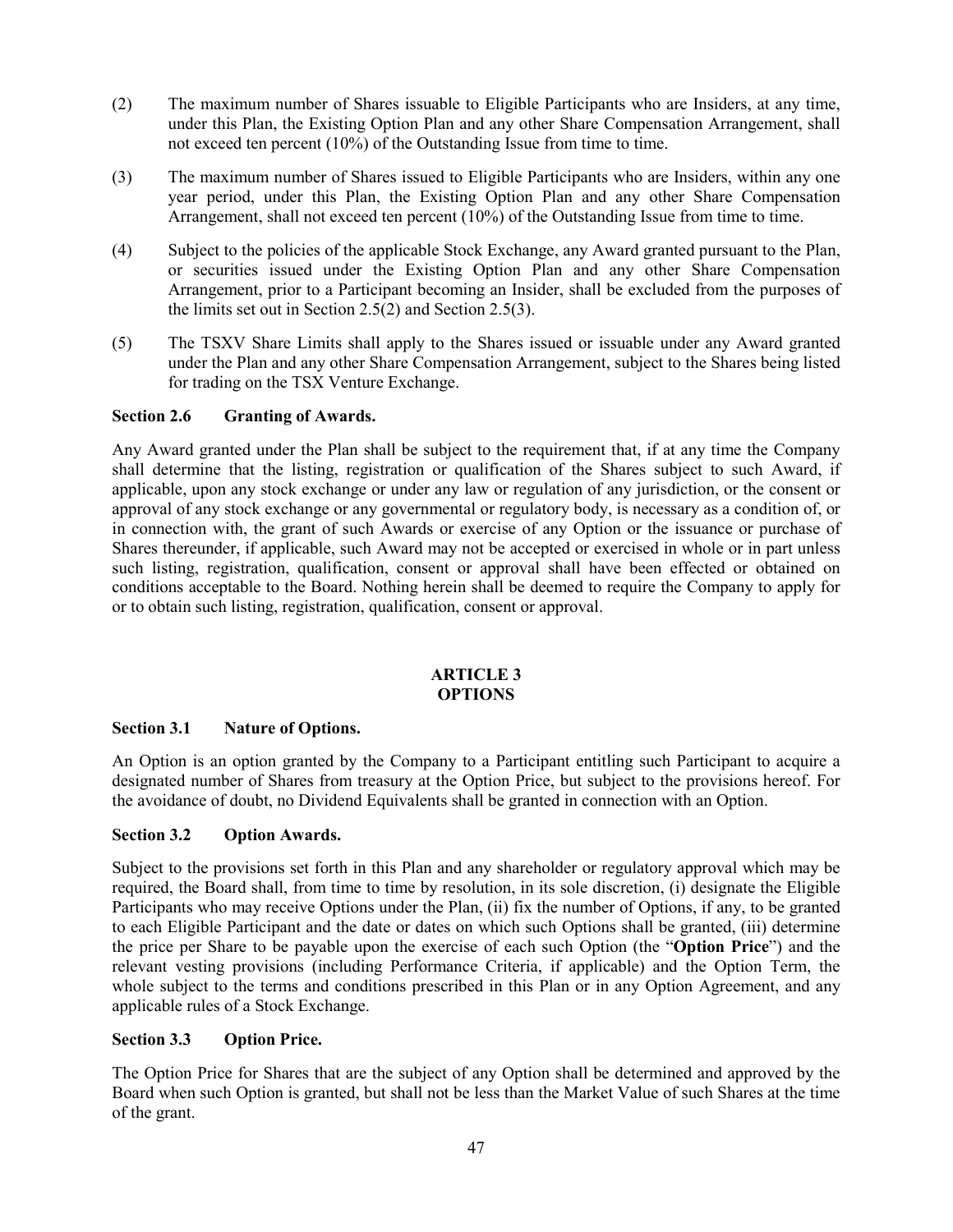## **Section 3.4 Option Term.**

- (1) The Board shall determine, at the time of granting the particular Option, the period during which the Option is exercisable, which shall not be more than ten (10) years from the date the Option is granted ("**Option Term**").
- (2) Should the expiration date for an Option fall within a Black-Out Period or within ten (10) Business Days following the expiration of a Black-Out Period, such expiration date shall be automatically extended without any further act or formality to that date which is the tenth (10th) Business Day after the end of the Black-Out Period, such tenth (10th) Business Day to be considered the expiration date for such Option for all purposes under the Plan.

## **Section 3.5 Exercise of Options.**

Prior to its expiration or earlier termination in accordance with the Plan, each Option shall be exercisable at such time or times and/or pursuant to the achievement of such Performance Criteria and/or other vesting conditions as the Board at the time of granting the particular Option, may determine in its sole discretion. For greater certainty, any exercise of Options by a Participant shall be made in accordance with any insider trading policies implemented by the Company.

## **Section 3.6 Method of Exercise and Payment of Purchase Price.**

- (1) Subject to the provisions of the Plan, an Option granted under the Plan shall be exercisable (from time to time as provided in Section 3.5 hereof) by the Participant (or by the liquidator, executor or administrator, as the case may be, of the estate of the Participant) by delivering a fully completed Exercise Notice to the Company at its registered office to the attention of the Corporate Secretary of the Company (or the individual that the Corporate Secretary of the Company may from time to time designate) or give notice in such other manner as the Company may from time to time designate, which notice shall specify the number of Shares in respect of which the Option is being exercised and shall be accompanied by full payment, by cash, certified cheque, bank draft or any other form of payment deemed acceptable by the Board of the purchase price for the number of Shares specified therein and, if required by Section 8.2, the amount necessary to satisfy any taxes.
- (2) Upon the exercise, the Company shall, as soon as practicable after such exercise but no later than ten (10) Business Days following such exercise, forthwith cause the transfer agent and registrar of the Shares either to:
	- (a) deliver to the Participant (or to the liquidator, executor or administrator, as the case may be, of the estate of the Participant) a certificate in the name of the Participant representing in the aggregate such number of Shares as the Participant (or to the liquidator, executor or administrator, as the case may be, of the estate of the Participant) shall have then paid for and as are specified in such Exercise Notice; or
	- (b) in the case of Shares issued in uncertificated form, cause the issuance of the aggregate number of Shares as the Participant (or the liquidator, executor or administrator, as the case may be, of the estate of the Participant) shall have then paid for and as are specified in such Exercise Notice to be evidenced by a book position on the register of the shareholders of the Company to be maintained by the transfer agent and registrar of the Shares.
- (3) Subject to the rules and policies of the Stock Exchange, the Board may, in its discretion and at any time, determine to grant a Participant the alternative, when entitled to exercise an Option, to deal with such Option on a "cashless exercise" basis, on such terms as the Board may determine in its discretion (the "**Cashless Exercise Right**"). Without limitation, the Board may determine in its discretion that such Cashless Exercise Right, if any, grant a Participant the right to terminate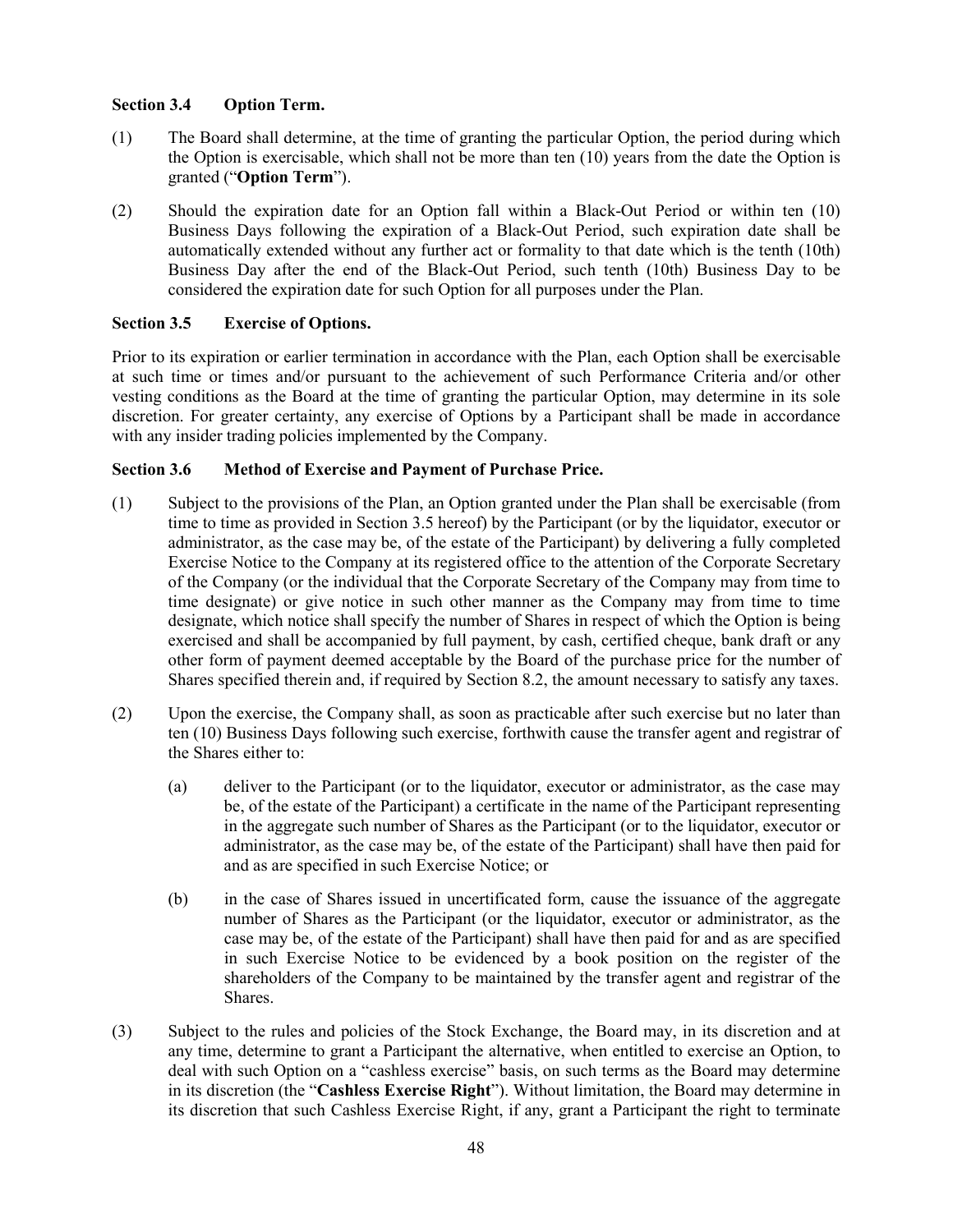such Option in whole or in part by notice in writing to the Company and in lieu of receiving Shares pursuant to the exercise of the Option, receive, without payment of any cash other than pursuant to Section 8.2

- (a) that number of Shares, disregarding fractions, which when multiplied by the Market Value on the day immediately prior to the exercise of the Cashless Exercise Right, have a total value equal to the product of that number of Shares subject to the Option multiplied by the difference between the Market Value on the day immediately prior to the exercise of the Cashless Exercise Right and the Option Price; or
- (b) a cash payment equal to the difference between the Market Value on the day immediately prior to the date of the exercise of the Cashless Exercise Right, and the Option Price, less applicable withholding taxes as determined and calculated by the Company, excluding fractions.
- (4) In the event the Company determines to accept the Participant's request pursuant to a Cashless Exercise Right, the Company shall make an election pursuant to subsection  $110(1.1)$  of the Tax Act.

## **Section 3.7 Option Agreements.**

Options shall be evidenced by an Option Agreement, in such form not inconsistent with the Plan as the Board may from time to time determine. The Option Agreement may contain any such terms that the Company considers necessary in order that the Option will comply with any provisions respecting options in the income tax or other laws in force in any country or jurisdiction of which the Participant may from time to time be resident or citizen or the rules of any regulatory body having jurisdiction over the Company.

## **Section 3.8 Incentive Stock Options.**

- (1) ISOs are available only for Participants who are employees of the Company, or a "parent corporation" or "subsidiary corporation" (as such terms are defined in Section 424(e) and (f) of the U.S. Tax Code), on the date the Option is granted. In addition, a Participant who holds an ISO must continue as an employee, except that upon termination of employment the Option will continue to be treated as an ISO for up to three months, after which the Option will no longer qualify as an ISO, except as provided in this Section 3.8(1). A Participant's employment will be deemed to continue during period of sick leave, military leave or other bona fide leave of absence, provided the leave of absence does not exceed three (3) months, or the Participant's return to employment is guaranteed by statute or contract. If a termination of employment is due to permanent disability, an Option may continue its ISO status for up to one year, and if the termination is due to death, the ISO status may continue for the balance of the Option's term. Nothing in this Section 3.8(1) will be deemed to extend the original expiry date of an Option.
- (2) A Participant who owns, or is deemed to own, pursuant to Section 424(e) of the U.S. Tax Code, Shares possessing more than ten percent (10%) of the total combined voting power of all classes of stock of the Company may not be granted an Option that is an ISO unless the Option Price is at least one hundred and ten percent (110%) of the Market Value of the Shares, as of the date of the grant, and the Option is not exercisable after the expiration of five (5) years from the date of grant.
- (3) To the extent the aggregate Market Value (determined as of the date of grant) of Shares with respect to which ISOs are exercisable for the first time by a Participant during any calendar year (under all plans of the Company and any affiliates) exceeds One Hundred Thousand United States Dollars (US\$100,000), the Options or portions thereof that exceed such limit (according to the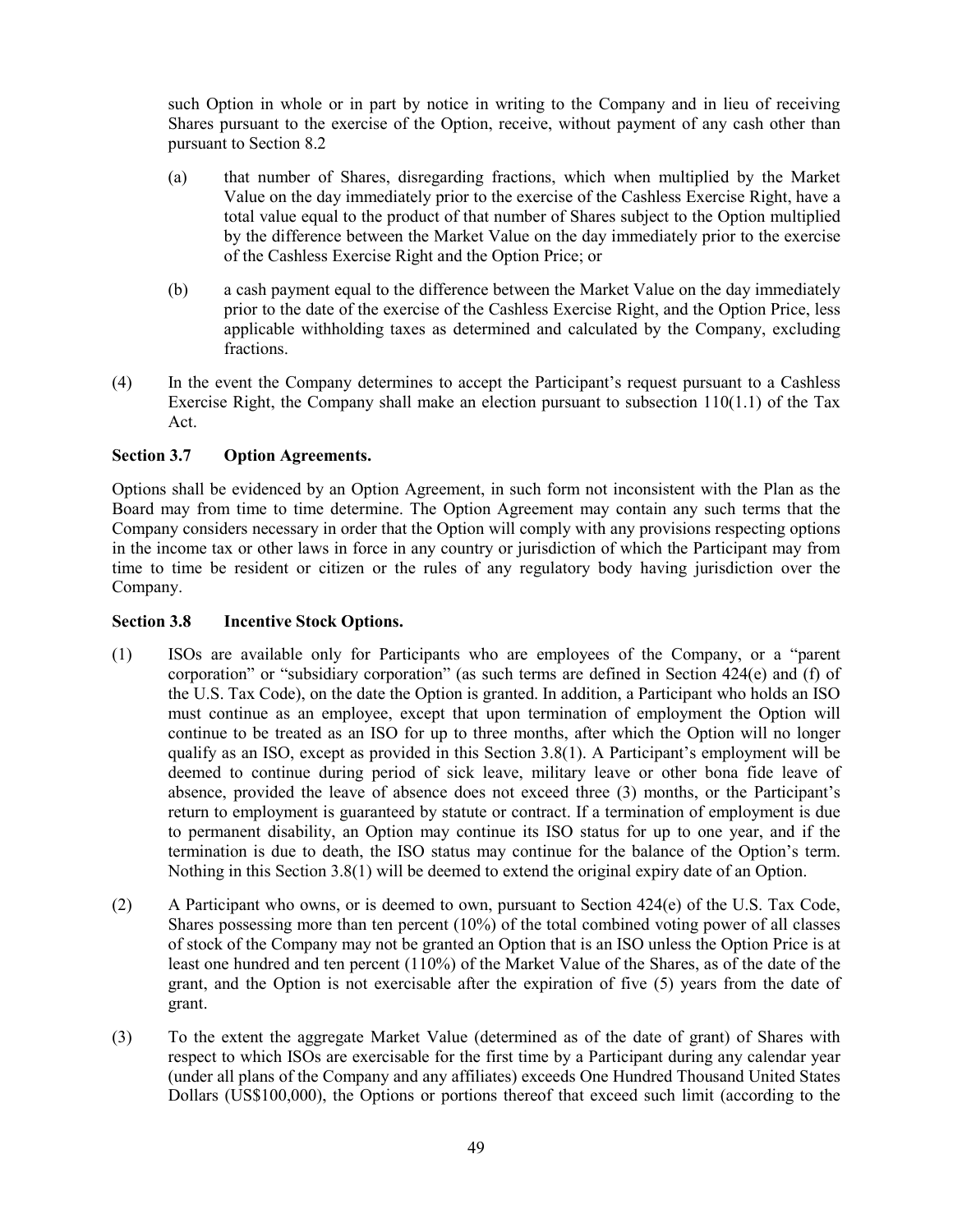order in which they were granted) shall be treated as Options other than ISOs, notwithstanding any contrary provision in the applicable Option Agreement.

## **ARTICLE 4 RESTRICTED SHARE UNITS**

## **Section 4.1 Nature of RSUs.**

A Restricted Share Unit is an Award in the nature of a bonus for services rendered that, upon settlement, entitles the recipient Participant to acquire Shares as determined by the Board or to receive the Cash Equivalent or a combination thereof, as the case may be, pursuant and subject to such restrictions and conditions as the Board may determine at the time of grant, unless such RSU expires prior to being settled. Vesting conditions may, without limitation, be based on continuing employment (or other service relationship) and/or achievement of Performance Criteria. Unless otherwise determined by the Board in its discretion, the Award of an RSU is considered a bonus for services rendered in the calendar year in which the Award is made.

## **Section 4.2 RSU Awards.**

- (1) The Board shall, from time to time by resolution, in its sole discretion, (i) designate the Eligible Participants who may receive RSUs under the Plan, (ii) fix the number of RSUs, if any, to be granted to each Eligible Participant and the date or dates on which such RSUs shall be granted, (iii) determine the relevant conditions and vesting provisions (including the applicable Performance Period and Performance Criteria, if any) and the Restriction Period of such RSUs, (provided, however, that no such Restriction Period shall exceed the 3 years referenced in Section 4.3) and (iv) any other terms and conditions applicable to the granted RSUs, which need not be identical and which, without limitation, may include non-competition provisions, subject to the terms and conditions prescribed in this Plan and in any RSU Agreement.
- (2) Subject to the vesting and other conditions and provisions in this Plan and in the RSU Agreement, each vested RSU awarded to a Participant shall entitle the Participant to receive one Share, the Cash Equivalent or a combination thereof upon confirmation by the Board that the vesting conditions (including the Performance Criteria, if any) have been met and no later than the last day of the Restriction Period. For greater certainty, RSUs that are subject to Performance Criteria may not become fully vested by the last day of the Restricted Period.

## **Section 4.3 Restriction Period.**

The applicable restriction period in respect of a particular RSU shall be determined by the Board but in all cases shall end no later than December 31 of the calendar year which commences three (3) years after the calendar year in which the performance of services for which such RSU is granted, occurred ("**Restriction Period**"). All unvested RSUs shall be cancelled on the RSU Vesting Determination Date (as such term is defined in Section 4.4) and, in any event: (i) all unvested RSUs shall be cancelled no later than the last day of the Restriction Period.

## **Section 4.4 RSU Vesting Determination Date.**

The vesting determination date means the date on which the Board determines if the Performance Criteria and/or other vesting conditions with respect to an RSU have been met (the "**RSU Vesting Determination Date**"), and as a result, establishes the number of RSUs that become vested, if any. For greater certainty, the RSU Vesting Determination Date must fall after the end of the Performance Period, if any, but no later than; (i) December 15 of the calendar year which commences three (3) years after the calendar year in which the performance of services for which such RSU is granted, occurred. Notwithstanding the foregoing, for any U.S. Participant, the RSU Vesting Determination Date shall occur no later than March 15 of the calendar year following the end of the Performance Period.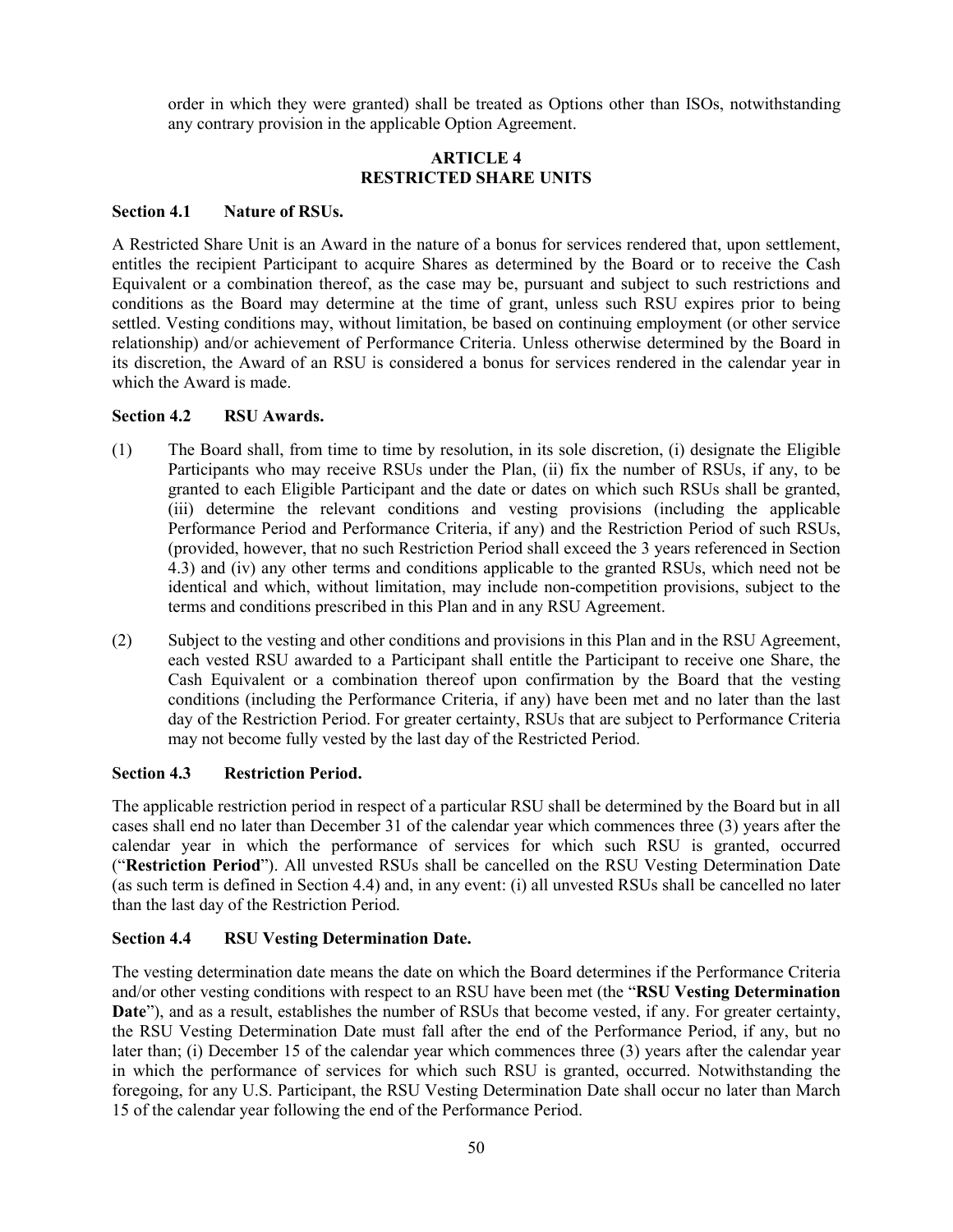## **Section 4.5 Settlement of RSUs.**

- (1) Except as otherwise provided in the RSU Agreement, all of the vested RSUs covered by a particular grant shall be settled as soon as practicable and in any event within ten (10) Business Days following their RSU Vesting Determination Date and no later than the end of the Restriction Period (the "**RSU Settlement Date**").
- (2) Settlement of RSUs shall take place promptly following the RSU Settlement Date and no later than the end of the Restriction Period, and shall take the form determined by the Board, in its sole discretion. Settlement of RSUs shall be subject to Section 8.2 and shall take place through:
	- (a) in the case of settlement of RSUs for their Cash Equivalent, delivery of a cheque to the Participant representing the Cash Equivalent;
	- (b) in the case of settlement of RSUs for Shares (which may include Shares purchased in the secondary market by a trustee or administrative agent appointed by the Board):
		- (i) delivery to the Participant (or to the liquidator, executor or administrator, as the case may be, of the estate of the Participant) of a certificate in the name of the Participant representing in the aggregate such number of Shares as the Participant (or to the liquidator, executor or administrator, as the case may be, of the estate of the Participant) shall be entitled to receive (unless the Participant intends to simultaneously dispose of any such Shares); or
		- (ii) in the case of Shares issued in uncertificated form, issuance of the aggregate number of Shares as the Participant (or the liquidator, executor or administrator, as the case may be, of the estate of the Participant) shall be entitled to receive to be evidenced by a book position on the register of the shareholders of the Company to be maintained by the transfer agent and registrar of the Shares; or
	- (c) in the case of settlement of the RSUs for a combination of Shares and the Cash Equivalent, a combination of (a) and (b) above.
- (3) Notwithstanding the foregoing, for any U.S. Participant, the RSU Settlement Date and delivery of Shares or Cash Equivalent, if any, shall each occur no later than March 15 of the calendar year following the end of the Performance Period.

## **Section 4.6 Determination of Amounts.**

- (1) For purposes of determining the Cash Equivalent of RSUs to be made pursuant to Section 4.5, such calculation will be made on the RSU Settlement Date based on the Market Value on the RSU Settlement Date multiplied by the number of vested RSUs in the Participant's Account to settle in cash.
- (2) For the purposes of determining the number of Shares to be issued or delivered to a Participant upon settlement of RSUs pursuant to Section 4.5, such calculation will be made on the RSU Settlement Date based on the whole number of Shares equal to the whole number of vested RSUs then recorded in the Participant's Account to settle in Shares.

## **Section 4.7 RSU Agreements.**

RSUs shall be evidenced by an RSU Agreement in such form not inconsistent with the Plan as the Board may from time to time determine. The RSU Agreement may contain any such terms that the Company considers necessary in order that the RSU will comply with any provisions respecting restricted share units in the income tax or other laws in force in any country or jurisdiction of which the Participant may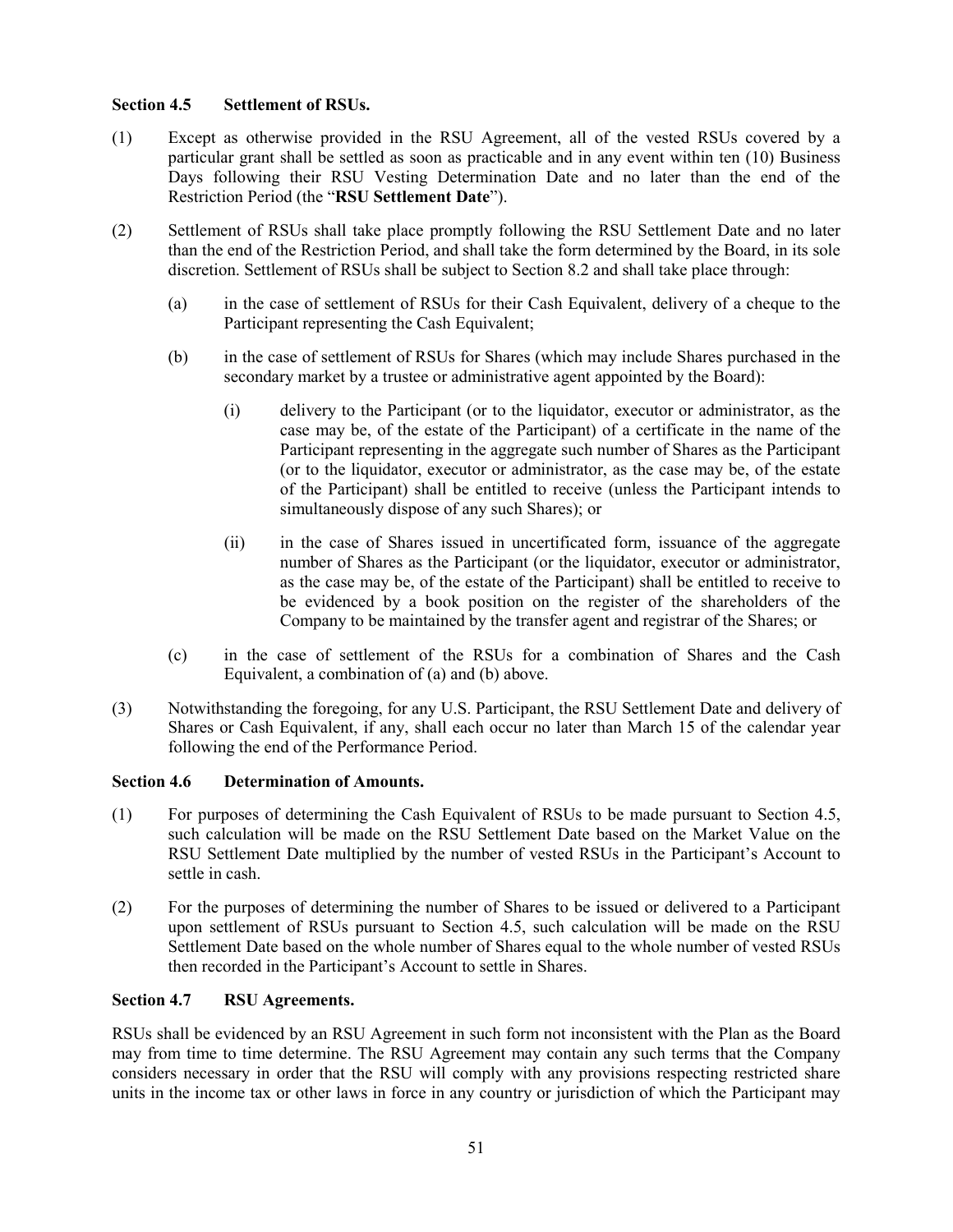from time to time be resident or citizen or the rules of any regulatory body having jurisdiction over the Company.

## **Section 4.8 Award of Dividend Equivalents.**

Dividend Equivalents may, as determined by the Board in its sole discretion, be awarded in respect of unvested RSUs in a Participant's Account on the same basis as cash dividends declared and paid on Shares as if the Participant was a shareholder of record of Shares on the relevant record date. Dividend Equivalents, if any, will be credited to the Participant's Account in additional RSUs, the number of which shall be equal to a fraction where the numerator is the product of (i) the number of RSUs in such Participant's Account on the date that dividends are paid multiplied by (ii) the dividend paid per Share and the denominator of which is the Market Value of one Share calculated on the date that dividends are paid. Any additional RSUs credited to a Participant's Account as a Dividend Equivalent pursuant to this Section 4.8 shall have an RSU Vesting Determination Date which is the same as the RSU vesting Determination Date for the RSUs in respect of which such additional RSUs are credited.

In the event that the Participant's applicable RSUs do not vest, all Dividend Equivalents, if any, associated with such RSUs will be forfeited by the Participant and returned to the Company's account.

## **ARTICLE 5 DEFERRED SHARE UNITS**

#### **Section 5.1 Nature of DSUs.**

A Deferred Share Unit is an Award attributable to a Participant's duties as a director or executive officer of the Company or a Subsidiary and that, upon settlement, entitles the recipient Participant to receive such number of Shares (which may include Shares purchased in the secondary market by a trustee or administrative agent appointed by the Board) as determined by the Board, or to receive the Cash Equivalent or a combination thereof, as the case may be, and is payable after Termination of Service of the Participant.

#### **Section 5.2 DSU Awards.**

The Board shall, from time to time by resolution, in its sole discretion, (i) designate the Eligible Participants who may receive DSU Awards under the Plan, and (ii) fix the number of DSU Awards to be granted to each Eligible Participant and the date or dates on which such DSU Awards shall be granted, subject to the terms and conditions prescribed in this Plan and in any DSU Agreement. Each DSU awarded shall entitle the Participant to one Share, or the Cash Equivalent, or a combination thereof.

## **Section 5.3 Payment of Annual Base Compensation.**

- (1) Each Participant may elect to receive in DSUs any portion or all of their Annual Base Compensation by completing and delivering a written election to the Company on or before November 15th of the calendar year ending immediately before the calendar year with respect to which the election is made. Such election will be effective with respect to compensation payable for fiscal quarters beginning during the calendar year following the date of such election. Elections hereunder shall be irrevocable with respect to compensation earned during the period to which such election relates.
- (2) Further, where an individual becomes a Participant for the first time during a fiscal year and, for individuals that are U.S. Participants, such individual has not previously participated in a plan that is required to be aggregated with this Plan for purposes of Section 409A of the U.S. Tax Code, such individual may elect to defer Annual Base Compensation with respect to fiscal quarters of the Company commencing after the Company receives such individual's written election, which election must be received by the Company no later than thirty (30) days after the later of the Plan's adoption or such individual's appointment as a Participant. For greater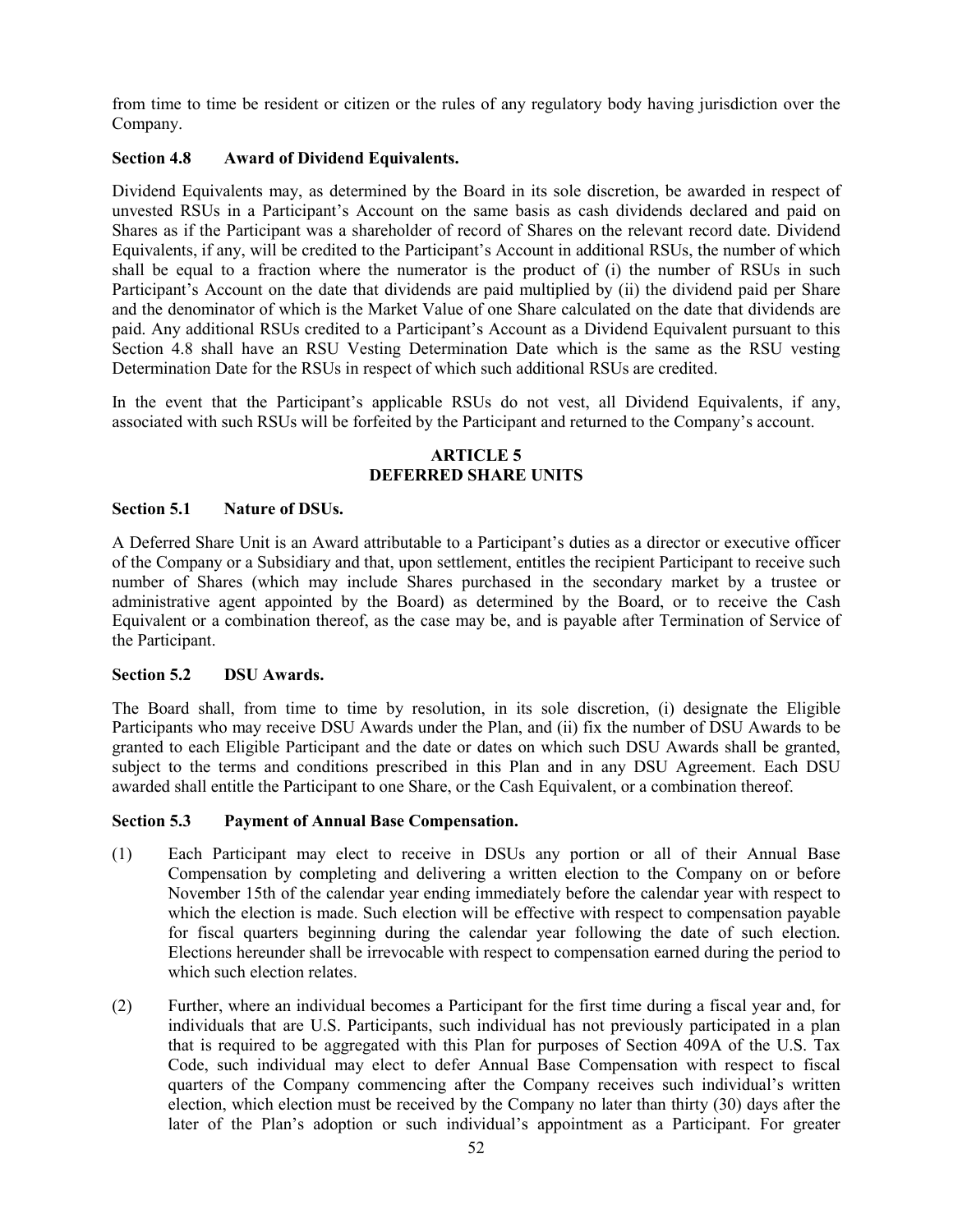certainty, new Participants will not be entitled to receive DSUs for any Annual Base Compensation earned pursuant to an election for the quarter in which they submit their first election to the Company or any previous quarter.

- (3) All DSUs granted with respect to Annual Base Compensation will be credited to the Participant's Account when such Annual Base Compensation is payable (the "**Grant Date**").
- (4) The Participant's Account will be credited with the number of DSUs calculated to the nearest thousandths of a DSU, determined by dividing the dollar amount of compensation payable in DSUs on the Grant Date by the Market Value of the Shares. Fractional Deferred Share Units will not be issued and any fractional entitlements will be rounded down to the nearest whole number.

## **Section 5.4 Additional Deferred Share Units.**

In addition to DSUs granted pursuant to Section 5.3, the Board may award such number of DSUs to a Participant as the Board deems advisable to provide the Participant with appropriate equity-based compensation for the services they render to the Company. The Board shall determine the date on which such DSUs may be granted and the date as of which such DSUs shall be credited to a Participant's Account. An award of DSUs pursuant to this Section 5.4 shall be subject to a DSU Agreement evidencing the Award and the terms applicable thereto.

## **Section 5.5 Settlement of DSUs.**

- (1) A Participant may receive their Shares, or Cash Equivalent, or a combination thereof, to which such Participant is entitled upon Termination of Service, by filing a redemption notice on or before December 15 of the first calendar year commencing after the date of the Participant's Termination of Service. Notwithstanding the foregoing, if any Participant does not file such notice on or before that December 15, the Participant will be deemed to have filed the redemption notice on December 15 (the date of the filing or deemed filing of the redemption notice, the "**Filing Date**"). In all cases for each U.S. Participant, the U.S. Participant will be deemed to have filed the redemption notice on the date of their Termination of Service.
- (2) The Company will make payment of the DSU Settlement Amount as soon as reasonably possible following the Filing Date and in any event no later than the end of the first calendar year commencing after the Participant's Termination of Service. In all cases for each U.S. Participant, the Company will make payment of the DSU Settlement Amount as soon as reasonably possible following the Filing Date and in any event no later than March 1 of the calendar year following Termination of Service.
- (3) In the event of the death of a Participant, the Company will, subject to Section 8.2, make payment of the DSU Settlement Amount within two months of the Participant's death to or for the benefit of the legal representative of the deceased Participant. For the purposes of the calculation of the Settlement Amount, the Filing Date shall be the date of the Participant's death.
- (4) Subject to the terms of the DSU Award Agreement, including the satisfaction or, at the discretion of the Board, waiver of any vesting conditions, settlement of DSUs shall take place promptly following the Filing Date, and take the form as determined by the Board, in its sole discretion. Settlement of DSUs shall be subject to Section 8.2 and shall take place through:
	- (a) in the case of settlement of DSUs for their Cash Equivalent, delivery of a cheque to the Participant representing the Cash Equivalent;
	- (b) in the case of settlement of DSUs for Shares:
		- (i) delivery to the Participant (or to the liquidator, executor or administrator, as the case may be, of the estate of the Participant) of a certificate in the name of the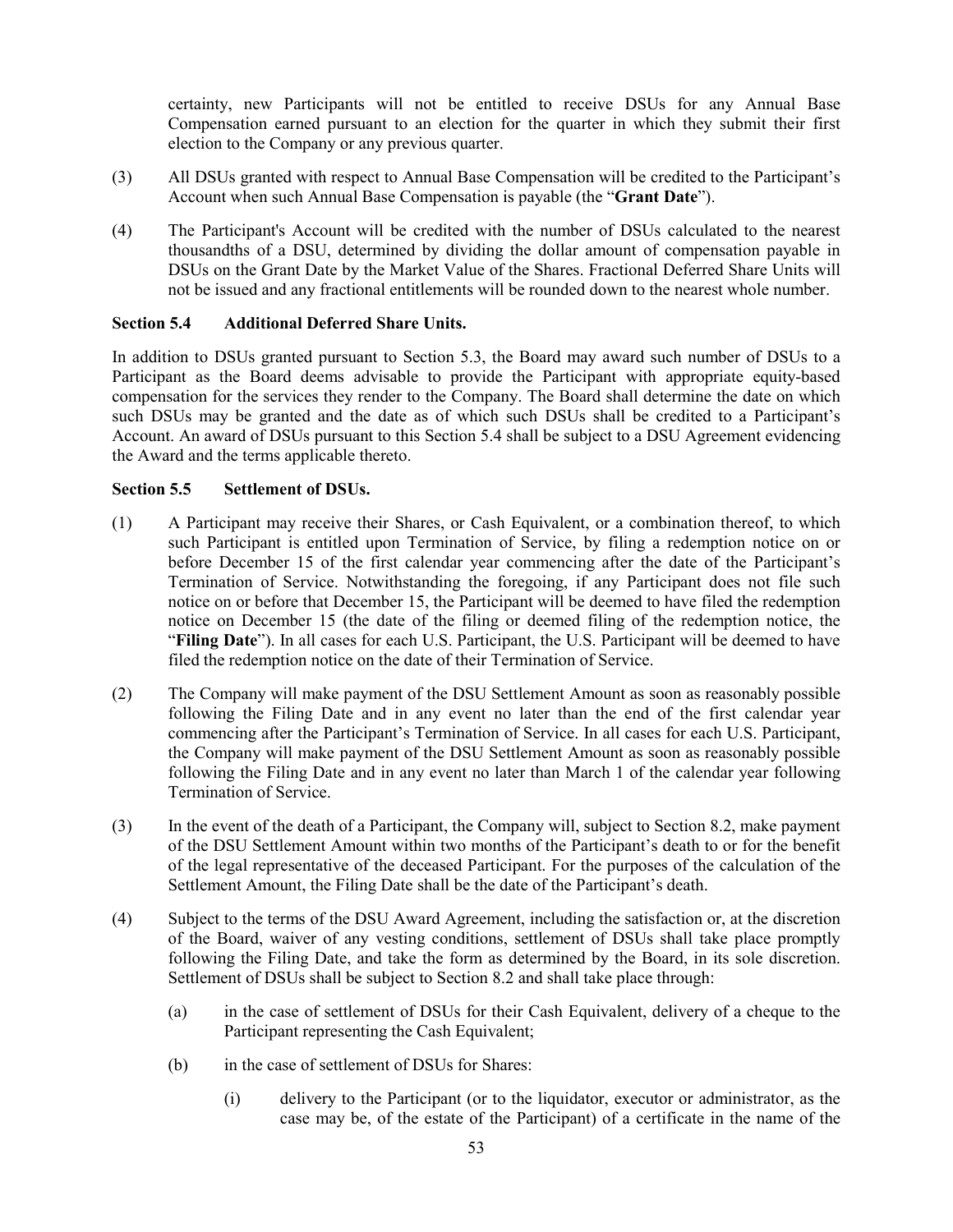Participant representing in the aggregate such number of Shares as the Participant (or to the liquidator, executor or administrator, as the case may be, of the estate of the Participant) shall be entitled to receive (unless the Participant intends to simultaneously dispose of any such Shares); or

- (ii) in the case of Shares issued in uncertificated form, issuance of the aggregate number of Shares as the Participant (or the liquidator, executor or administrator, as the case may be, of the estate of the Participant) shall be entitled to receive to be evidenced by a book position on the register of the shareholders of the Company to be maintained by the transfer agent and registrar of the Shares; or
- (c) in the case of settlement of the DSUs for a combination of Shares and the Cash Equivalent, a combination of (a) and (b) above.

## **Section 5.6 Determination of DSU Settlement Amount.**

- (1) For purposes of determining the Cash Equivalent of DSUs to be made pursuant to Section 5.5 such calculation will be made on the Filing Date based on the Market Value on the Filing Date multiplied by the number of vested DSUs in the Participant's Account to settle in cash.
- (2) For the purposes of determining the number of Shares to be issued or delivered to a Participant upon settlement of DSUs pursuant to Section 5.5, such calculation will be made on the Filing Date based on the whole number of Shares equal to the whole number of vested DSUs then recorded in the Participant's Account to settle in Shares.

#### **Section 5.7 DSU Agreements.**

DSUs shall be evidenced by a DSU Agreement in such form not inconsistent with the Plan as the Board may from time to time determine. The DSU Agreement may contain any such terms that the Company considers necessary in order that the DSU will comply with any provisions respecting deferred share units in the income tax or other laws in force in any country or jurisdiction of which the Participant may from time to time be resident or citizen or the rules of any regulatory body having jurisdiction over the Company.

## **Section 5.8 Award of Dividend Equivalents.**

Dividend Equivalents may, as determined by the Board in its sole discretion, be awarded in respect of DSUs in a Participant's Account on the same basis as cash dividends declared and paid on Shares as if the Participant was a shareholder of record of Shares on the relevant record date. Dividend Equivalents, if any, will be credited to the Participant's Account in additional DSUs, the number of which shall be equal to a fraction where the numerator is the product of (i) the number of DSUs in such Participant's Account on the date that dividends are paid multiplied by (ii) the dividend paid per Share and the denominator of which is the Market Value of one Share calculated on the date that dividends are paid. Any additional DSUs credited to a Participant's Account as a Dividend Equivalent pursuant to this Section 5.8 shall be subject to the same terms and conditions as the underlying DSU Award.

## **ARTICLE 6 GENERAL CONDITIONS**

#### **Section 6.1 General Conditions Applicable to Awards.**

Each Award, as applicable, shall be subject to the following conditions:

(1) **Vesting Period**. Each Award granted hereunder shall vest in accordance with the terms of the Grant Agreement entered into in respect of such Award. The Board has the right to accelerate the date upon which any Award becomes exercisable notwithstanding the vesting schedule set forth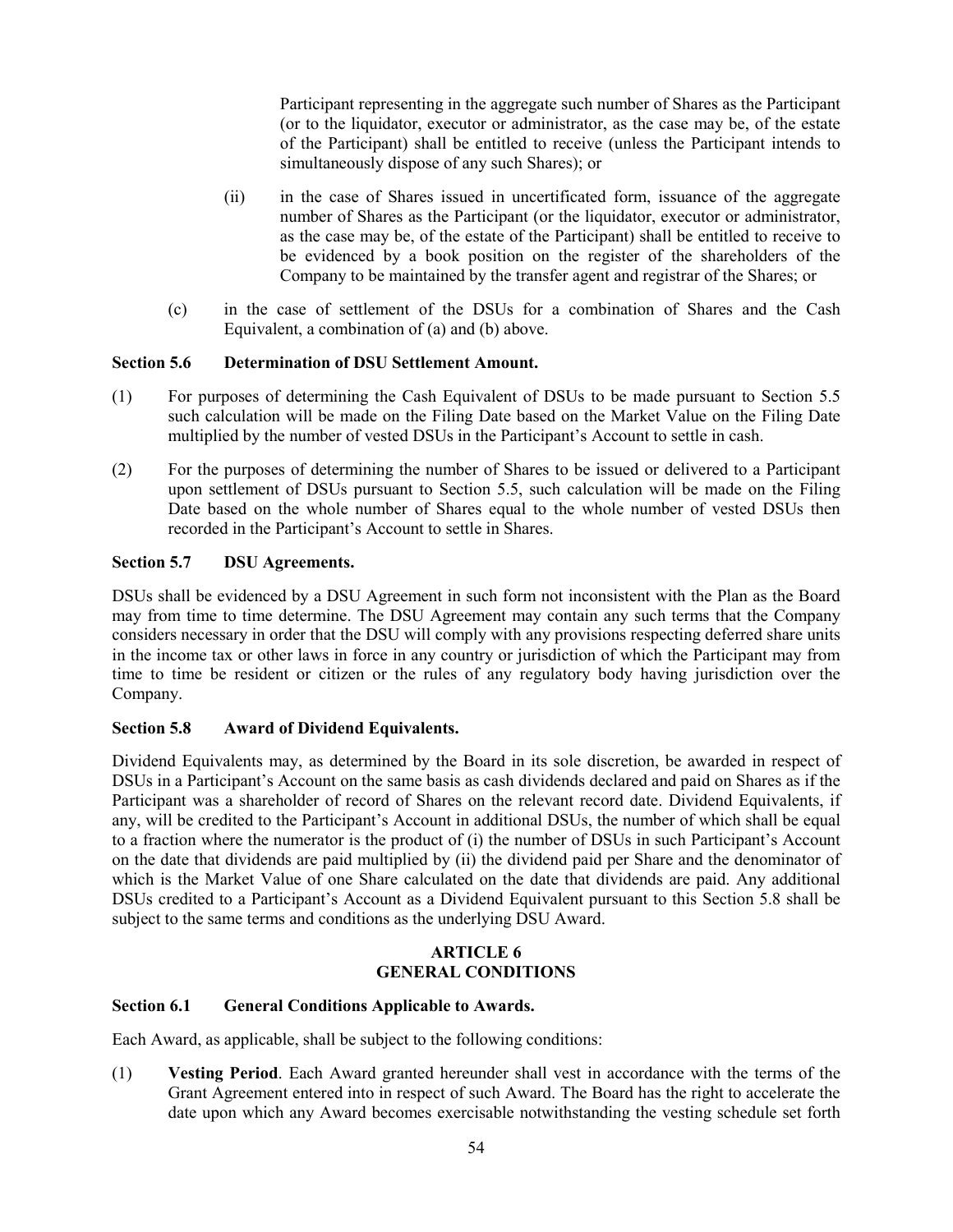for such Award, regardless of any adverse or potentially adverse tax consequence resulting from such acceleration.

- (2) **Employment**. Notwithstanding any express or implied term of this Plan to the contrary, the granting of an Award pursuant to the Plan shall in no way be construed as a guarantee by the Company or a Subsidiary to the Participant of employment or another service relationship with the Company or a Subsidiary. The granting of an Award to a Participant shall not impose upon the Company or a Subsidiary any obligation to retain the Participant in its employ or service in any capacity. Nothing contained in this Plan or in any Award granted under this Plan shall interfere in any way with the rights of the Company or any of its Affiliates in connection with the employment, retention or termination of any such Participant. The loss of existing or potential profit in Shares underlying Awards granted under this Plan shall not constitute an element of damages in the event of termination of a Participant's employment or service in any office or otherwise.
- (3) **Grant of Awards**. Eligibility to participate in this Plan does not confer upon any Eligible Participant any right to be granted Awards pursuant to this Plan. Granting Awards to any Eligible Participant does not confer upon any Eligible Participant the right to receive nor preclude such Eligible Participant from receiving any additional Awards at any time. The extent to which any Eligible Participant is entitled to be granted Awards pursuant to this Plan will be determined in the sole discretion of the Board. Participation in the Plan shall be entirely voluntary and any decision not to participate shall not affect an Eligible Participant's relationship or employment with the Company or any Subsidiary.
- (4) **Rights as a Shareholder**. Neither the Participant nor such Participant's personal representatives or legatees shall have any rights whatsoever as shareholder in respect of any Shares covered by such Participant's Awards by reason of the grant of such Award until such Award has been duly exercised, as applicable, and settled and Shares have been issued in respect thereof. Subject to Section 4.8 and Section 5.8, no adjustment shall be made for dividends or other rights for which the record date is prior to the date such Shares have been issued.
- (5) **Conformity to Plan**. In the event that an Award is granted or a Grant Agreement is executed which does not conform in all particulars with the provisions of the Plan, or purports to grant Awards on terms different from those set out in the Plan, the Award or the grant of such Award shall not be in any way void or invalidated, but the Award so granted will be adjusted to become, in all respects, in conformity with the Plan.
- (6) **Non-Transferrable Awards**. Except as specifically provided in a Grant Agreement approved by the Board, each Award granted under the Plan is personal to the Participant and shall not be assignable or transferable by the Participant, whether voluntarily or by operation of law, except by will or by the laws of succession of the domicile of the deceased Participant. No Award granted hereunder shall be pledged, hypothecated, charged, transferred, assigned or otherwise encumbered or disposed of on pain of nullity.
- (7) **Participant's Entitlement**. Except as otherwise provided in this Plan or unless the Board permits otherwise, upon any Subsidiary of the Company ceasing to be a Subsidiary of the Company, Awards previously granted under this Plan that, at the time of such change, are held by a Person who is a director, executive officer, employee or Consultant of such Subsidiary of the Company and not of the Company itself, whether or not then exercisable, shall automatically terminate on the date of such change.

## **Section 6.2 General Conditions Applicable to Options.**

Each Option shall be subject to the following conditions: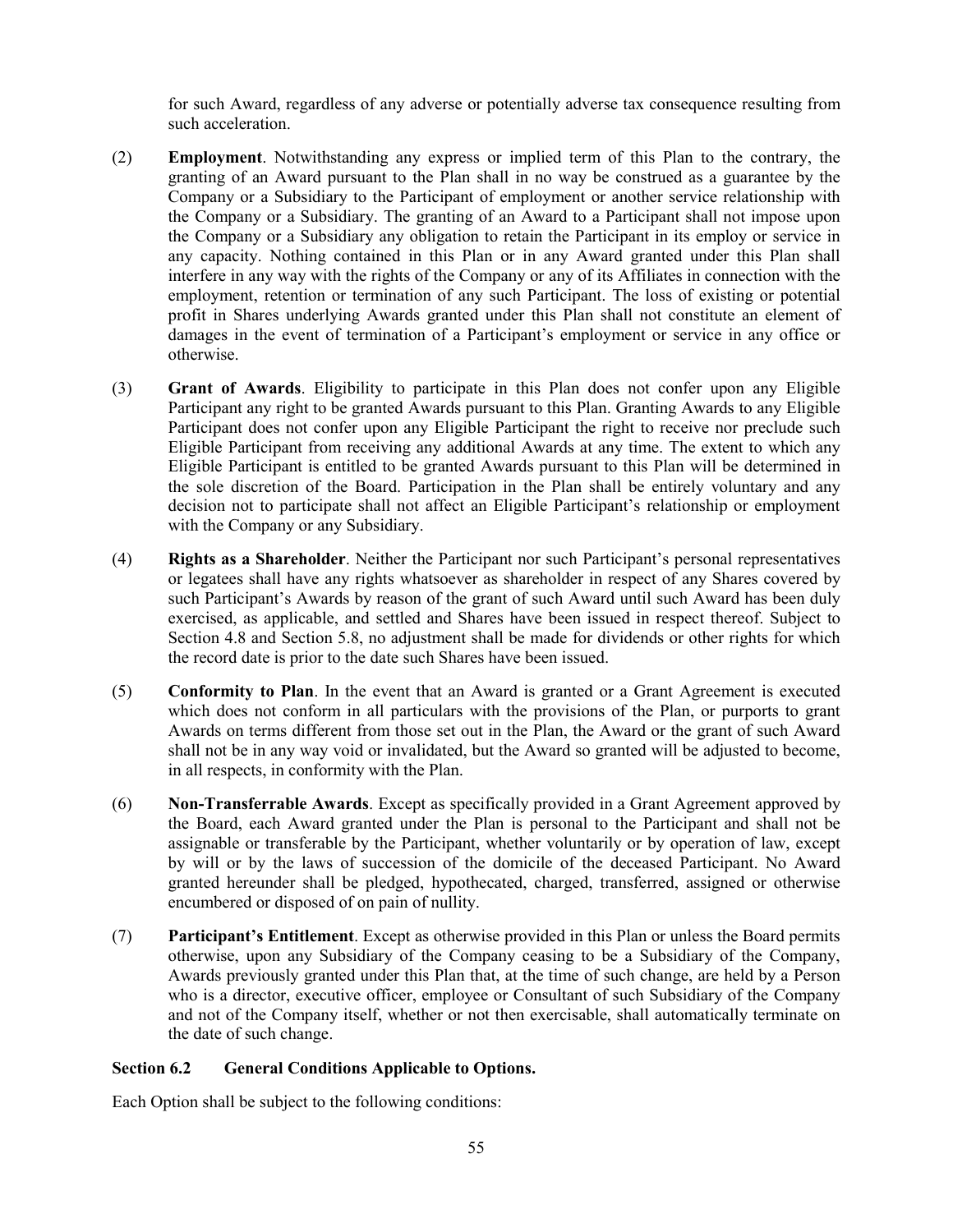- (1) **Termination for Cause**. Upon a Participant ceasing to be an Eligible Participant for Cause, any vested or unvested Option granted to such Participant shall terminate automatically and become void immediately. For the purposes of the Plan, the determination by the Company that the Participant was discharged for Cause shall be binding on the Participant. "**Cause**" shall include, among other things, gross misconduct, theft, fraud, breach of confidentiality or breach of the Company's codes of conduct and any other reason determined by the Company to be cause for termination.
- (2) **Termination not for Cause**. Upon a Participant ceasing to be an Eligible Participant as a result of his or her employment or service relationship with the Company or a Subsidiary being terminated without Cause, (i) any unvested Option granted to such Participant shall terminate and become void immediately and (ii) any vested Option granted to such Participant may be exercised by such Participant. Unless otherwise determined by the Board, in its sole discretion, such Option shall only be exercisable within the earlier of ninety (90) days after the Termination Date, or the expiry date of the Option set forth in the Grant Agreement, after which the Option will expire.
- (3) **Resignation**. Upon a Participant ceasing to be an Eligible Participant as a result of his or her resignation from the Company or a Subsidiary, (i) each unvested Option granted to such Participant shall terminate and become void immediately upon resignation and (ii) unless otherwise determined by the Board, in its sole discretion, each vested Option granted to such Participant will cease to be exercisable on the earlier of the thirty (30) days following the Termination Date and the expiry date of the Option set forth in the Grant Agreement, after which the Option will expire.
- (4) **Permanent Disability/Retirement**. Upon a Participant ceasing to be an Eligible Participant by reason of retirement (in accordance with any retirement policy implemented by the Company from time to time) or permanent disability, (i) any unvested Option shall terminate and become void immediately, and (ii) any vested Option will cease to be exercisable on the earlier of the ninety (90) days from the date of retirement or the date on which the Participant ceases his or her employment or service relationship with the Company or any Subsidiary by reason of permanent disability, and the expiry date of the Option set forth in the Grant Agreement, after which the Option will expire.
- (5) **Death**. Upon a Participant ceasing to be an Eligible Participant by reason of death, any vested Option granted to such Participant may be exercised by the liquidator, executor or administrator, as the case may be, of the estate of the Participant for that number of Shares only which such Participant was entitled to acquire under the respective Options (the "**Vested Awards**") on the date of such Participant's death. Such Vested Awards shall only be exercisable within twelve (12) months after the Participant's death or prior to the expiration of the original term of the Options whichever occurs earlier.

## **Section 6.3 General Conditions Applicable to RSUs.**

Each RSU shall be subject to the following conditions:

- (1) **Termination for Cause and Resignation**. Upon a Participant ceasing to be an Eligible Participant for Cause or as a result of his or her resignation from the Company or a Subsidiary, the Participant's participation in the Plan shall be terminated immediately, all RSUs credited to such Participant's Account that have not vested shall be forfeited and cancelled, and the Participant's rights to Shares or Cash Equivalent or a combination thereof that relate to such Participant's unvested RSUs shall be forfeited and cancelled on the Termination Date. The Participant shall not receive any payment in lieu of cancelled RSUs that have not vested.
- (2) **Death or Termination**. Except as otherwise determined by the Board from time to time, at its sole discretion, upon a Participant ceasing to be an Eligible Participant as a result of (i) death, (ii)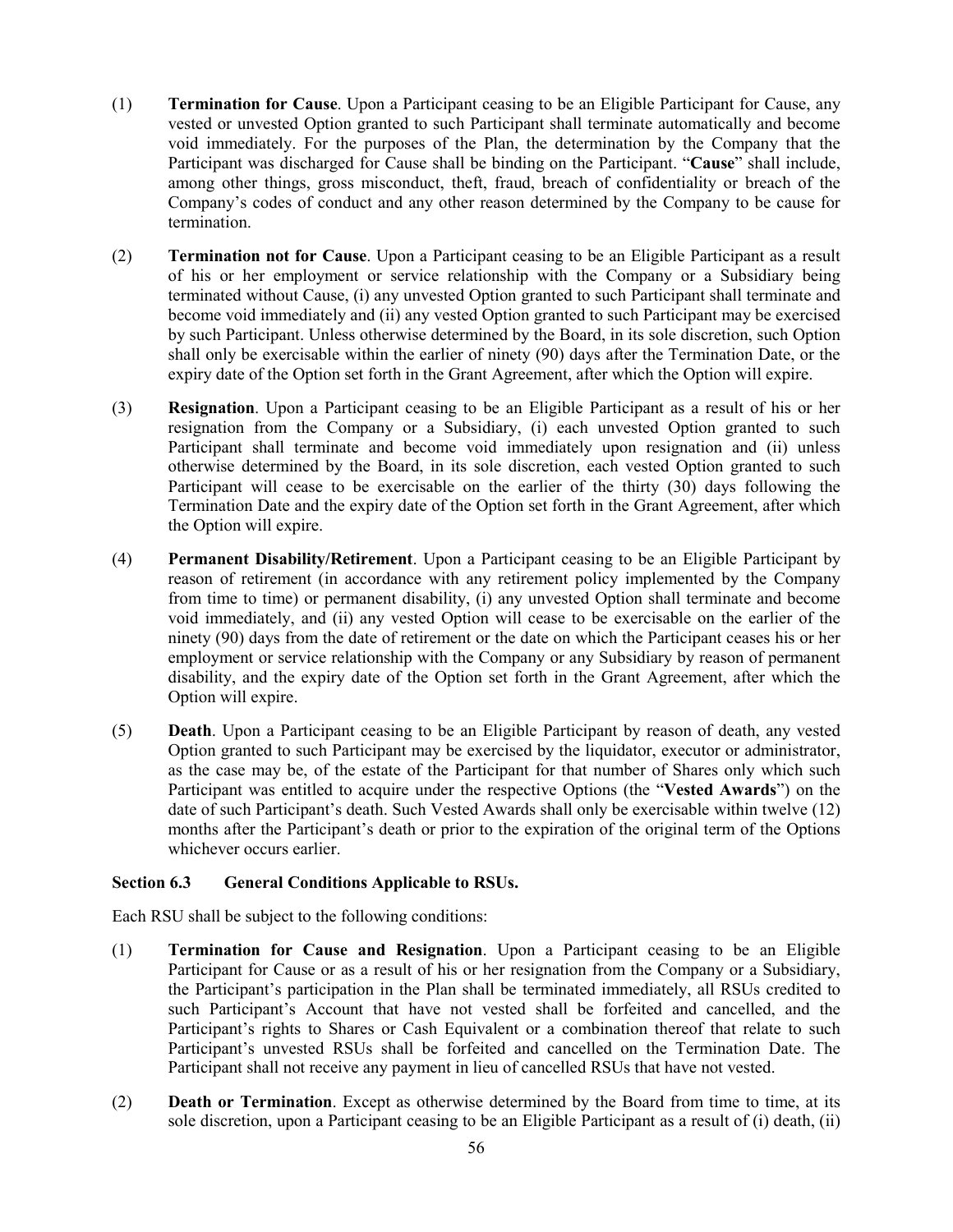retirement, (iii) Termination for reasons other than for Cause, (iv) his or her employment or service relationship with the Company or a Subsidiary being terminated by reason of injury or disability or (v) becoming eligible to receive long-term disability benefits, all unvested RSUs in the Participant's Account as of such date relating to a Restriction Period in progress shall be terminated, and the Participant shall not receive any payment in lieu of cancelled RSUs.

(3) **General**. For greater certainty, where a Participant's employment or service relationship with the Company or a Subsidiary is terminated pursuant to Section  $6.3(1)$  or Section  $6.3(2)$  hereof following the satisfaction of all vesting conditions in respect of particular RSUs but before receipt of the corresponding distribution or payment in respect of such RSUs, the Participant shall remain entitled to such distribution or payment.

### **ARTICLE 7 ADJUSTMENTS AND AMENDMENTS**

#### **Section 7.1 Adjustment to Shares.**

In the event of (i) any subdivision of the Shares into a greater number of Shares, (ii) any consolidation of Shares into a lesser number of Shares, (iii) any reclassification, reorganization or other change affecting the Shares, (iv) any merger, amalgamation or consolidation of the Company with or into another corporation, or (iv) any distribution to all holders of Shares or other securities in the capital of the Company, of cash, evidences of indebtedness or other assets of the Company (excluding an ordinary course dividend in cash or Shares, but including for greater certainty shares or equity interests in a Subsidiary or business unit of the Company or one of its Subsidiaries or cash proceeds of the disposition of such a Subsidiary or business unit) or any transaction or change having a similar effect, then the Board shall in its sole discretion, subject to the required approval of any Stock Exchange, determine the appropriate adjustments or substitutions to be made in such circumstances in order to maintain the economic rights of the Participant in respect of such Award in connection with such occurrence or change, including, without limitation:

- (a) adjustments to the exercise price of such Award without any change in the total price applicable to the unexercised portion of the Award;
- (b) adjustments to the number of Shares to which the Participant is entitled upon exercise of such Award; or
- (c) adjustments to the number or kind of Shares reserved for issuance pursuant to the Plan.

## **Section 7.2 Change of Control.**

- (1) In the event of a potential Change of Control, the Board shall have the power, in its sole discretion, subject to Section 7.3, to modify the terms of this Plan and/or the Awards to assist the Participants to tender into a take-over bid or to participate in any other transaction leading to a Change of Control.
- (2) If the Company completes a transaction constituting a Change of Control and within twelve (12) months following the Change of Control (i) a Participant who was also an officer or employee of, or Consultant to, the Company prior to the Change of Control has their position, employment or Consulting Agreement terminated, or the Participant is constructively dismissed, or (ii) a director ceases to act in such capacity, then all unvested RSUs shall immediately vest and shall be paid out, and all unvested Options shall vest and become exercisable. Any Options that become exercisable pursuant to this Section 7.2(2) shall remain open for exercise until the earlier of their expiry date as set out in the Award Agreement and the date that is 90 days after such termination or dismissal.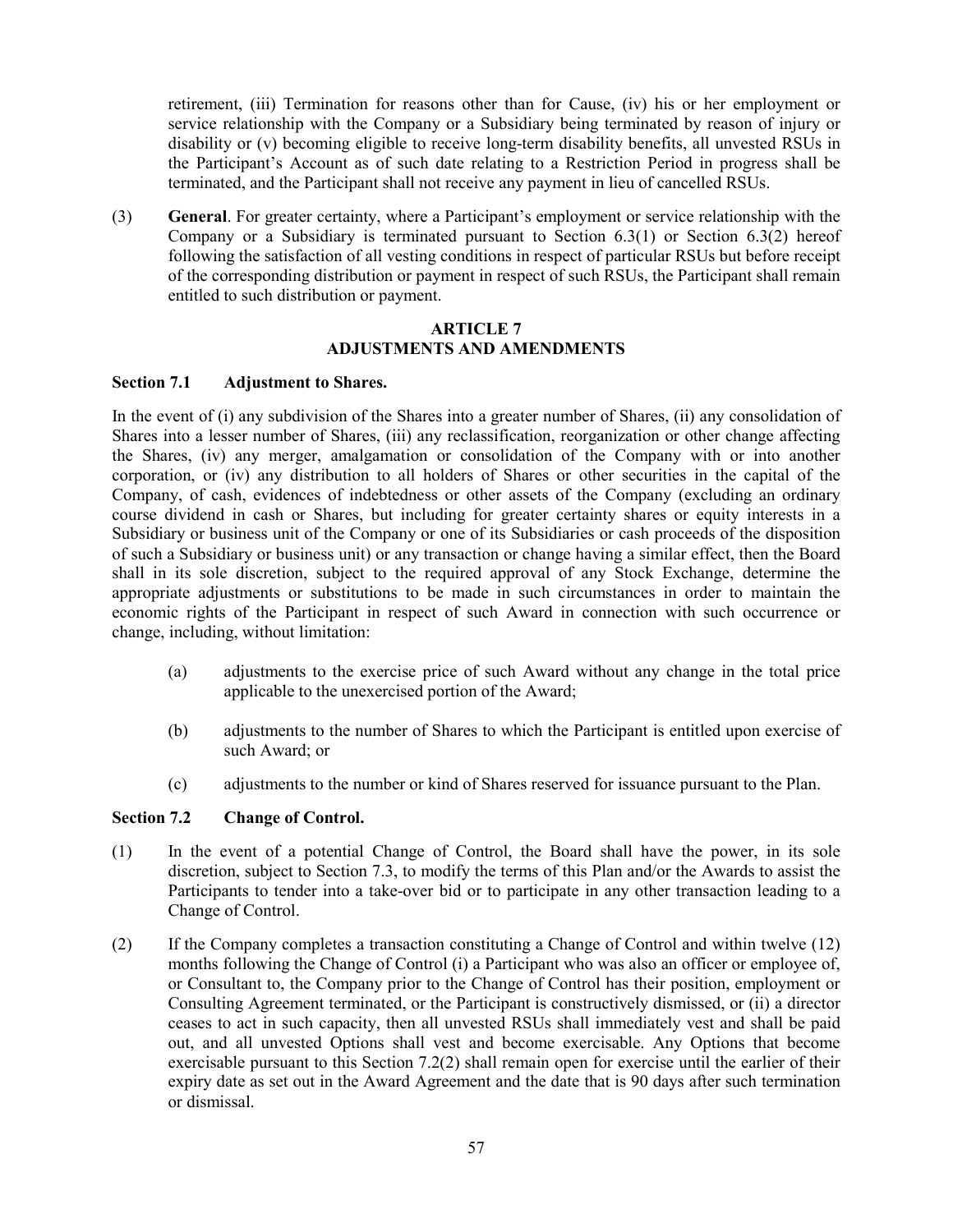- (3) Notwithstanding any other provision of this Plan, this Section 7.2 shall not apply with respect to any DSUs held by a Participant where such DSUs are governed under paragraph 6801(d) of the regulations under the Tax Act or any successor to such provision.
- (4) Notwithstanding any other provision of this Plan, for all U.S. Participants, "Change of Control" as defined herein shall be as "Change in Control" is defined in 409A of the U.S. Tax Code.

## **Section 7.3 Amendment or Discontinuance of the Plan.**

- (1) The Board may suspend or terminate the Plan at any time. Notwithstanding the foregoing, any suspension or termination of the Plan shall be such that the Plan continuously meets the requirements of paragraph 6801(d) of the regulations under the Tax Act or any successor to such provision.
- (2) The Board may from time to time, in its absolute discretion and without approval of the shareholders of the Company amend any provision of this Plan or any Award, subject to any regulatory or stock exchange requirement at the time of such amendment, including, without limitation:
	- (i) any amendment to the general vesting provisions, if applicable, of the Plan or of the Awards;
	- (ii) any amendment regarding the effect of termination of a Participant's employment or engagement;
	- (iii) any amendment which accelerates the date on which any Option may be exercised under the Plan;
	- (iv) any amendment necessary to comply with applicable law or the requirements of the Stock Exchange or any other regulatory body;
	- (v) any amendment of a "housekeeping" nature, including to clarify the meaning of an existing provision of the Plan, correct or supplement any provision of the Plan that is inconsistent with any other provision of the Plan, correct any grammatical or typographical errors or amend the definitions in the Plan;
	- (vi) any amendment regarding the administration of the Plan;
	- (vii) any amendment to add provisions permitting the grant of Awards settled otherwise than with Shares issued from treasury, a form of financial assistance or clawback, and any amendment to a provision permitting the grant of Awards settled otherwise than with Shares issued from treasury, a form of financial assistance or clawback which is adopted; and
	- (viii) any other amendment that does not require the approval of the shareholders of the Company under Section 7.3(3)(b).
- (3) Notwithstanding Section 7.3(2):
	- (a) no such amendment shall alter or impair the rights of any Participant, without the consent of such Participant except as permitted by the provisions of the Plan;
	- (b) the Board shall be required to obtain shareholder approval to make the following amendments: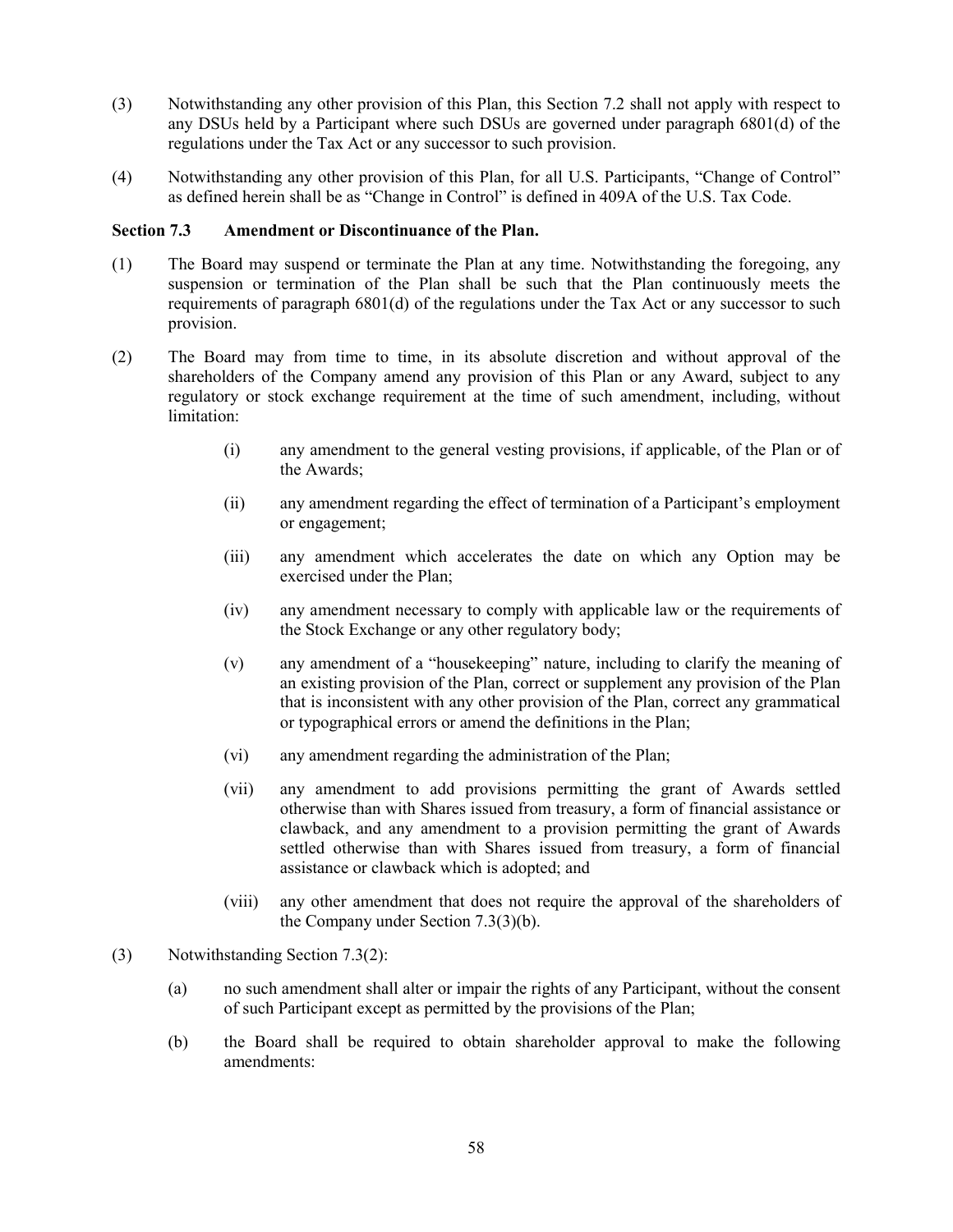- (i) any increase to the maximum number of Shares issuable under the Plan (either as a fixed number or fixed percentage of the Outstanding Issue), except in the event of an adjustment pursuant to Article 7;
- (ii) any amendment that extends the term of Options beyond the original expiry date that benefits an Insider of the Company;
- (iii) any amendment which extends the expiry date of any Award, or the Restriction Period, or the Performance Period of any RSU beyond the original expiry date or Restriction Period or Performance Period, that benefits an Insider of the Company;
- (iv) except in the case of an adjustment pursuant to Article 7, any amendment which reduces the exercise price of an Option or any cancellation of an Option and replacement of such Option with an Option with a lower exercise price;
- (v) any amendment which increases the maximum number of Shares that may be (i) issuable to Insiders at any time; or (ii) issued to Insiders under the Plan and any other proposed or established Share Compensation Arrangement in a one-year period, except in case of an adjustment pursuant to Article 7;
- (vi) any amendment to the definition of an Eligible Participant under the Plan; and
- (vii) any amendment to the amendment provisions of the Plan.
- (4) Subject to the Shares being listed on the TSX Venture Exchange, any shareholder approval required under Section 7.3(3)(b) shall be disinterested shareholder approval (within the meaning of the policies of the TSX Venture Exchange).
- (5) Notwithstanding the foregoing, any amendment of the Plan shall be such that the Plan continuously meets the requirements of paragraph 6801(d) of the regulations under the Tax Act or any successor to such provision.

#### **ARTICLE 8 MISCELLANEOUS**

#### **Section 8.1 Use of an Administrative Agent and Trustee.**

The Board may in its sole discretion appoint from time to time one or more entities to act as administrative agent or trustee to administer the Awards granted under the Plan, including for the purposes of making secondary market purchases of Shares for delivery on settlement of an Award, if applicable, and to act as trustee to hold and administer the assets that may be held in respect of Awards granted under the Plan, the whole in accordance with the terms and conditions determined by the Board in its sole discretion. The Company and the administrative agent will maintain records showing the number of Awards granted to each Participant under the Plan.

### **Section 8.2 Tax Withholding.**

(1) Notwithstanding any other provision of this Plan, all distributions, delivery of Shares or payments to a Participant (or to the liquidator, executor or administrator, as the case may be, of the estate of the Participant) under the Plan shall be made net of such withholdings, including in respect of applicable taxes and source deductions, as the Company determines. If the event giving rise to the withholding obligation involves an issuance or delivery of Shares, then, the withholding may be satisfied in such manner as the Company determines, including by (a) having the Participant elect to have the appropriate number of such Shares sold by the Company, the Company's transfer agent and registrar or any trustee appointed by the Company pursuant to Section 8.1 hereof, on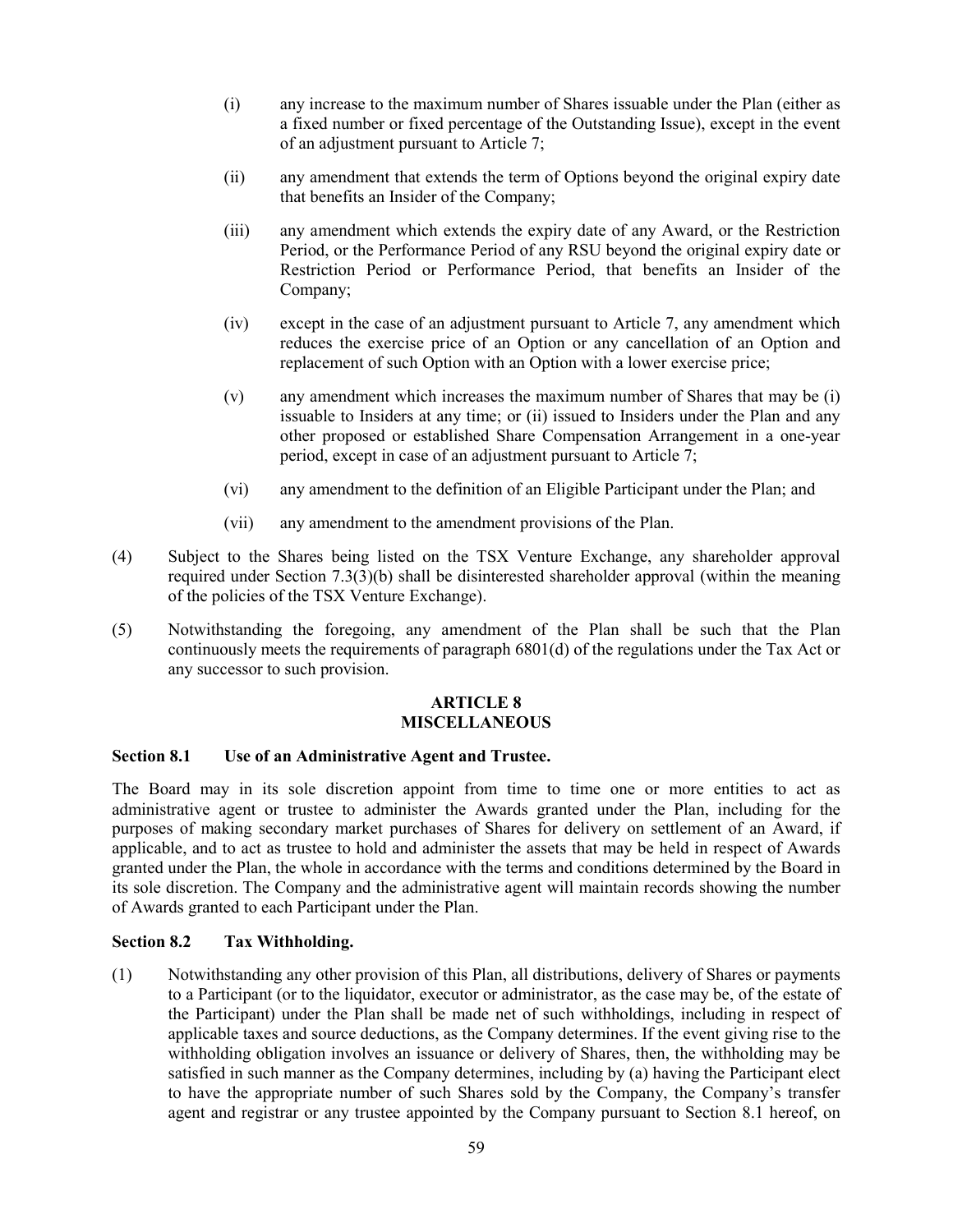behalf of and as agent for the Participant as soon as permissible and practicable, with the proceeds of such sale being delivered to the Company, which will in turn remit such amounts to the appropriate governmental authorities, or (b) any other mechanism as may be required or determined by the Company as appropriate.

(2) Notwithstanding Section 8.2(1), the applicable tax withholdings may be waived where a Participant directs in writing that a payment be made directly to the Participant's registered retirement savings plan in circumstances to which subsection 100(3) of the regulations made under the Tax Act apply.

## **Section 8.3 US Tax Compliance.**

- (1) DSU Awards granted to U.S. Participants are intended to be comply with, and Option and RSU Awards granted to U.S. Participants are intended to be exempt from, all aspects of Section 409A of the U.S. Tax Code and related regulations ("**Section 409A**"). Notwithstanding any provision to the contrary, all taxes associated with participation in the Plan, including any liability imposed by Section 409A, shall be borne by the U.S. Participant.
- (2) For purposes of interpreting and applying the provisions of any DSU or other Award to subject to Section 409A, the term "termination of employment" or similar phrase will be interpreted to mean a "separation from service," as defined under Section 409A, provided, however, that with respect to an Award subject to the Tax Act, if the Tax Act requires a complete termination of the employment relationship to receive the intended tax treatment, then "termination of employment" will be interpreted to only include a complete termination of the employment relationship.
- (3) If payment under any DSU or other Award subject to Section 409A is in connection with the U.S. Participant's separation from service, and at the time of the separation from service the Participant is subject to the U.S. Tax Code and is considered a "specified employee" (within the meaning of Section 409A), then any payment that would otherwise be payable during the sixmonth period following the separation from service will be delayed until after the expiration of the six-month period, to the extent necessary to avoid taxes and penalties under Section 409A, provided that any amounts that would have been paid during the six-month period may be paid in a single lump sum on the first day of the seventh month following the separation from service.

## **Section 8.4 Clawback.**

Notwithstanding any other provisions in this Plan, any Award which is subject to recovery under any law, government regulation or stock exchange listing requirement, will be subject to such deductions and clawback as may be required to be made pursuant to such law, government regulation or stock exchange listing requirement (or any policy adopted by the Company pursuant to any such law, government regulation or stock exchange listing requirement). Without limiting the generality of the foregoing, the Board may provide in any case that outstanding Awards (whether or not vested or exercisable) and the proceeds from the exercise or disposition of Awards or Shares acquired under Awards will be subject to forfeiture and disgorgement to the Company, with interest and other related earnings, if the Participant to whom the Award was granted violates (i) a non-competition, non-solicitation, confidentiality or other restrictive covenant by which he or she is bound, or (ii) any policy adopted by the Company applicable to the Participant that provides for forfeiture or disgorgement with respect to incentive compensation that includes Awards under the Plan. In addition, the Board may require forfeiture and disgorgement to the Company of outstanding Awards and the proceeds from the exercise or disposition of Awards or Shares acquired under Awards, with interest and other related earnings, to the extent required by law or applicable stock exchange listing standards, including and any related policy adopted by the Company. Each Participant, by accepting or being deemed to have accepted an Award under the Plan, agrees to cooperate fully with the Board, and to cause any and all permitted transferees of the Participant to cooperate fully with the Board, to effectuate any forfeiture or disgorgement required hereunder. Neither the Board nor the Company nor any other person, other than the Participant and his or her permitted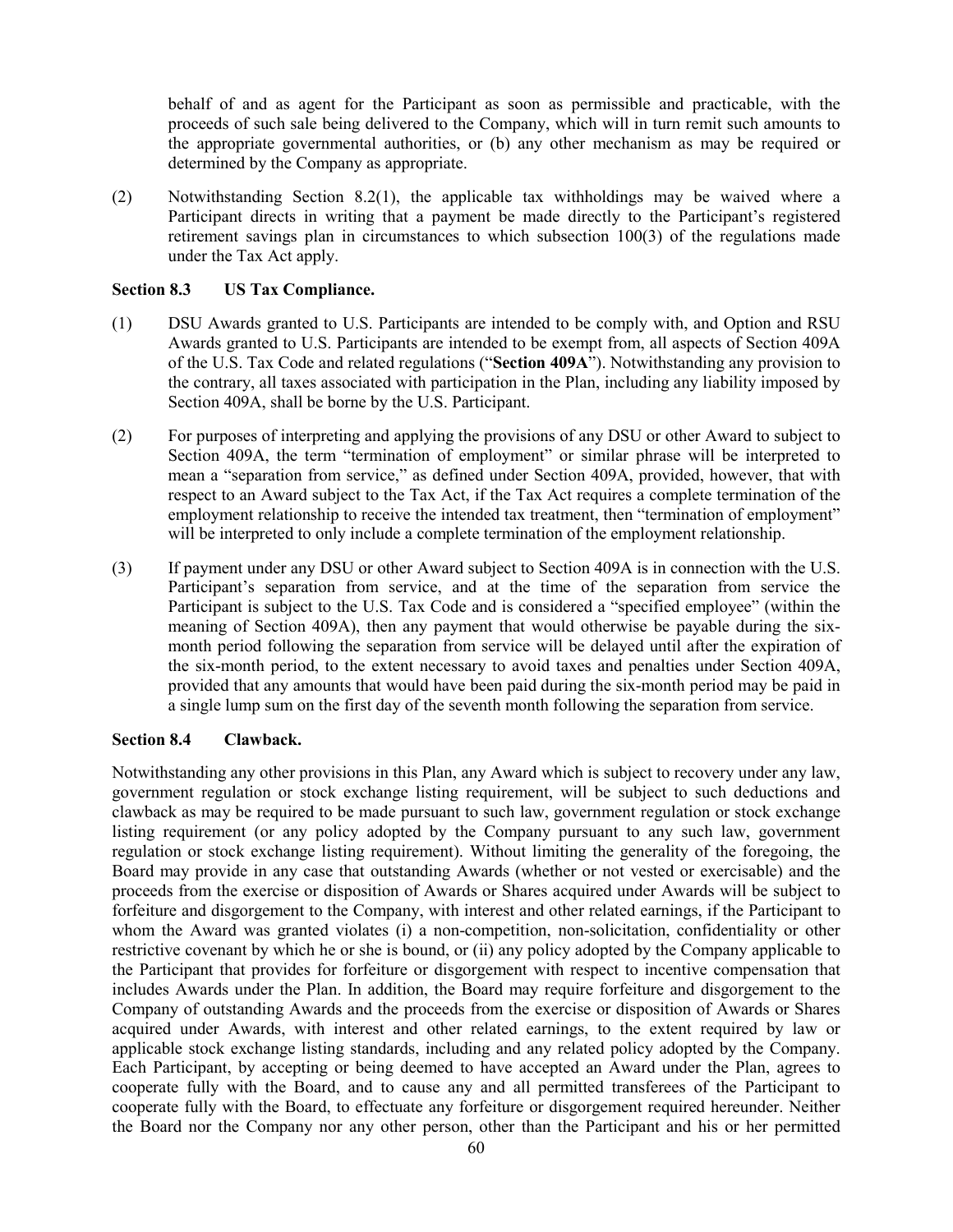transferees, if any, will be responsible for any adverse tax or other consequences to a Participant or his or her permitted transferees, if any, that may arise in connection with this Section 8.4.

## **Section 8.5 Securities Law Compliance.**

- (1) The Plan (including any amendments to it), the terms of the grant of any Award under the Plan, the grant of any Award and exercise of any Option, and the Company's obligation to sell and deliver Shares in respect of any Awards, shall be subject to all applicable federal, provincial, state and foreign laws, rules and regulations, the rules and regulations of applicable Stock Exchanges and to such approvals by any regulatory or governmental agency as may, as determined by the Company, be required. The Company shall not be obliged by any provision of the Plan or the grant of any Award hereunder to issue, sell or deliver Shares in violation of such laws, rules and regulations or any condition of such approvals.
- (2) No Awards shall be granted in the United States and no Shares shall be issued in the United States pursuant to any such Awards unless such Shares are registered under the U.S. Securities Act and any applicable state securities laws or an exemption from such registration is available. Any Awards granted in the United States, and any Shares issued pursuant thereto, will be "restricted securities" (as such term is defined in Rule 144(a)(3) under the U.S. Securities Act). Any certificate or instrument representing Awards granted in the United States or Shares issued in the United States pursuant to such Awards pursuant to an exemption from registration under the U.S. Securities Act and applicable state securities laws shall bear substantially the following legend restricting transfer under applicable United States federal and state securities laws:

THE SECURITIES REPRESENTED HEREBY [and for Awards, the following will be added: AND THE SECURITIES ISSUABLE PURSUANT HERETO] HAVE NOT BEEN AND WILL NOT BE REGISTERED UNDER THE UNITED STATES SECURITIES ACT OF 1933, AS AMENDED (THE "U.S. SECURITIES ACT"), OR THE SECURITIES LAWS OF ANY STATE OF THE UNITED STATES AND MAY NOT BE OFFERED, SOLD, PLEDGED OR OTHERWISE TRANSFERRED EXCEPT (A) TO THE COMPANY, (B) OUTSIDE THE UNITED STATES IN COMPLIANCE WITH REGULATION S UNDER THE U.S. SECURITIES ACT AND IN COMPLIANCE WITH APPLICABLE LOCAL LAWS AND REGULATIONS, (C) PURSUANT TO THE EXEMPTION FROM REGISTRATION UNDER THE U.S. SECURITIES ACT PROVIDED BY (1) RULE 144 THEREUNDER, IF AVAILABLE, OR (2) RULE 144A THEREUNDER, IF AVAILABLE, AND IN EACH CASE IN COMPLIANCE WITH APPLICABLE STATE SECURITIES LAWS OR (D) IN A TRANSACTION THAT DOES NOT REQUIRE REGISTRATION UNDER THE U.S. SECURITIES ACT OR ANY APPLICABLE STATE SECURITIES LAWS, AND, IN CONNECTION WITH ANY TRANSFERS PURSUANT TO (C)(1) OR (D) ABOVE, THE SELLER HAS FURNISHED TO THE COMPANY AN OPINION OF COUNSEL OF RECOGNIZED STANDING OR OTHER EVIDENCE, IN FORM AND SUBSTANCE REASONABLY SATISFACTORY TO THE COMPANY, TO THAT EFFECT. DELIVERY OF THIS CERTIFICATE MAY NOT CONSTITUTE "GOOD DELIVERY" IN SETTLEMENT OF TRANSACTIONS ON STOCK EXCHANGES IN CANADA.

- (3) No Awards shall be granted, and no Shares shall be issued, sold or delivered hereunder, where such grant, issue, sale or delivery would require registration of the Plan or of the Shares under the securities laws of any jurisdiction or the filing of any prospectus for the qualification of same thereunder, and any purported grant of any Award or purported issue or sale of Shares hereunder in violation of this provision shall be void.
- (4) The Company shall have no obligation to issue any Shares pursuant to this Plan unless upon official notice of issuance such Shares shall have been duly listed with a Stock Exchange. Shares